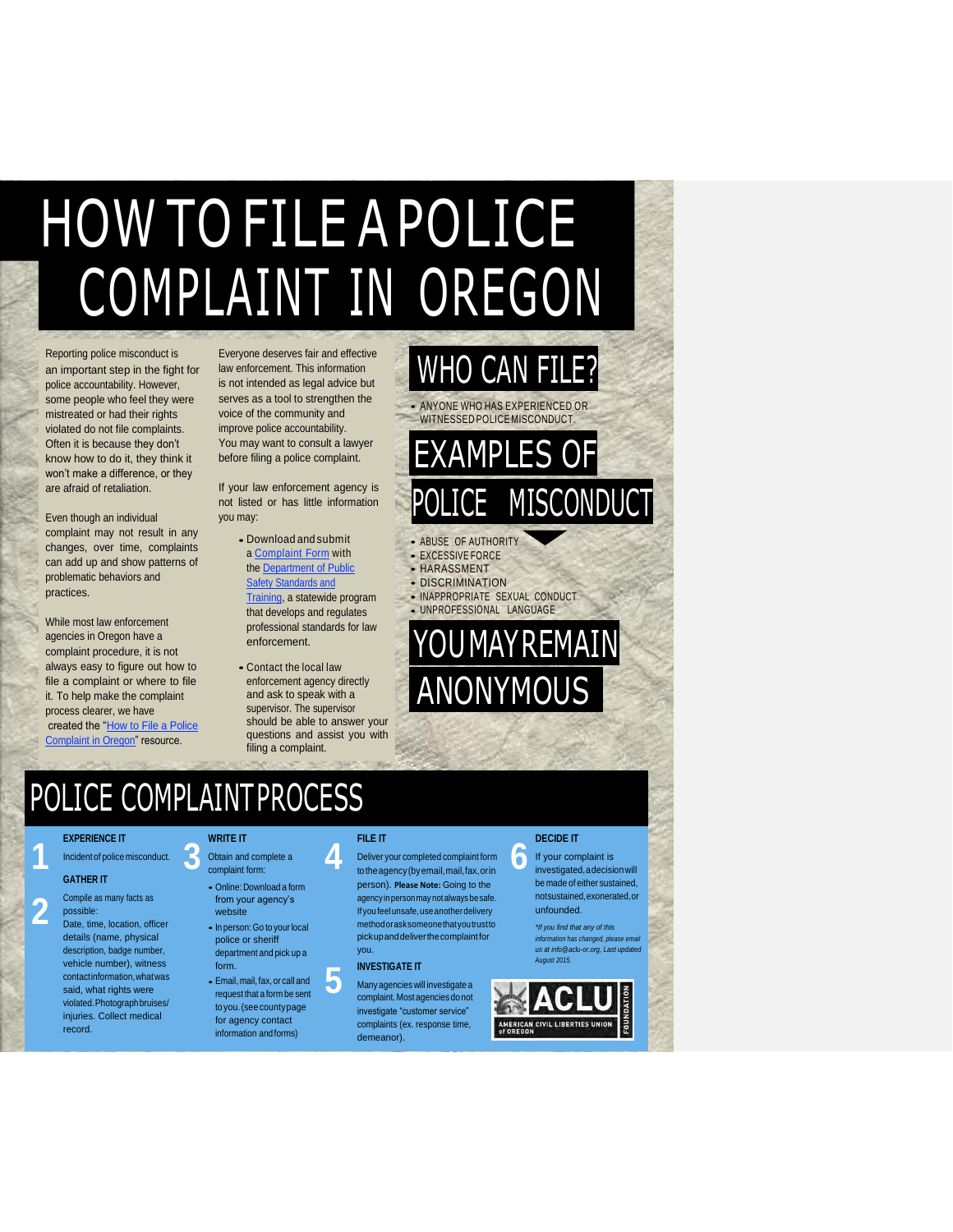# OREGON

### **OREGON STATE POLICE**

#### ADDRESS

255 Capitol St NE 4th Floor Salem, OR 97310

PHONE FAX

(503) 378-3720 (503) 378-8282

WEBSITE

[www.oregon.gov/osp/pages/about\\_us.aspx](http://www.oregon.gov/osp/pages/about_us.aspx)

#### CAN I GET A COMPLAINT FORM ONLINE? NO

- Call the Oregon State Police Internal Auditor at (503) 731-3020 (Ext.0) to file a complaint
- Contact Oregon State Police

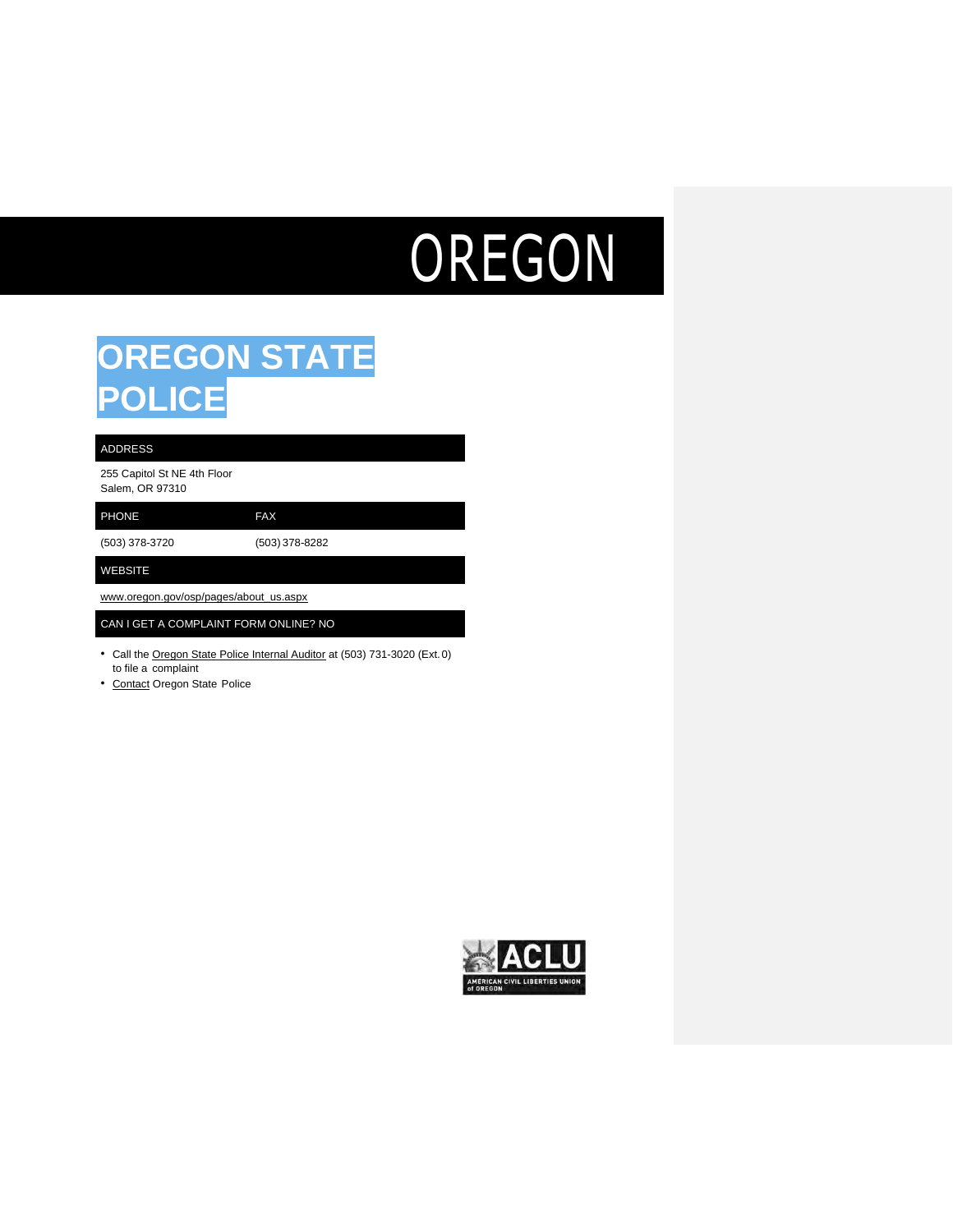## BAKER

### **BAKER SHERIFF**

3410 K St. ADDRESS SHERIFF

3410 K St.<br>Baker City, OR 97814 Travis Ash

PHONE FAX

(541) 523-6415 (541) 523-9219

WEBSITE

[www.bakersheri](http://www.bakersheriff.org/)ff.org

CAN I GET A COMPLAINT FORM ONLINE? NO

## **BAKER CITY POLICE**

| <b>ADDRESS</b>                              | <b>CHIEF</b>   |
|---------------------------------------------|----------------|
| 1768 Auburn Ave<br>Baker City, Oregon 97814 | Wyn Lohner     |
| <b>PHONE</b>                                | <b>FAX</b>     |
| (541) 524-2014                              | (541) 524-2023 |
| <b>WEBSITE</b>                              |                |
| www.bakercity.com/2169/Police-Department    |                |

CAN I GET A COMPLAINT FORM ONLINE? YES

• Download a [Citizen Survey](http://www.bakercity.com/FormCenter/General-3/Contact-Us-34) online

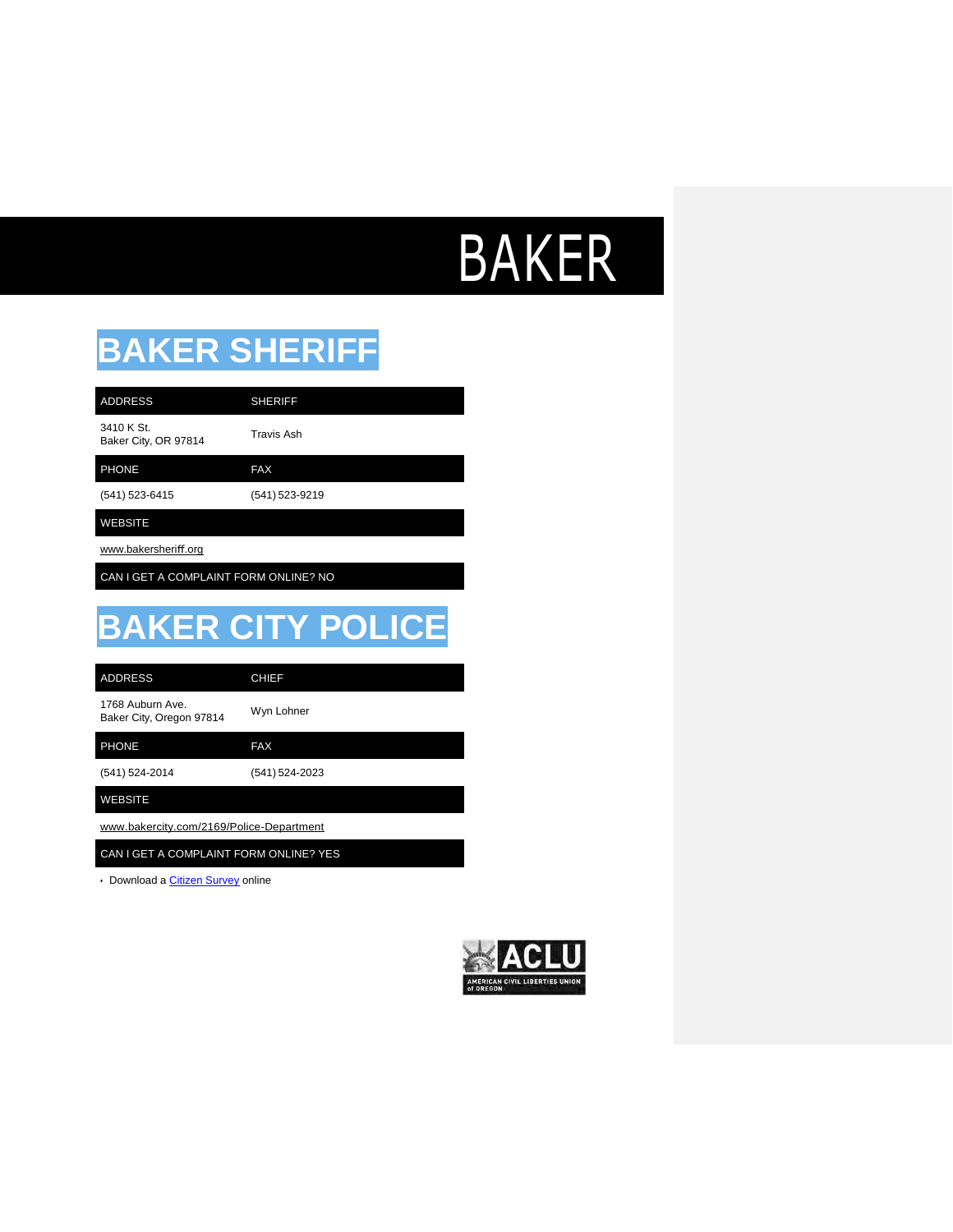# BENTON

## **BENTON SHERIFF**

| <b>ADDRESS</b>                        | <b>SHERIFF</b> |
|---------------------------------------|----------------|
| 180 NW 5th St.<br>Corvallis, OR 97330 | Scott Jackson  |
| <b>PHONE</b>                          | <b>FAX</b>     |
| (541) 766-6858                        | (541) 766-6011 |
|                                       |                |

#### WEBSITE

[www.co.benton.or.us/sheri](http://www.co.benton.or.us/sheri%EF%AC%80)ff

#### CAN I GET A COMPLAINT FORM ONLINE? YES

- File a [Complaint Form](https://www.co.benton.or.us/sheriff/custom-contact-page/sheriffs-office-contact-information) online
- Directions on how to file a Complaint Form
- [Contact](https://www.co.benton.or.us/sheriff/custom-contact-page/sheriffs-office-contact-information) the Sheriff Department

### **CORVALLIS POLICE**

#### ADDRESS CHIEF

180 NW 5th St. Too NVV 5th St.<br>Corvallis, OR 97330 Jon Sassaman

PHONE FAX

(541) 766-6924 (541) 754-1720

WEBSITE

[www.corvallisoregon.gov/index.aspx?page=58](http://www.corvallisoregon.gov/index.aspx?page=58)

### CAN I GET A COMPLAINT FORM ONLINE? YES

- File a Citizen Complaint Form online
- Learn about the Community Police Review Advisory Board
- File an Employee Behavior Complaint Form with the Corvallis Personnel Divison
- AN CIVIL LIBERTIES UN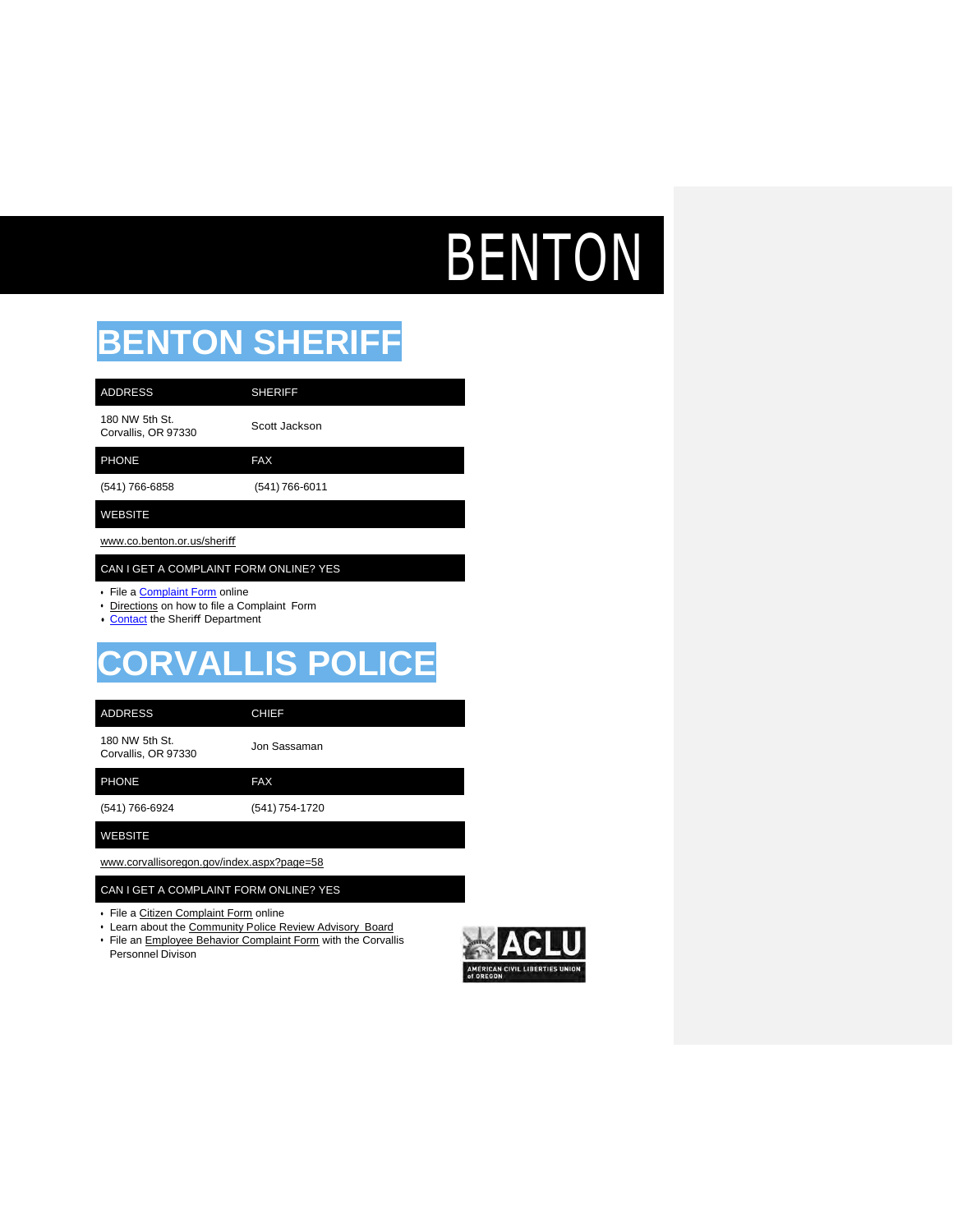# CLACKAMAS

### **CLACKAMAS SHERIFF**

| <b>ADDRESS</b>                            | <b>SHERIFF</b>       |
|-------------------------------------------|----------------------|
| 2223 S. Kaen Rd.<br>Oregon City, OR 97045 | <b>Craig Roberts</b> |
| <b>PHONE</b>                              | <b>FAX</b>           |
| (503) 655-8218                            | (503) 722-6158       |
|                                           |                      |

### WEBSITE

[www.co.clackamas.or.us/sheri](http://www.co.clackamas.or.us/sheri%EF%AC%80)ff

#### CAN I GET A COMPLAINT FORM ONLINE? YES

• Download a Citizen Complaint Form online with the Professional Standards Unit

• Directions on how to file a Citizen Complaint Form

### **CANBY POLICE**

| <b>ADDRESS</b>                      | <b>CHIEF</b>      |
|-------------------------------------|-------------------|
| 1175 NW 3rd Ave.<br>Canby, OR 97013 | <b>Bret Smith</b> |
| <b>PHONE</b>                        | <b>FAX</b>        |
| (503) 266-1104                      | (503) 266-9316    |

WEBSITE

1

[www.canbypolice.com/index.html](http://www.canbypolice.com/index.html)

CAN I GET A COMPLAINT FORM ONLINE? YES

• Download a *Citizen Complaint Form* online

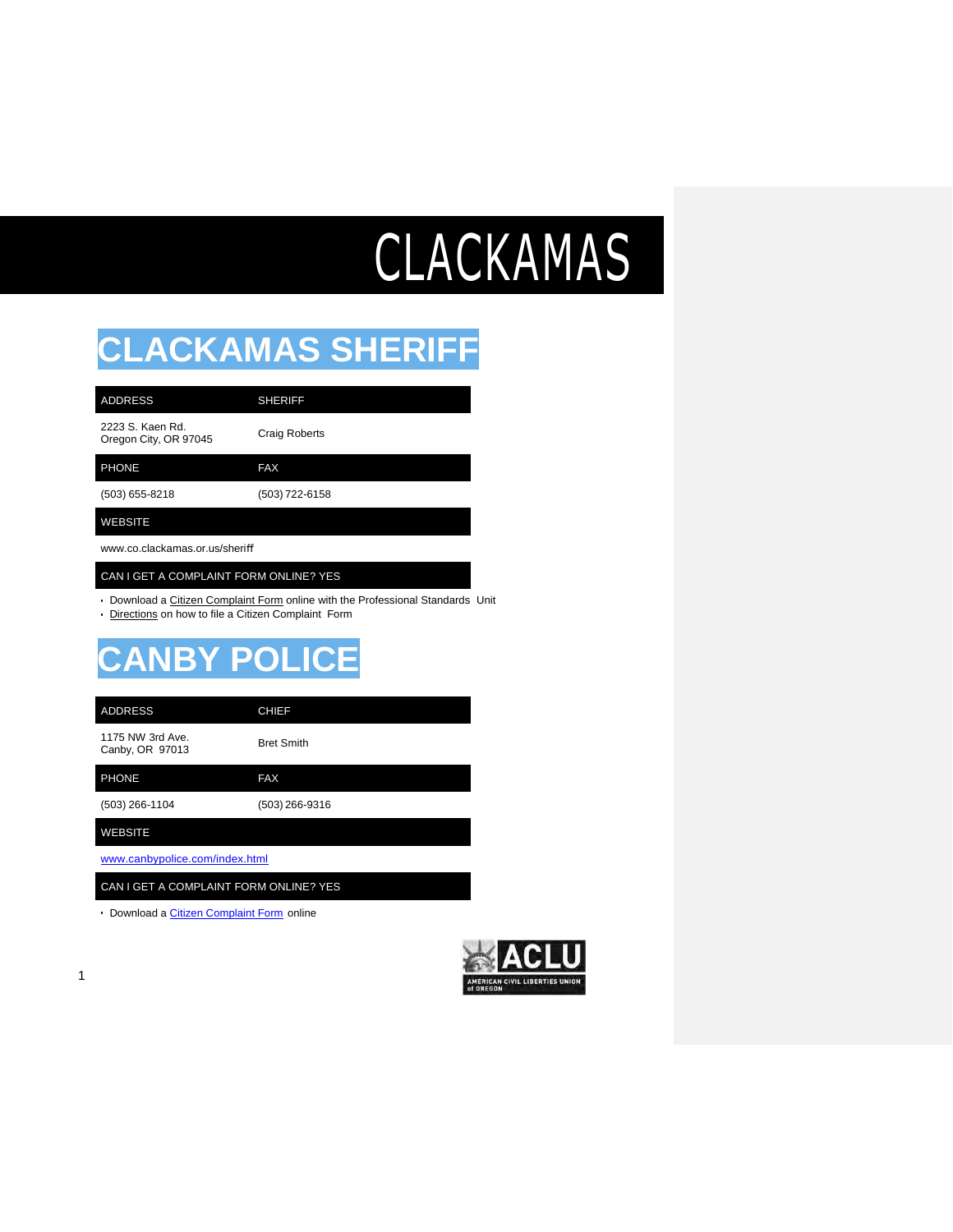## **GLADSTONE POLICE**

| <b>ADDRESS</b>                                                                    | <b>CHIEF</b>               |
|-----------------------------------------------------------------------------------|----------------------------|
| 535 Portland Ave.<br>Gladstone, OR 97027                                          | Jim Jolley                 |
| <b>PHONE</b>                                                                      | <b>FAX</b>                 |
| $(503)$ 655-8211                                                                  | $(503)$ 650-8938           |
| <b>WEBSITE</b>                                                                    |                            |
| www.ci.gladstone.or.us/police                                                     |                            |
| CAN I GET A COMPLAINT FORM ONLINE? NO<br>Contact the Gladstone Police Department. |                            |
|                                                                                   | <b>HAPPY VALLEY POLICE</b> |
| <b>ADDRESS</b>                                                                    | <b>CHIEF</b>               |
| 12915 SE King Rd.<br>Happy Valley, OR 97086                                       | Scott Anderson             |
| <b>PHONE</b>                                                                      | <b>FAX</b>                 |
| (503) 760-0123                                                                    | $(503)$ 266-9316           |
| <b>WEBSITE</b>                                                                    |                            |

[www.happyvalleyor.gov/services/police-department/](http://www.happyvalleyor.gov/services/police-department/)

CAN I GET A COMPLAINT FORM ONLINE? NO

• Contact the Director of Community Services & Public Safety, Steve Campbell

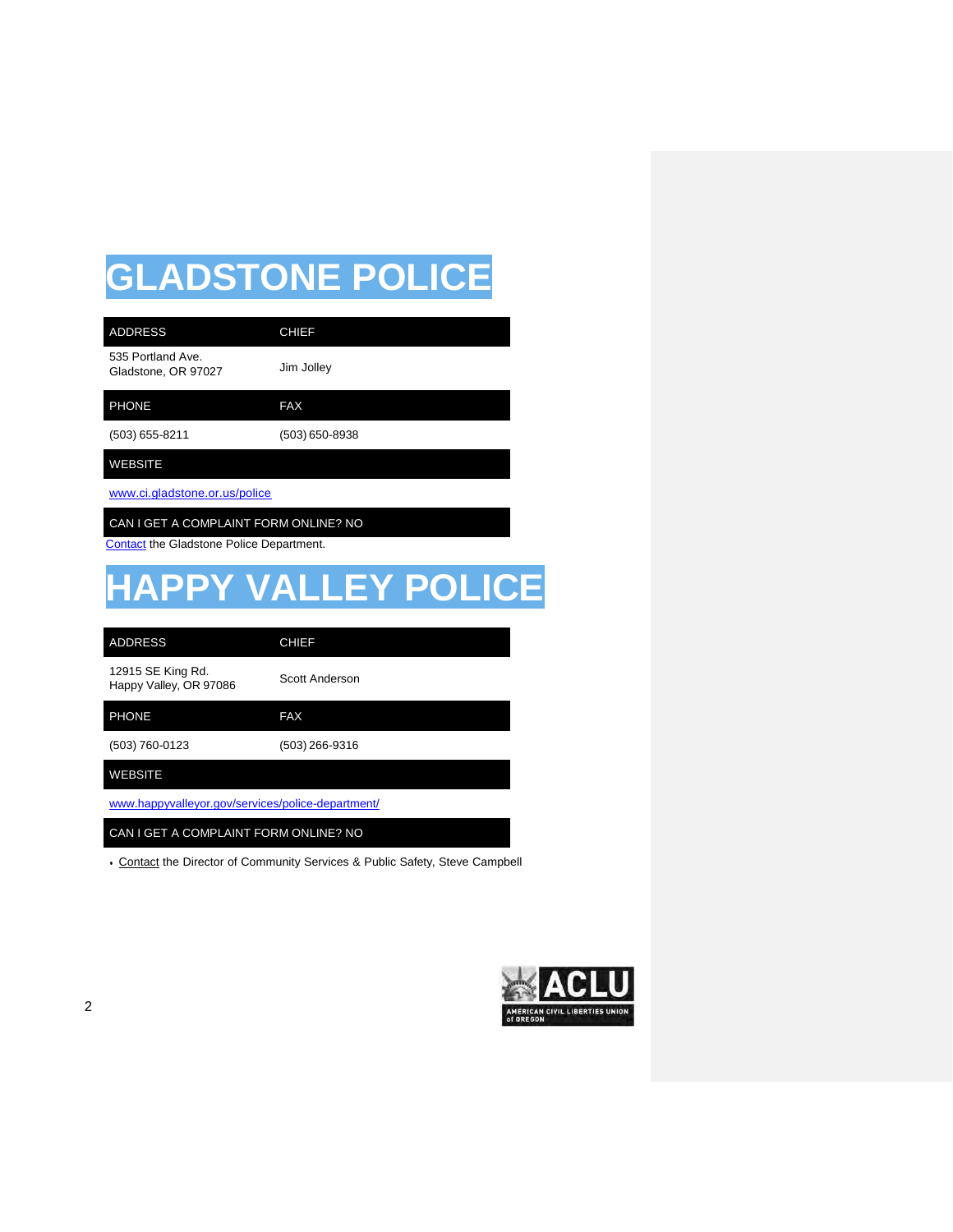## **LAKE OSWEGO POLICE**

| <b>ADDRESS</b>                                                                            | <b>CHIEF</b>   |  |
|-------------------------------------------------------------------------------------------|----------------|--|
| 380 A Avenue, 2nd Floor<br>Lake Oswego, OR 97034                                          | Don Johnson    |  |
| <b>PHONE</b>                                                                              | <b>FAX</b>     |  |
| $(503)$ 635-0238                                                                          | (503) 697-7406 |  |
| <b>WEBSITE</b>                                                                            |                |  |
| www.ci.oswego.or.us/police                                                                |                |  |
| CAN I GET A COMPLAINT FORM ONLINE? YES                                                    |                |  |
| • Contact the Police Department<br>• Submit an Anonymous Tip<br>• Download complaint form |                |  |
| <b>MILWAUKIE POLICE</b>                                                                   |                |  |

ADDRESS CHIEF

3200 SE Harrison St. 3200 SE Harrison St.<br>Milwaukie, OR 97222 Steve Bartol

PHONE FAX

(503) 786-7400 (503) 786-7426

WEBSITE

[www.milwaukieoregon.gov/police](http://www.milwaukieoregon.gov/police)

CAN YOU FILE A POLICE COMPLAINT ONLINE? NO

- Contact the Public Safety Advisory Committee Chair, Mary Weaver
- Submit a City of Milwaukie Citizen Request
- [File](https://secure.ethicspoint.com/domain/media/en/gui/44427/index.html) an ethics report

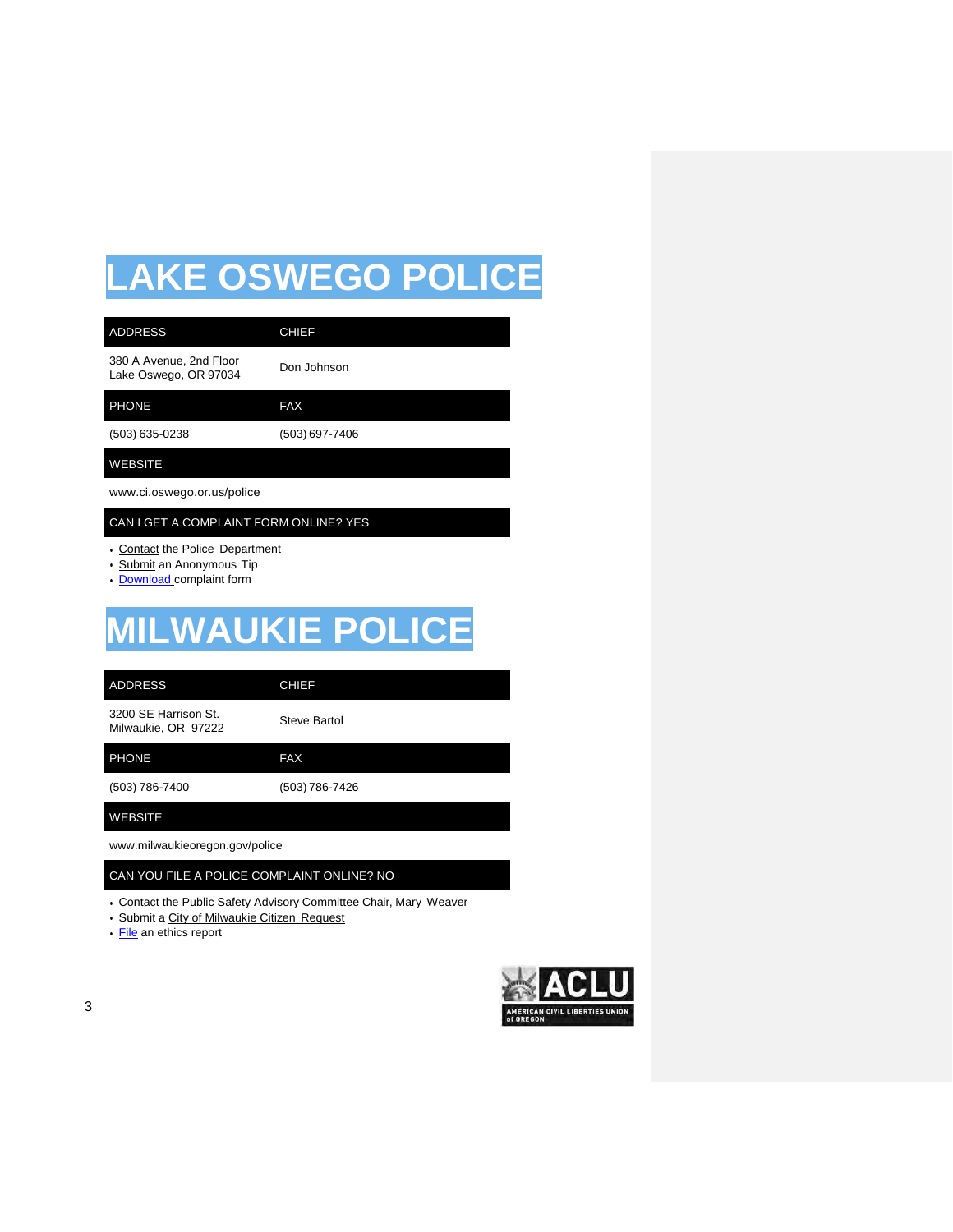## **OREGON CITY POLICE**

| <b>ADDRESS</b>                                 | <b>CHIEF</b>   |
|------------------------------------------------|----------------|
| 320 Warner Milne Road<br>Oregon City, OR 97045 | Jim Band       |
| <b>PHONE</b>                                   | <b>FAX</b>     |
| (503) 657-4964                                 | (503) 655-0530 |
| <b>WEBSITE</b>                                 |                |
| http://www.orcity.org/police                   |                |

### CAN I GET A COMPLAINT FORM ONLINE? NO

• For information on the Oregon City Police Advisory Group, contact the Oregon City Police Department

## **WEST LINN POLICE**

| <b>ADDRESS</b>                        | <b>CHIEF</b>        |
|---------------------------------------|---------------------|
| 1800 8th Ave.<br>West Linn, OR 97068  | <b>Terry Timeus</b> |
| <b>PHONE</b>                          | <b>FAX</b>          |
| (503) 655-6214                        | (503) 656-0319      |
| <b>WEBSITE</b>                        |                     |
| westlinnoregon.gov/police             |                     |
| CAN I GET A COMPLAINT FORM ONLINE? NO |                     |

• [Contact](mailto:publicsafetyadvisoryboard@westlinnoregon.gov) the West Linn Public Safety Advisory Committee Chair, Dennis Richey

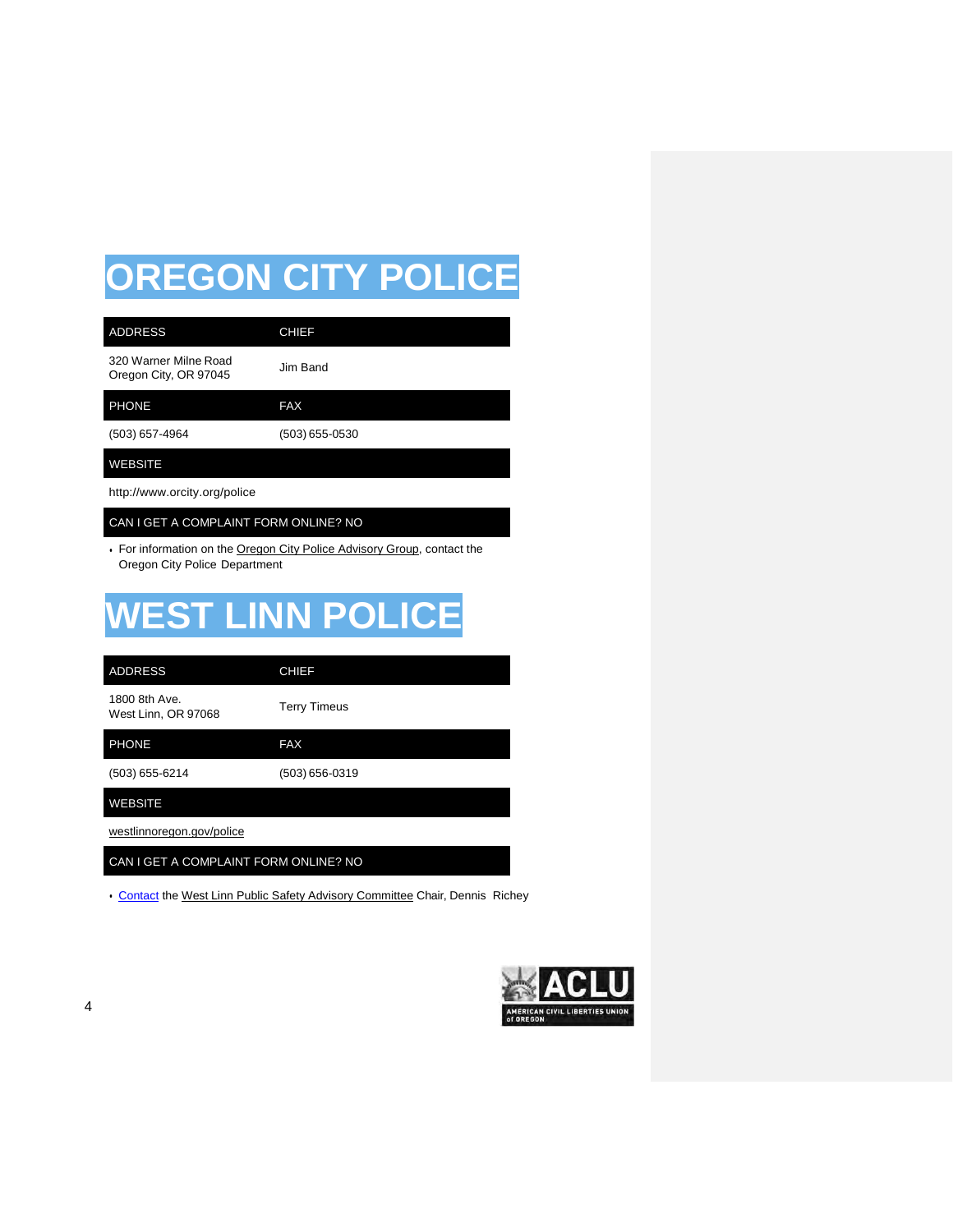## **WILSONVILLE POLICE**

| <b>ADDRESS</b>                                         | <b>CHIEF</b>         |
|--------------------------------------------------------|----------------------|
| 30000 SW Town Center, Loop E.<br>Wilsonville, OR 97070 | <b>Adam Phillips</b> |
| <b>PHONE</b>                                           | <b>FAX</b>           |
| (503) 682-1012                                         |                      |
| <b>WEBSITE</b>                                         |                      |
| www.ci.wilsonville.or.us/233/Police                    |                      |
| CAN I GET A COMPLAINT FORM ONLINE? NO                  |                      |

• Submit a Request or Citizen Concern to the City of Wilsonville

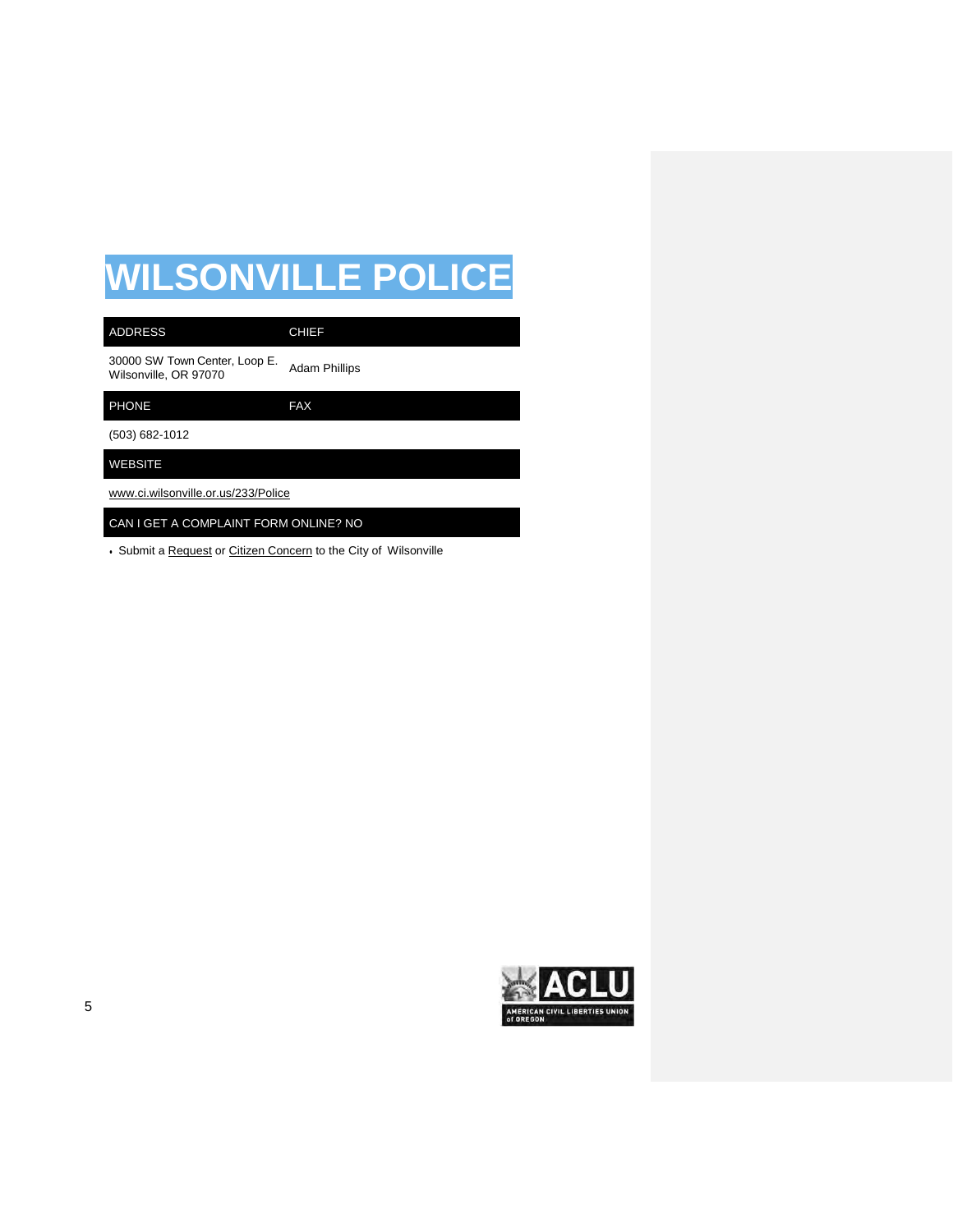# CLATSOP

٠

## **CLATSOP SHERIFF**

| <b>ADDRESS</b>                                           |                                              | <b>SHERIFF</b> |
|----------------------------------------------------------|----------------------------------------------|----------------|
| 0A001655<br>Location<br>355 7th St.<br>Astoria, OR 97103 | Mailing<br>P.O. Box 658<br>Astoria, OR 97103 | Tom Bergin     |
| <b>PHONE</b>                                             |                                              | <b>FAX</b>     |
| (503) 325-8635                                           |                                              | (503) 325-8675 |
| <b>WEBSITE</b>                                           |                                              |                |
| www.co.clatsop.or.us/sheriff                             |                                              |                |
| CAN I GET A COMPLAINT FORM ONLINE? NO                    |                                              |                |

• Contact Clatsop County

## **ASTORIA POLICE**

| <b>ADDRESS</b>                           | <b>CHIEF</b>   |
|------------------------------------------|----------------|
| 555 30th Street<br>Astoria, Oregon 97103 | Brad Johnson   |
| <b>PHONE</b>                             | <b>FAX</b>     |
| (503) 325-4411                           | (503) 325-4897 |
| <b>WEBSITE</b>                           |                |

[www.astoria.or.us/dept/Police\\_Department](http://www.astoria.or.us/dept/Police_Department)

#### CAN I GET A COMPLAINT FORM ONLINE? YES

• Download a Citizen Complaint Form online

• [Contact](mailto:bjohnson@astoria.or.us) the Astoria Police Department

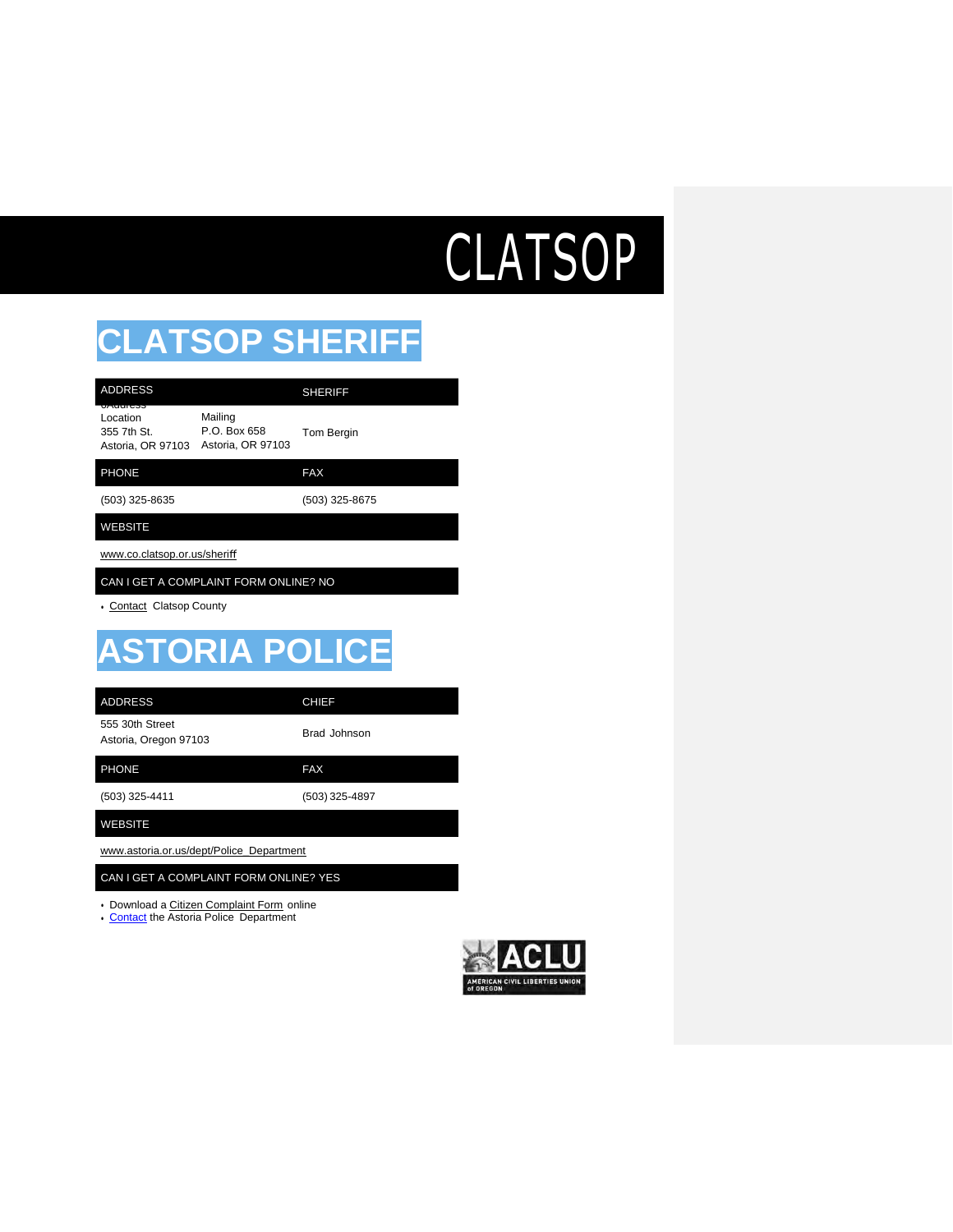# **COLUMBIA**

### **COLUMBIA SHERIFF**

901 Port Ave. St. Helens, OR 97051 Jeff Dickerson ADDRESS SHERIFF

PHONE FAX

(503) 366-4611 (503) 366-4644

### WEBSITE

[www.co.columbia.or.us/sheri](http://www.co.columbia.or.us/sheri%EF%AC%80)ff

CAN I GET A COMPLAINT FORM ONLINE? YES

• File a Complaint Form online

## **ST. HELENS POLICE**

ADDRESS CHIEF

150 S. 13th St. 150 S. 13th St.<br>Helens, OR 97051 Terry Moss

PHONE FAX

(503) 397-3333 (503) 397-0619

WEBSITE

<http://www.ci.st-helens.or.us/police>

CAN I GET A COMPLAINT FORM ONLINE? YES

• Download a [Complaint Form](https://www.ci.st-helens.or.us/sites/default/files/fileattachments/police/page/4041/personnel_critique_form.pdf) online

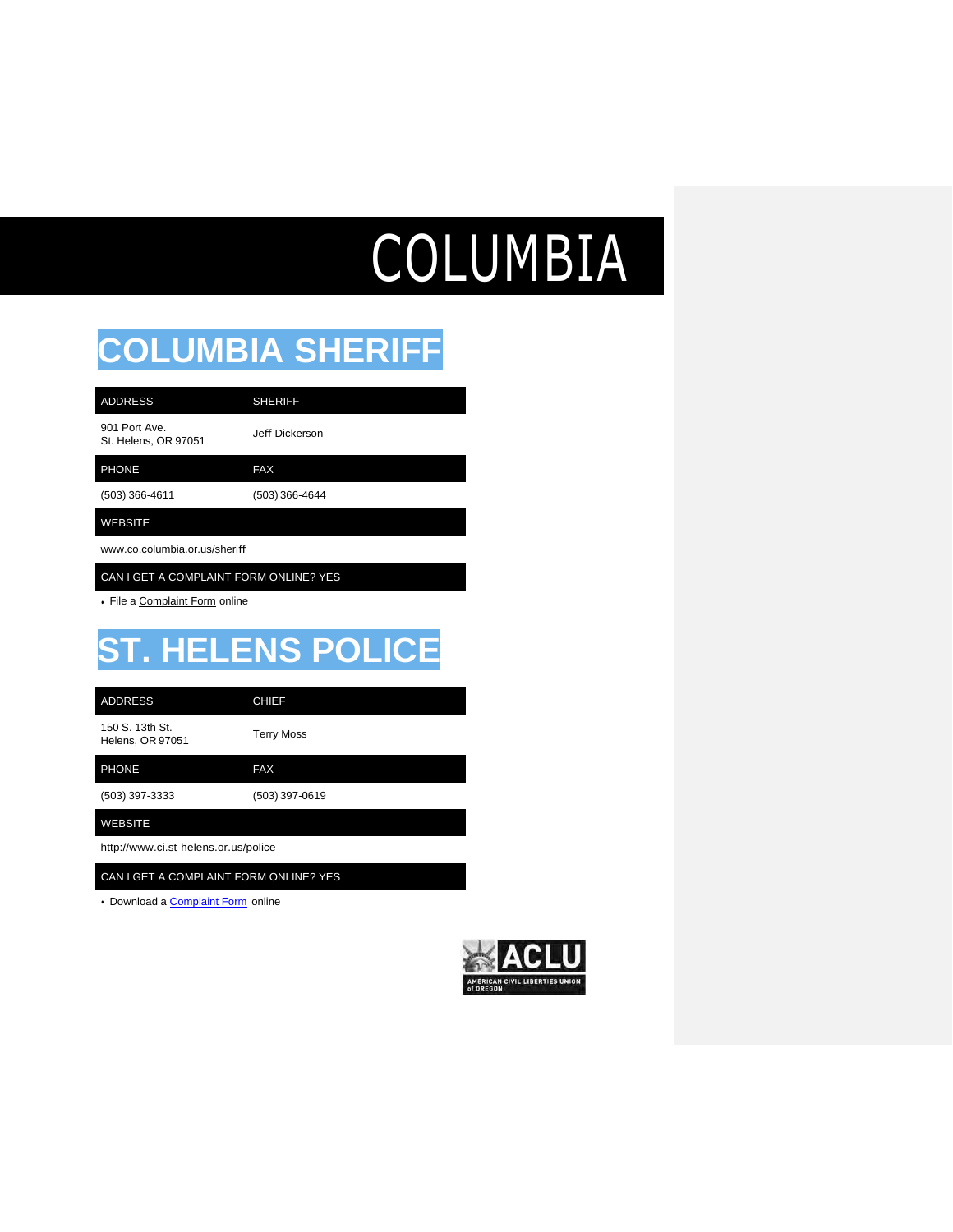## COOS

## **COOS SHERIFF**

| <b>ADDRESS</b>                     | <b>SHERIFF</b> |
|------------------------------------|----------------|
| 250 N Baxter<br>Coquille, OR 97423 | Craig Zanni    |
| <b>PHONE</b>                       | <b>FAX</b>     |
| (541) 396-7800                     | (541) 396-1025 |
| <b>WEBSITE</b>                     |                |

[www.co.coos.or.us/departments/sheri](http://www.co.coos.or.us/departments/sheri%EF%AC%80so%EF%AC%83ce.aspx)ffsoffice.aspx

#### CAN I GET A COMPLAINT FORM ONLINE? NO

#### • [Complaint form](http://www.co.coos.or.us/Portals/0/Sheriff/Forms/codecomplaintform.pdf)

• Directions on how to file a complaint:

*"You may contact the Sheriff's Office and request to speak to the supervisor of the member who you wish to file a complaint against. Complaints can be taken over the phone; however,*  if you have a serious complaint, it is recommended that you put your complaint into writing<br>so that it may be addressed through the proper chain of command."

## **COOS BAY POLICE**

| <b>ADDRESS</b>                             | <b>CHIEF</b>    |
|--------------------------------------------|-----------------|
| 500 Central Ave.<br>Coos Bay, Oregon 97420 | Gary McCullough |
| <b>PHONE</b>                               | <b>FAX</b>      |
| (541) 269-8911                             | (541) 269-5788  |
| <b>WEBSITE</b>                             |                 |

[coosbay.org/departments/policeFill out a complaint form](http://coosbay.org/uploads/forms/citizen_concern_form.pdf)

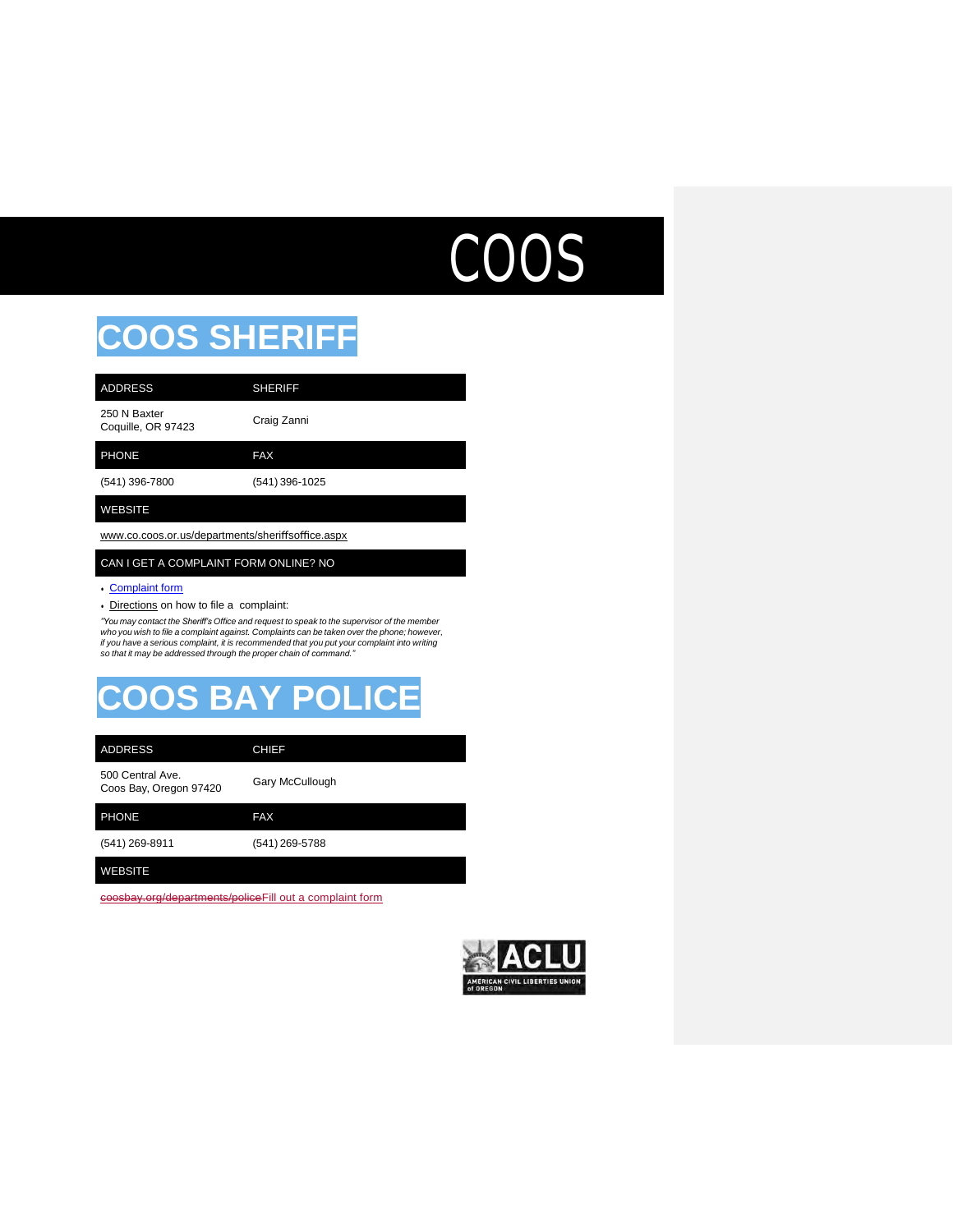CAN I GET A COMPLAINT FORM ONLINE? YES

**Formatted:** Indent: Left: 1.29", Space Before: 6.45 pt

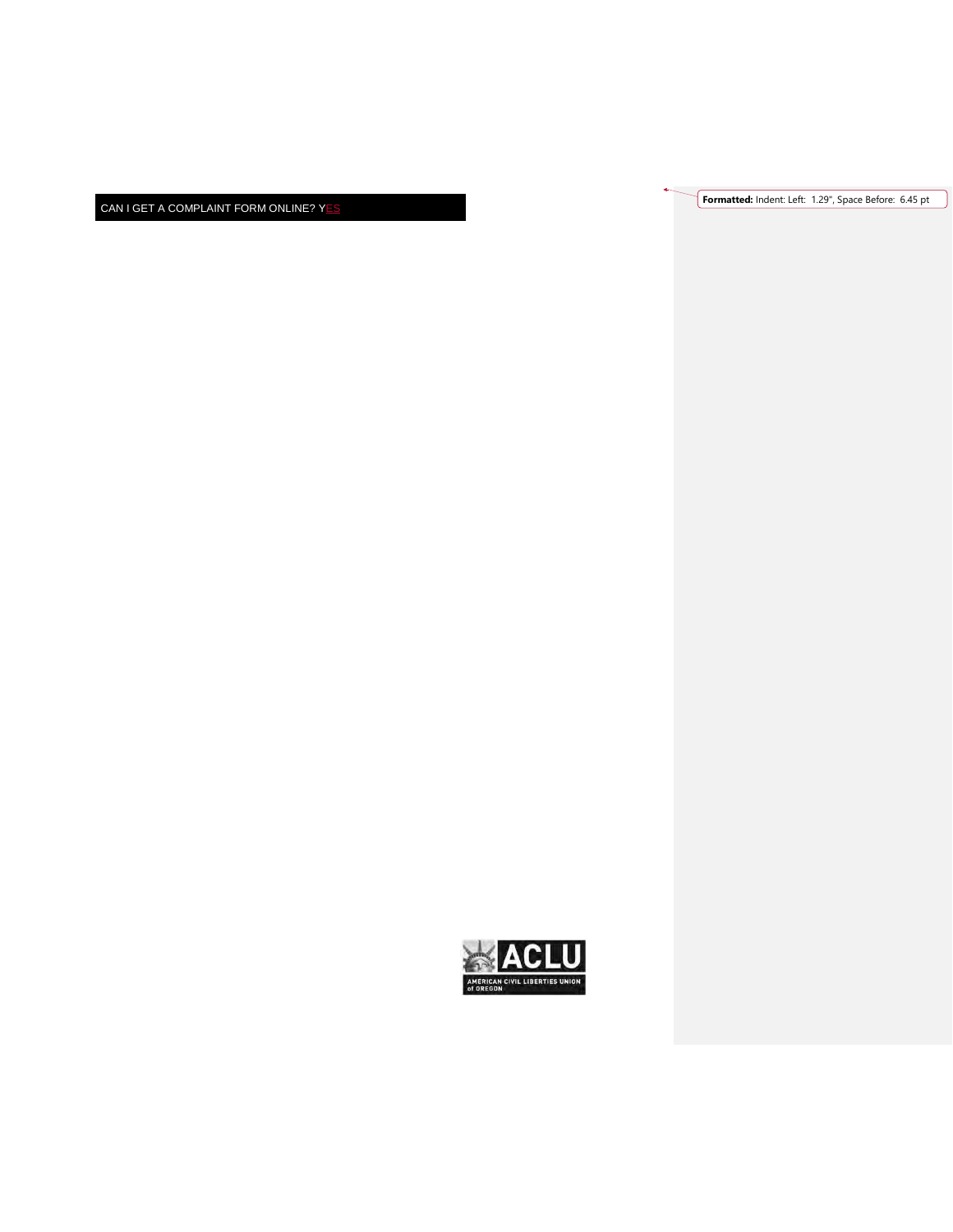# **CROOK**

## **CROOK SHERIFF**

308 NE 2nd Street Sub IVE 21id Street<br>Prineville, OR 97754 John Gautneyim Hensley

PHONE FAX

(541) 447-6398 (541) 416-0353

ADDRESS SHERIFF

### WEBSITE

[www.crookcountysheri](http://www.crookcountysheriff.com/)ff.com

CAN YOU FILE A POLICE COMPLAINT ONLINE? NO

• [Contact Crook](http://sheriff.co.crook.or.us/Contact/tabid/1226/Default.aspx) CountyContact Sheriff's Office to submit a comment

## **PRINEVILLE POLICE**

ADDRESS CHIEF

400 NE Third St.<br>Prineville, OR 97754

Dale CumminsLes Stiles

PHONE FAX

(541) 447-4168 (541) 447-2538

WEBSITE

[www.prinevillepd.org](http://www.prinevillepd.org/)

CAN YOU FILE A POLICE COMPLAINT ONLINE? NO

• [Contact](http://www.cityofprineville.com/community/webform/contact-us) the City of Prineville



**Formatted:** No underline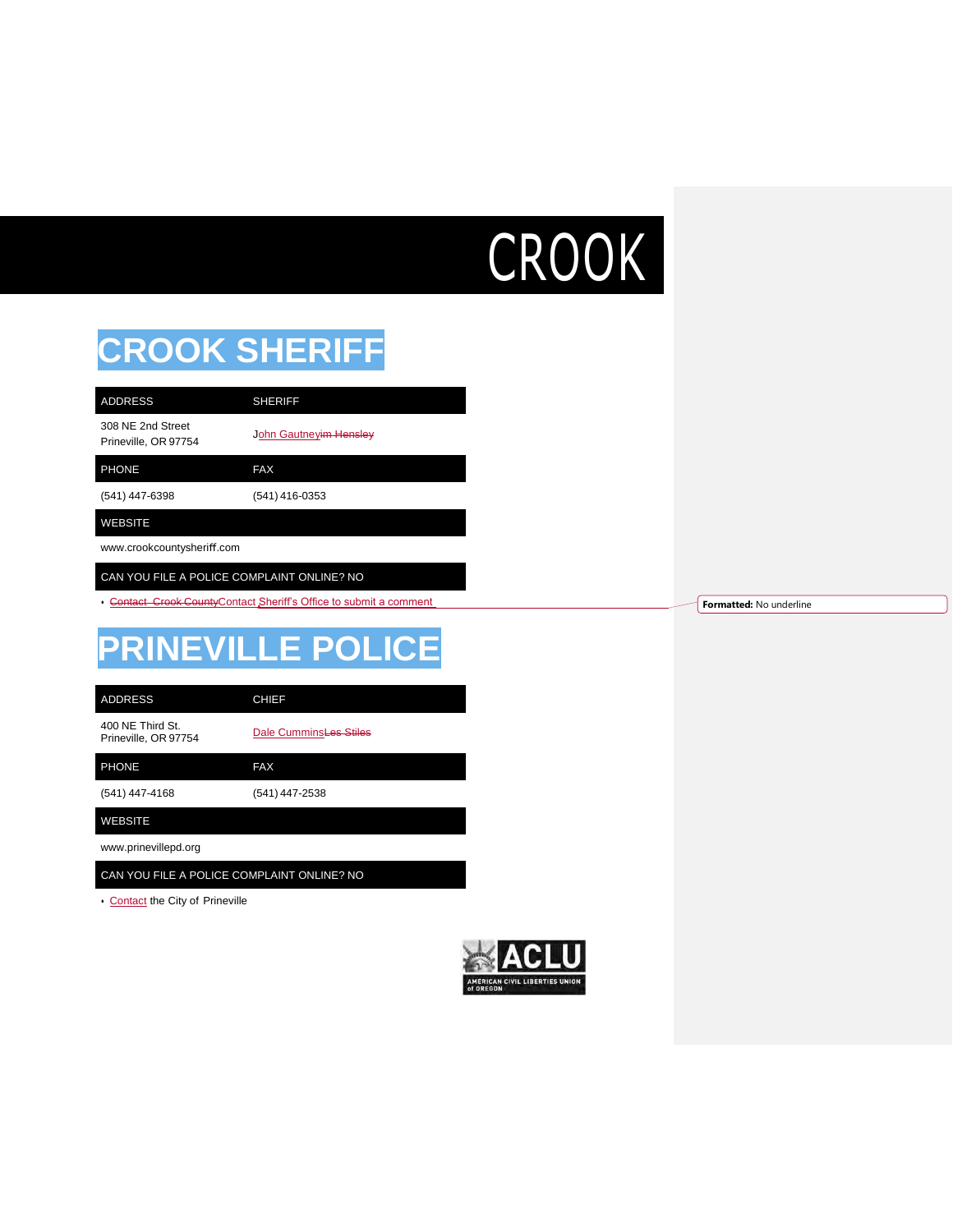# **CURRY**

## **CURRY SHERIFF**

| <b>ADDRESS</b>                                       |                                                             | <b>SHERIFF</b> |
|------------------------------------------------------|-------------------------------------------------------------|----------------|
| Location<br>29808 Colvin St.<br>Gold Beach, OR 97444 | Mailing<br>94235 Moore St., Ste 311<br>Gold Beach, OR 97444 | John Ward      |
| <b>PHONE</b>                                         |                                                             | <b>FAX</b>     |
| (541) 247-3242 or (800) 543-8471                     |                                                             | (541) 247-6893 |
| <b>WEBSITE</b>                                       |                                                             |                |
| www.co.curry.or.us/Departments/Sheriff               |                                                             |                |
| CAN I GET A COMPLAINT FORM ONLINE? NO                |                                                             |                |
|                                                      |                                                             |                |
|                                                      | <b>BROOKINGS POLICE</b>                                     |                |
| <b>ADDRESS</b>                                       |                                                             | <b>CHIEF</b>   |
| 898 Elk Dr.<br>Brookings, OR 97415                   |                                                             | Chris Wallace  |
| <b>PHONE</b>                                         |                                                             | <b>FAX</b>     |
| (541) 469-3118                                       |                                                             | (541) 412-0253 |
| <b>WEBSITE</b>                                       |                                                             |                |
| www.brookings.or.us/index.aspx?NID=134               |                                                             |                |
| CAN I GET A COMPLAINT FORM ONLINE? NO                |                                                             |                |
| • Report your concerns to the City of Brookings      |                                                             |                |

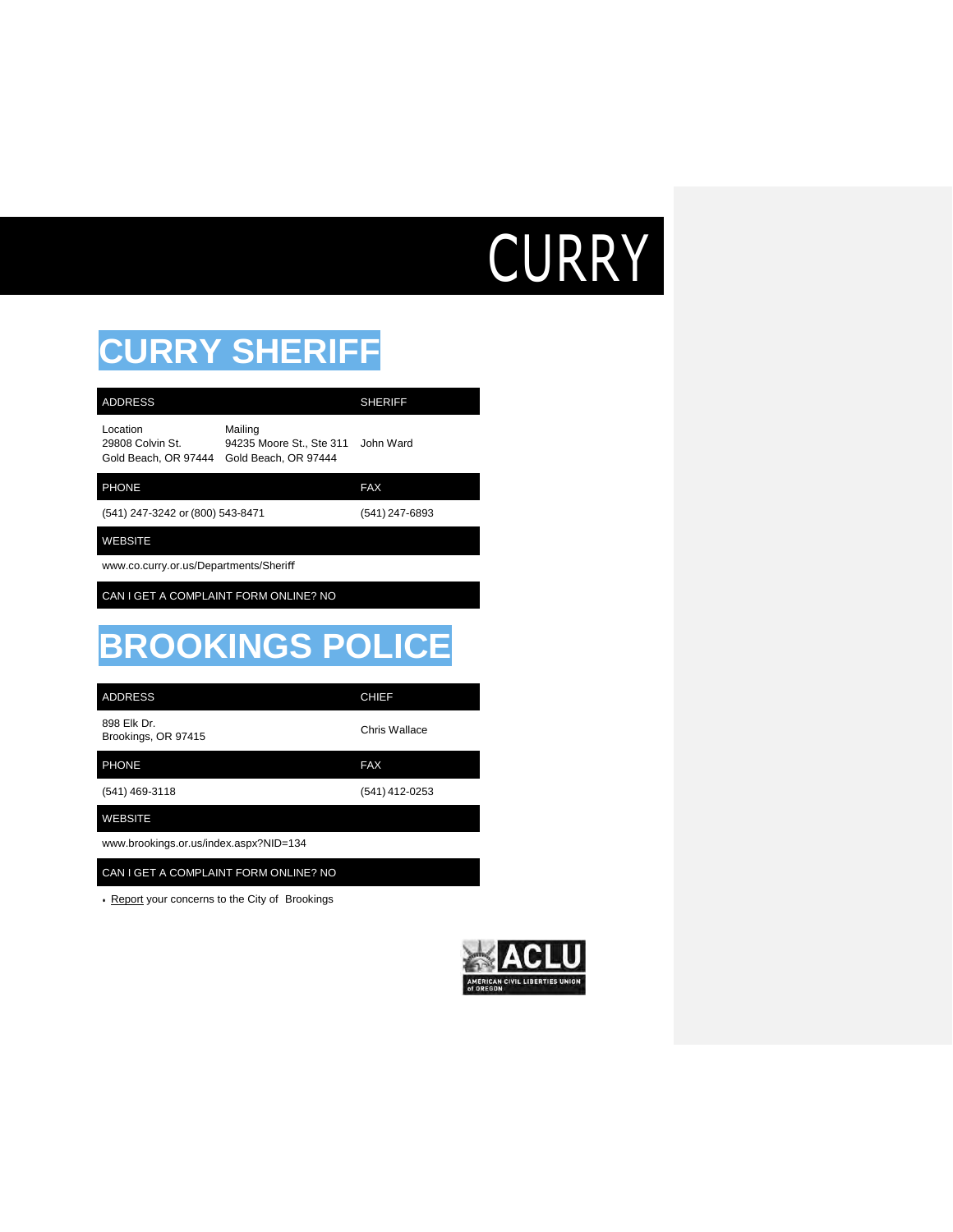# DESCHUTES

## **DESCHUTES SHERIFF**

| <b>ADDRESS</b>                     | <b>SHERIFF</b>             |
|------------------------------------|----------------------------|
| 63333 W. Hwy. 20<br>Bend, OR 97701 | L Shane Nelsonarry Blanton |
| <b>PHONE</b>                       | <b>FAX</b>                 |
| (541) 388-6655                     | (541) 389-4454             |

### WEBSITE

sheriff.deschutes.org

CAN I GET A COMPLAINT FORM ONLINE? NO

• [Contact](https://sheriff.deschutes.org/contact-sheriff/email-us/) the Sheriff'sOffice

## **BEND POLICE**

| <b>ADDRESS</b>                    | <b>CHIEF</b>   |
|-----------------------------------|----------------|
| 555 NE 15th St.<br>Bend, OR 97701 | Jim Porter     |
| <b>PHONE</b>                      | <b>FAX</b>     |
| (541) 322-2960                    | (541) 322-2998 |
| WEBSITE                           |                |

[www.bend.or.us/index.aspx?page=49](http://www.bend.or.us/index.aspx?page=49)

CAN I GET A COMPLAINT FORM ONLINE? NO

• Contact the Community Liaison with suggestions or comments

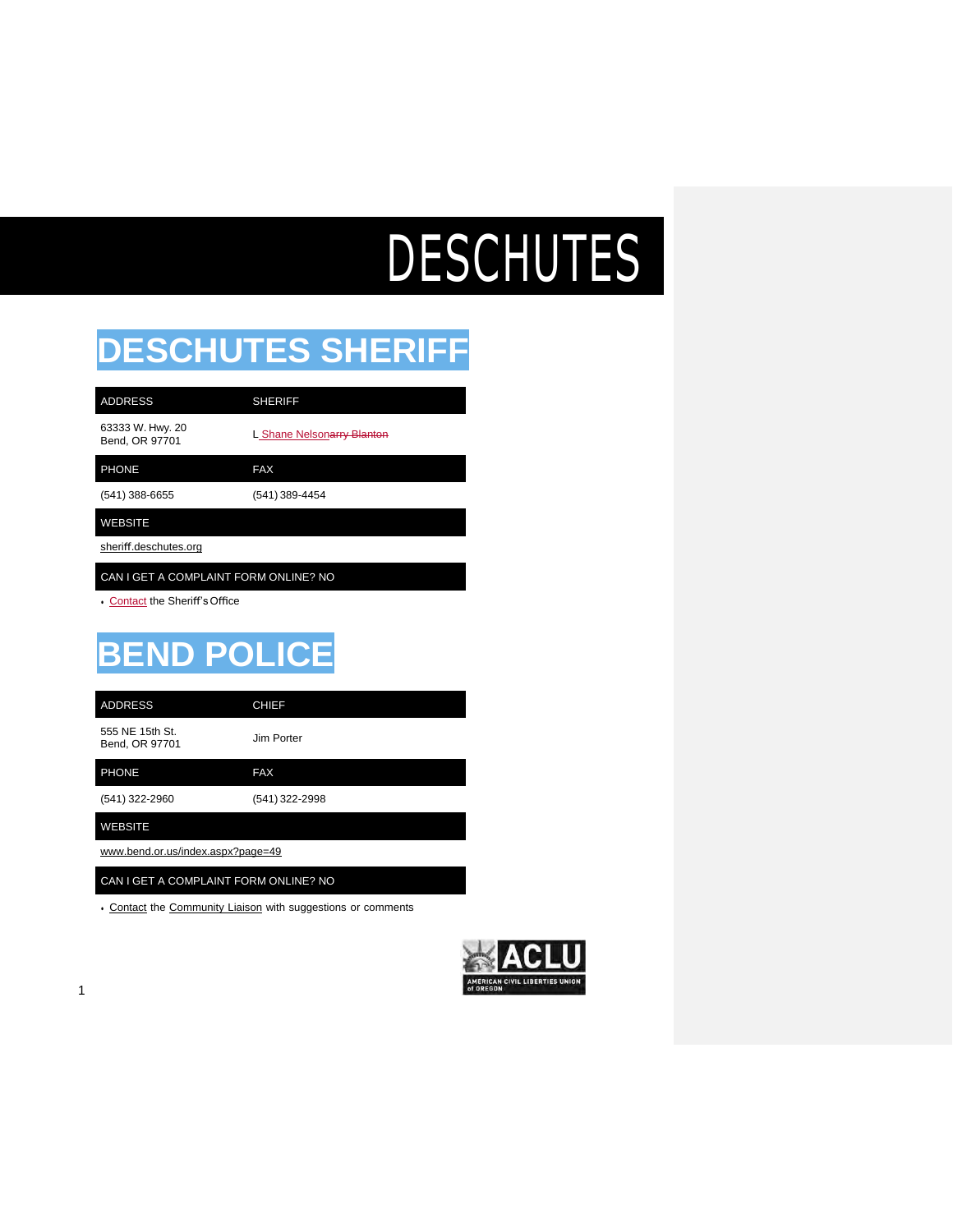## **REDMOND POLICE**

| <b>ADDRESS</b>                                     | <b>CHIEF</b>   |
|----------------------------------------------------|----------------|
| 777 SW Deschutes Ave.<br>Redmond, OR 97756         | Dave Tarbet    |
| <b>PHONE</b>                                       | <b>FAX</b>     |
| $(541)$ 693-6911                                   | (541) 504-3490 |
| <b>WEBSITE</b>                                     |                |
| www.ci.redmond.or.us/government/departments/police |                |

### CAN I GET A COMPLAINT FORM ONLINE? NO

• [Contact](http://www.ci.redmond.or.us/government/departments/police/contact-us) the Redmond Police Department with questions or concerns:

*"Thank you for your support of the department staff and officers. We are committed to providing you the best law enforcement service possible and ask for your feedback to achieve this goal. Please feel free to contact us with any questions or concerns at (541) 504-3400."*

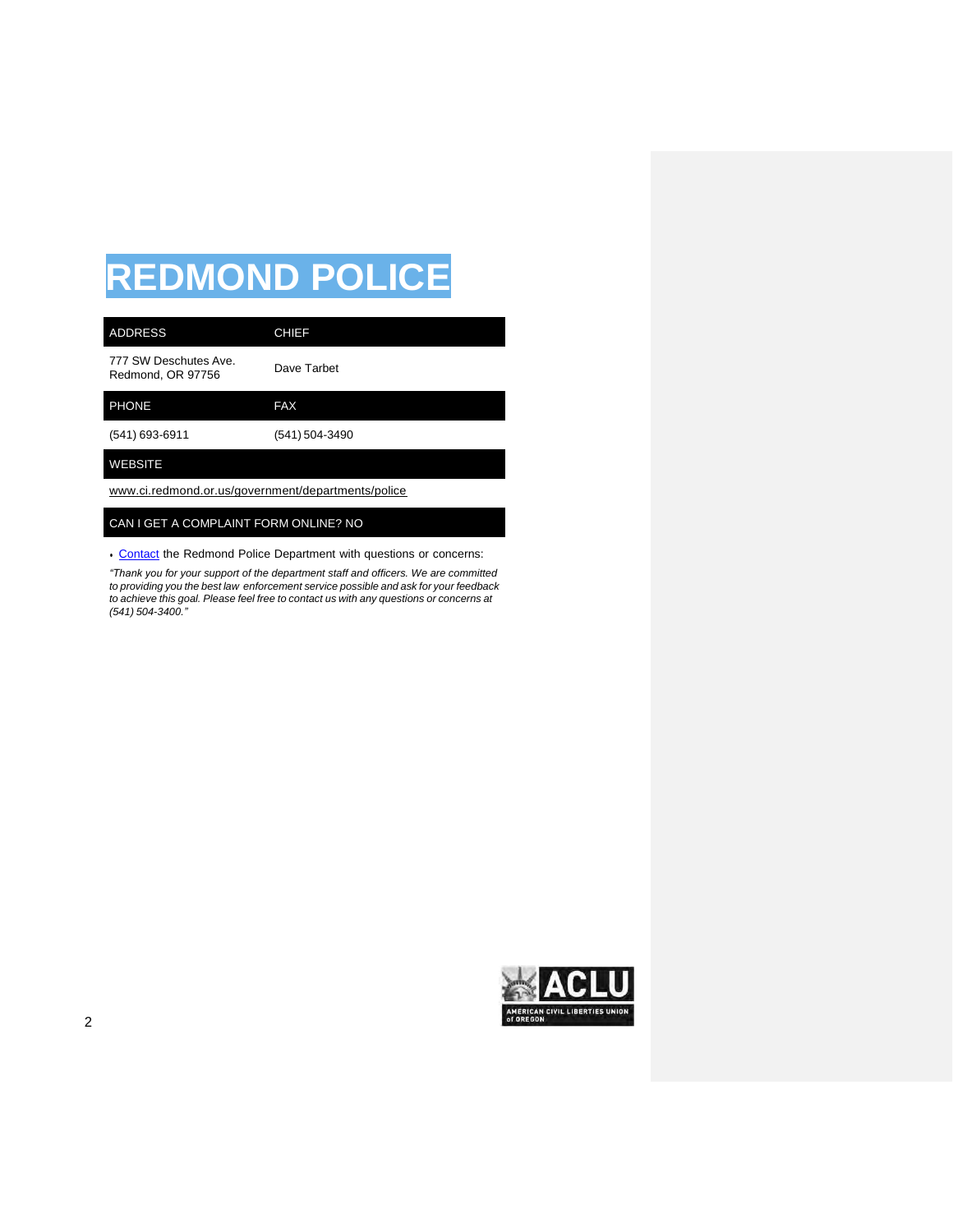# DOUGLAS

### **DOUGLAS SHERIFF**

1036 SE Douglas Ave. TU36 SE Douglas Ave.<br>Roseburg, OR 97470 John Hanlin

PHONE FAX

(541) 440-4450 (541) 440-4470

WEBSITE

[www.dcso.com](http://www.dcso.com/)

CAN YOU FILE A POLICE COMPLAINT ONLINE? YES

- File a Complaint Form
- Directions on how to file a Complaint Form

ADDRESS SHERIFF

## **ROSEBURG POLICE**

ADDRESS CHIEF

700 SE Douglas Ave. The Section of the Section of the Section of the Section of the Section of the Section of the Section of the S<br>  $\frac{1}{2}$  Jim Burge Roseburg, OR 97470

PHONE FAX

(541) 492-6760

WEBSITE

[www.cityofroseburg.org/departments/police-department](http://www.cityofroseburg.org/departments/police-department)

CAN YOU FILE A POLICE COMPLAINT ONLINE? NO

• Submit a Roseburg Police Customer Survey

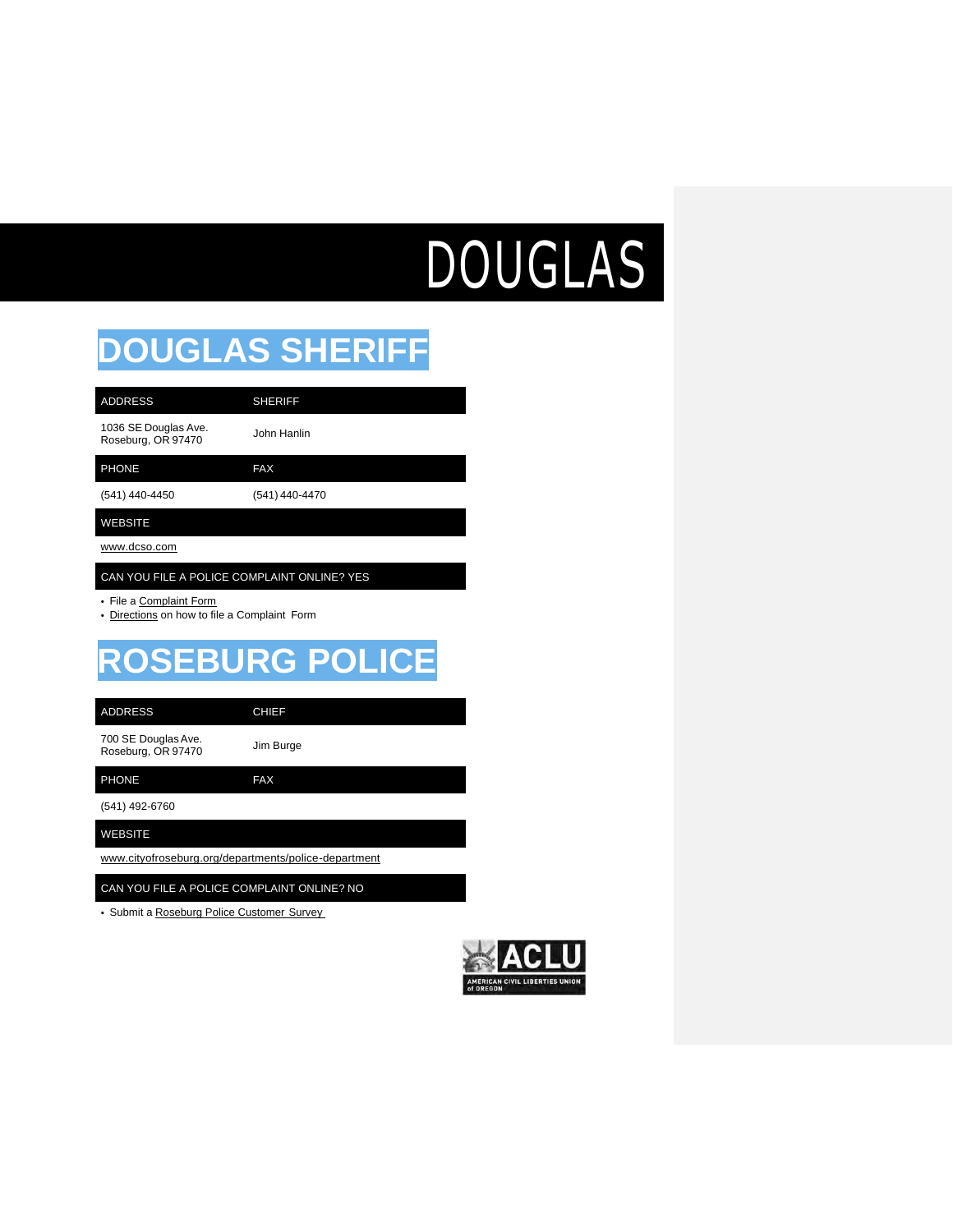## GILLIAM

## **GILLIAM SHERIFF**

| <b>ADDRESS</b>                                                |                                           | <b>SHERIFF</b>          |
|---------------------------------------------------------------|-------------------------------------------|-------------------------|
| unuurtoo<br>Location<br>221 S. Oregon St.<br>Condon, OR 97823 | Mailing<br>PO Box 685<br>Condon, OR 97823 | <b>Gary Bettencourt</b> |
| <b>PHONE</b>                                                  |                                           | <b>FAX</b>              |
| (541) 384-2851                                                |                                           | (541) 384-2878          |

WEBSITE

[www.co.gilliam.or.us/sheri](http://www.co.gilliam.or.us/sheri%EF%AC%80.html)ff.html

CAN YOU FILE A POLICE COMPLAINT ONLINE? NO

## **CONDON POLICE**

Location 128 S. Main St. Condon, OR 97823 Condon, OR 97823 Mailing PO Box 445 Dale Scobert

| <b>PHONE</b>                 | <b>FAX</b>     |
|------------------------------|----------------|
| (541) 384-6111               | (541) 384-6222 |
| <b>WEBSITE</b>               |                |
| cityofcondon.com/fire-police |                |

CAN YOU FILE A POLICE COMPLAINT ONLINE? NO

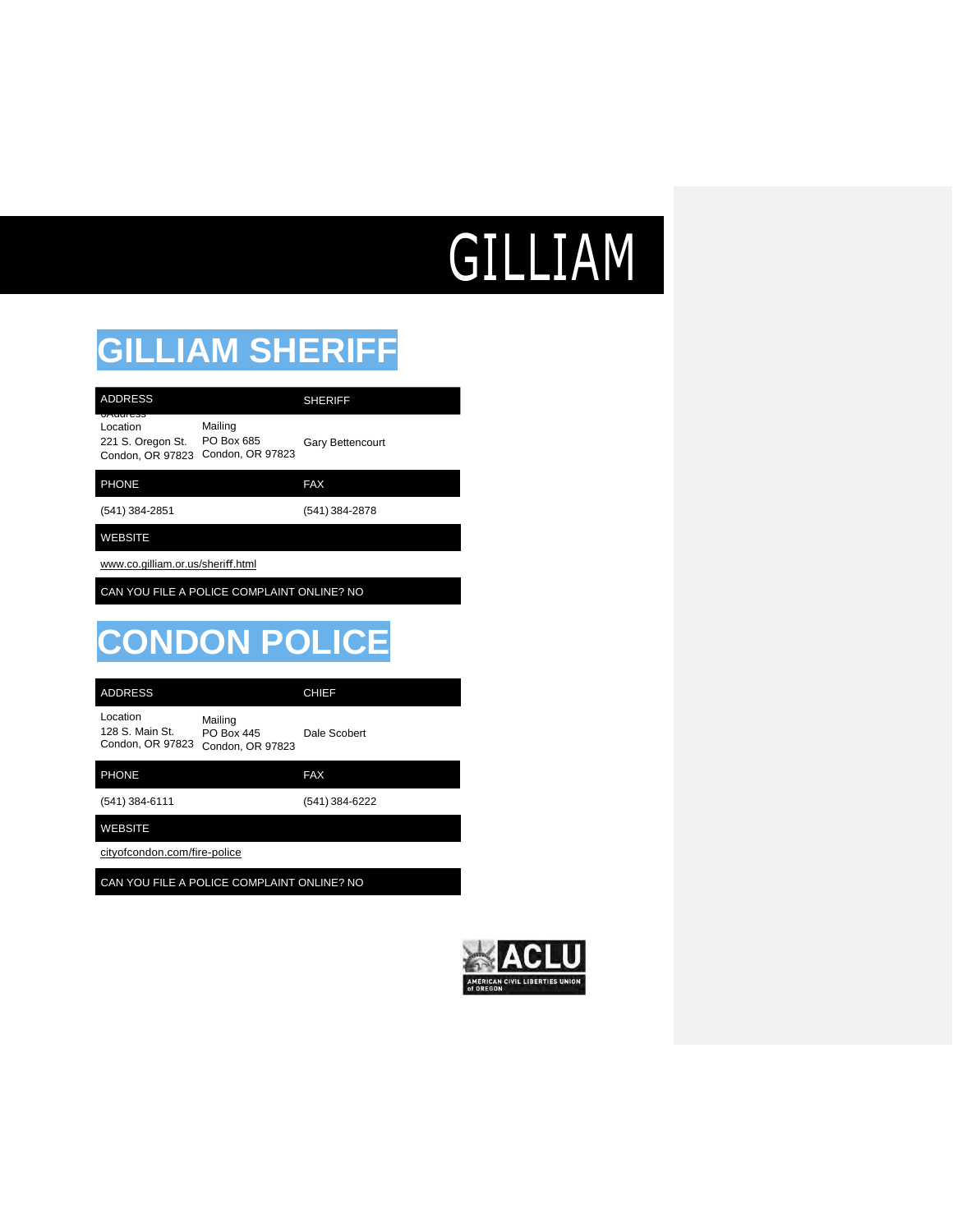## GRANT

### **GRANT SHERIFF**

205 S. Humbolt St. 205 S. Humbolt St.<br>Canyon City, Oregon 97820 Glenn Palmer ADDRESS SHERIFF

PHONE FAX

(541) 575-1131

WEBSITE

grantcountysherifforegon.com

[Contact Sherriff](http://grantcountysherifforegon.com/office/contact) to submit a complaint

CAN YOU FILE A POLICE COMPLAINT ONLINE? NO

## **JOHN DAY POLICE**

ADDRESS CHIEF

450 E. Main St. 450 E. Main St.<br>John Day, OR 97845 Richard Gray

PHONE FAX

(541) 575-0030

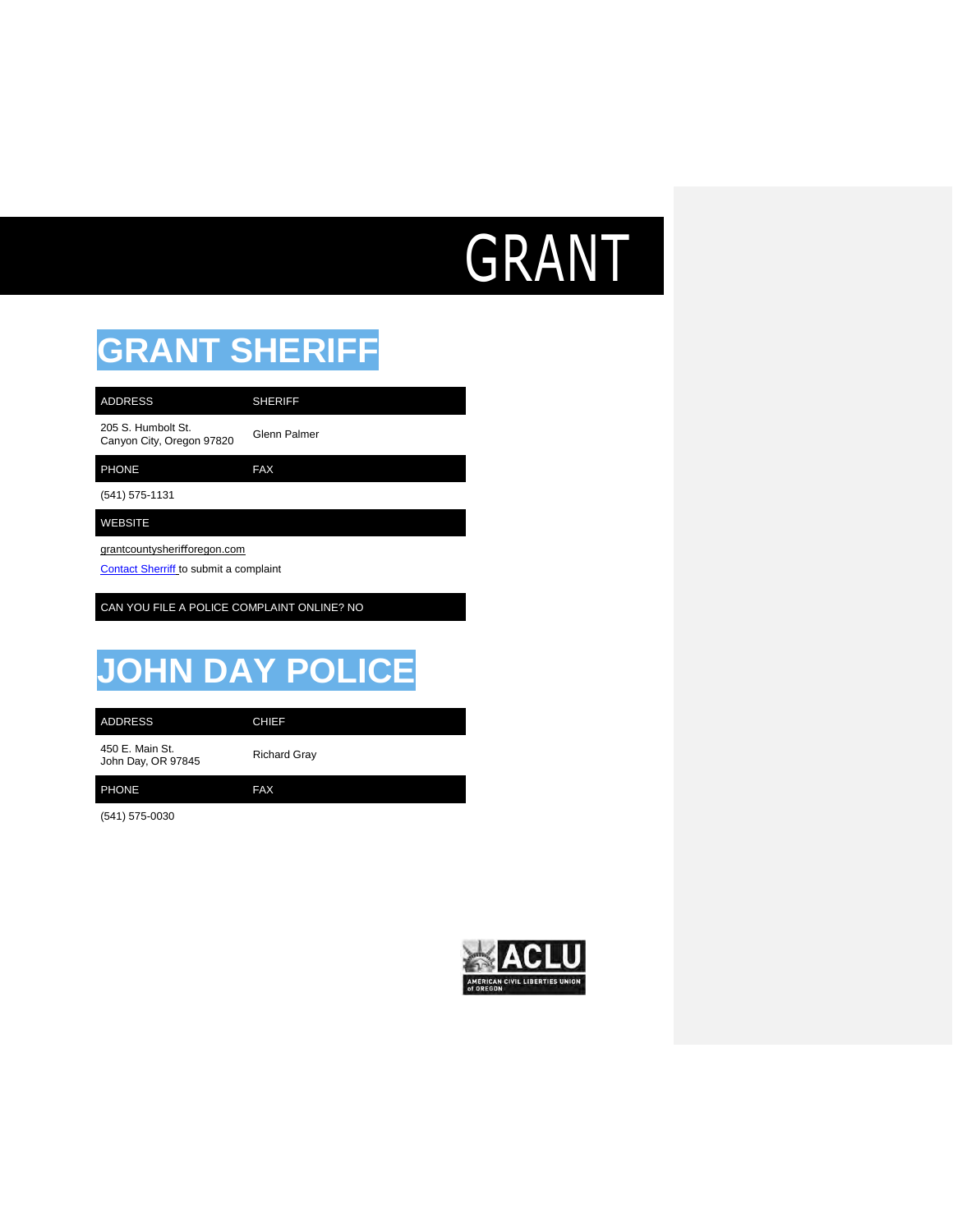WEBSITE

[www.cityofjohnday.com/Police](http://www.cityofjohnday.com/Police)

CAN YOU SUBMIT A COMPLAINT ONLINE? NO

[Submit a complaint](http://www.cityofjohnday.com/contact) with the city

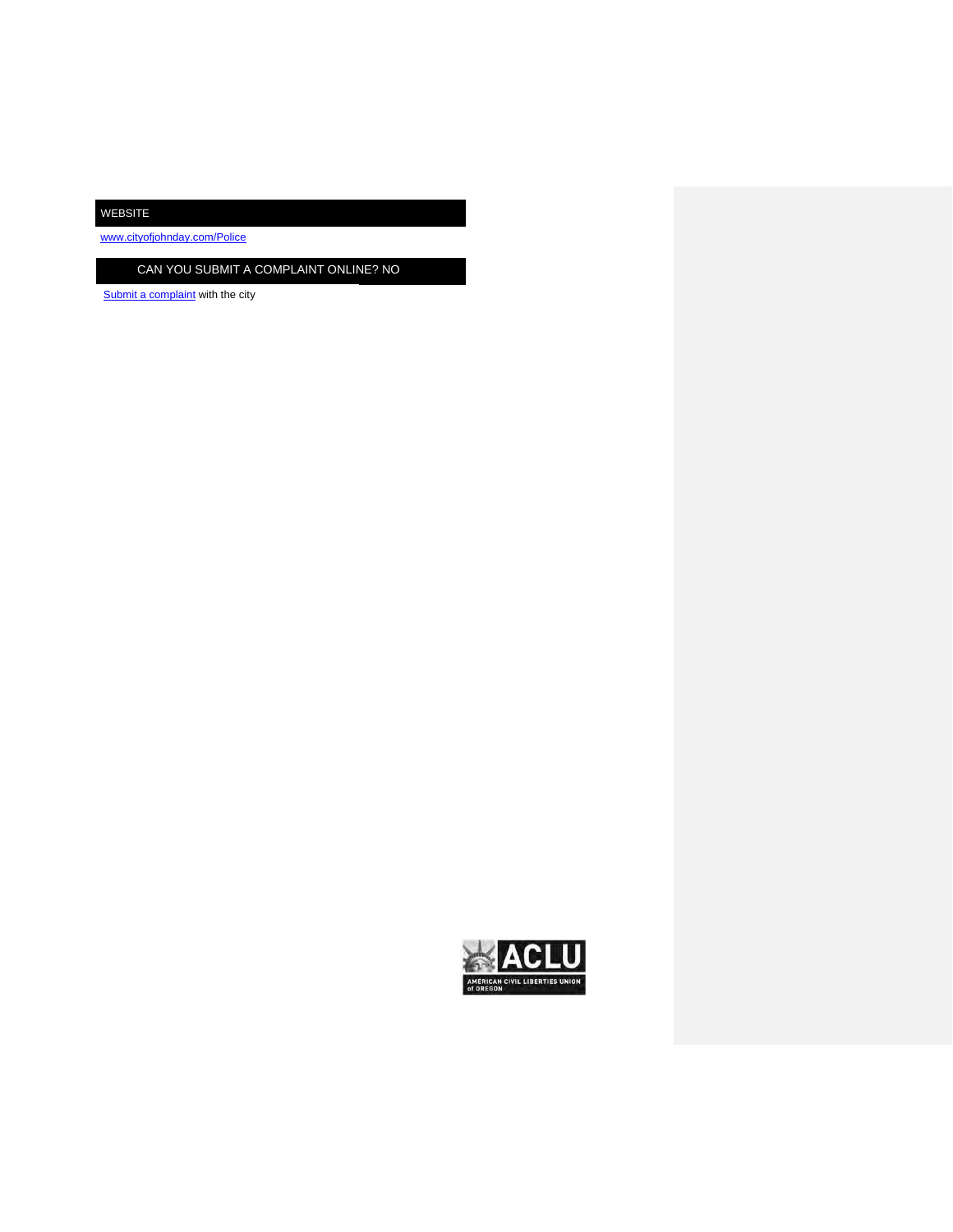# HARNEY

## **HARNEY SHERIFF**

485 N. Court Ave., #6 485 N. Court Ave., #6<br>Burns, Oregon 97720 David Ward

PHONE FAX

(541) 573-6156 (541) 573-8383

ADDRESS SHERIFF

### WEBSITE

[www.co.harney.or.us/sheri](http://www.co.harney.or.us/sheri%EF%AC%80.html)ff.html

CAN YOU FILE A POLICE COMPLAINT ONLINE? NO

### **BURNS POLICE**

ADDRESS CHIEF

242 S. Broadway Ave. 242 S. Broadway Ave.<br>Burns, OR 97720 Newt Skunkcap

PHONE FAX

(541) 573-6781 (541) 573-6775

WEBSITE

[www.ci.burns.or.us/police.html](http://www.ci.burns.or.us/police.html)

CAN YOU FILE A POLICE COMPLAINT ONLINE? NO

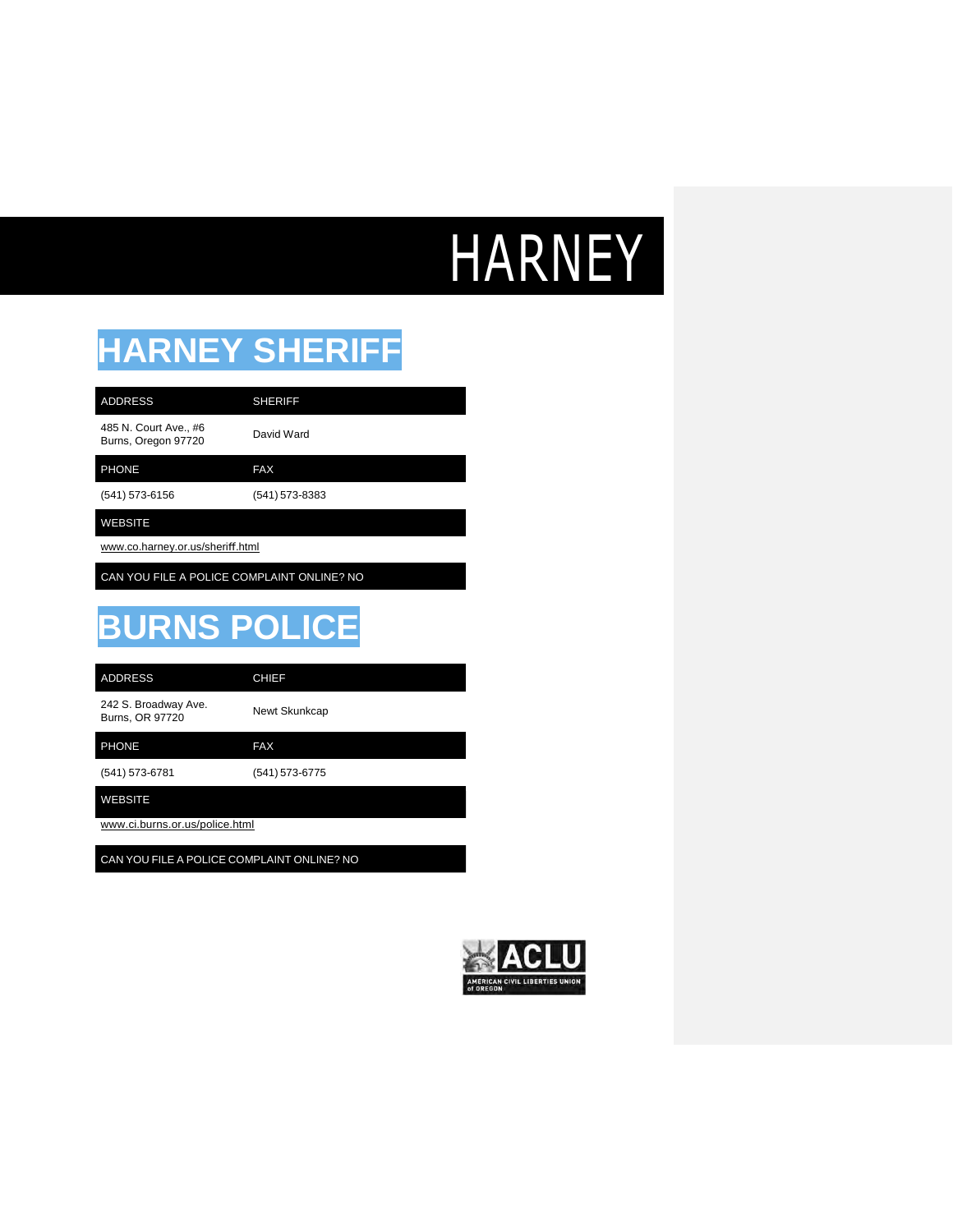# HOOD RIVER

### **HOOD RIVER SHERIFF**

| <b>ADDRESS</b>                        | <b>SHERIFF</b>         |
|---------------------------------------|------------------------|
| 309 State St.<br>Hood River, OR 97031 | <b>Matthew English</b> |
| <b>PHONE</b>                          | <b>FAX</b>             |
| (541) 386-2098                        | (541) 386-3141         |
|                                       |                        |

[www.hoodriversheri](http://www.hoodriversheriff.com/)ff.com

CAN YOU FILE A POLICE COMPLAINT ONLINE? NO

• Contact the Sheriff'sOffice

## **HOOD RIVER POLICE**

ADDRESS CHIEF

207 2nd St. zur zna St.<br>Hood River, OR 97031 Neal Holste

(541) 387-5256 (541) 387-2134

WEBSITE

ci.hood-river.or.us/pageview.aspx?id=19335

CAN I GET A COMPLAINT FORM ONLINE? YES

• Download a Complaint Form online

PHONE FAX

• Contact Hood River PD's Police

& Community Relations Team

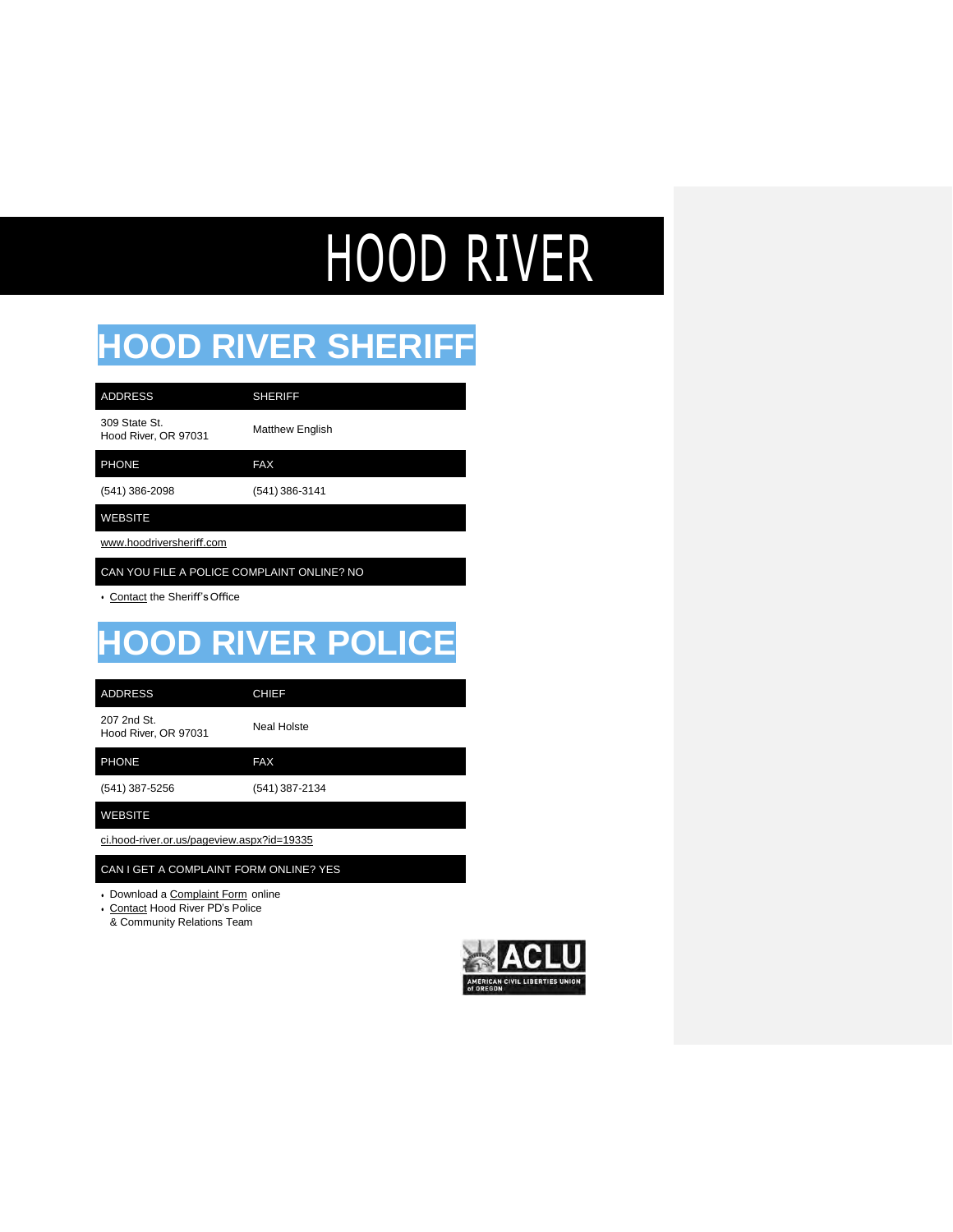# **JACKSON**

### **JACKSON SHERIFF**

| <b>ADDRESS</b>                                   | SHERIFF   |
|--------------------------------------------------|-----------|
| 5179 Crater Lake Hwy.<br>Central Point, OR 97502 | Nathan Si |

than Sickler

PHONE FAX

(541) 774-6800 (541) 776-7699

WEBSITE

jacksoncountyor.org/sheriff

CAN I GET A COMPLAINT FORM ONLINE? YES

• File a Complaint Form online

### **HLAND POLICE**

ADDRESS CHIEF

1155 E. Main St.

Interim Chief Tighe O'Meara

PHONE FAX

(541) 488-2211 (541) 488-5351

WEBSITE

[www.ashland.or.us/SectionIndex.asp?SectionID=427](http://www.ashland.or.us/SectionIndex.asp?SectionID=427)

CAN I GET A COMPLAINT FORM ONLINE? YES

[Submit](http://www.ashland.or.us/FormPageBS.asp?FormID=191) a complaint form online.

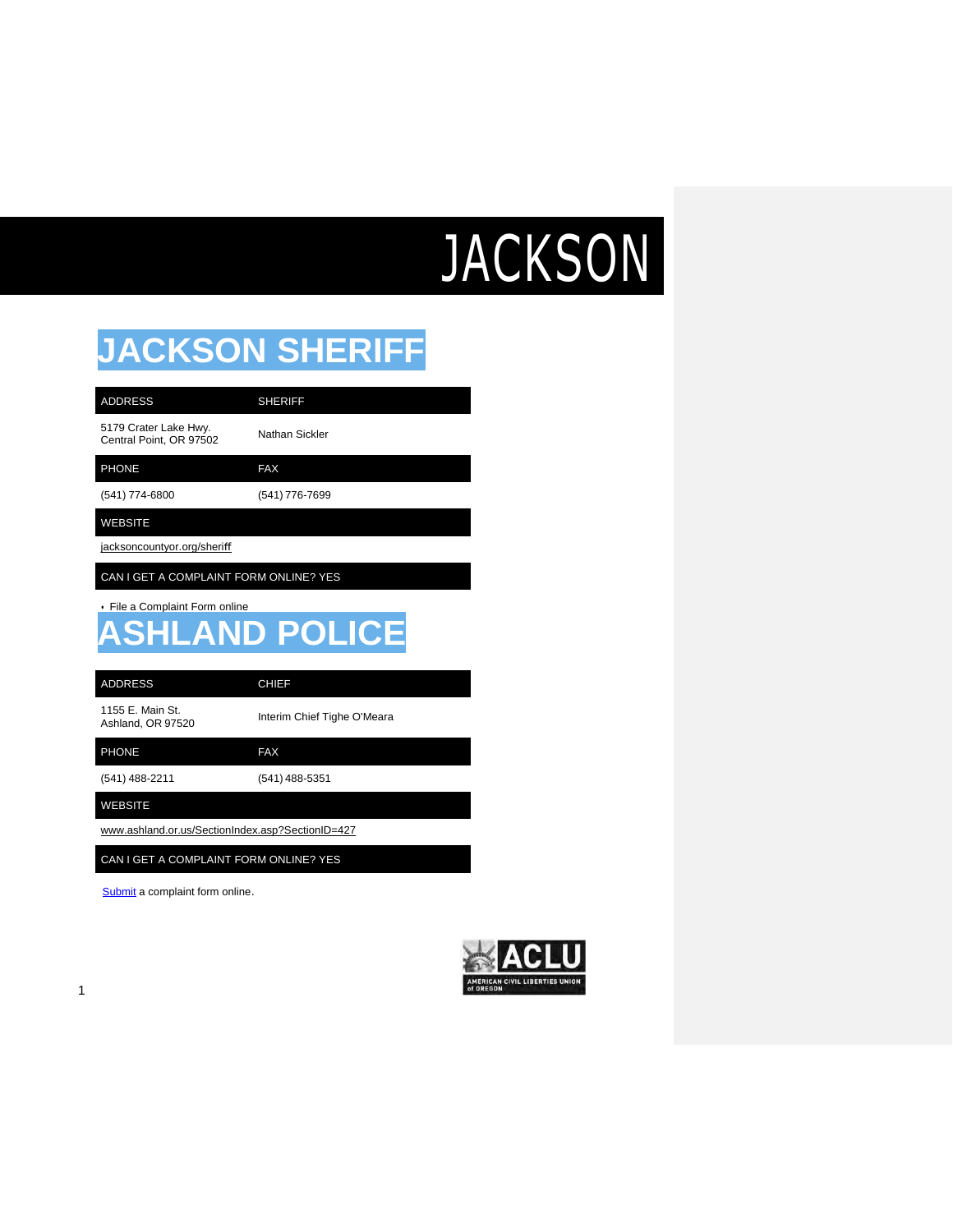## **CENTRAL POINT POLICE**

| <b>ADDRESS</b>                                        | <b>CHIEF</b>     |  |
|-------------------------------------------------------|------------------|--|
| 155 S. 2nd St.<br>Central Point, OR 97502             | Kristine Allison |  |
| <b>PHONE</b>                                          | <b>FAX</b>       |  |
| (541) 664-5578                                        | (541) 664-2705   |  |
| <b>WEBSITE</b>                                        |                  |  |
| www.centralpointoregon.gov/police                     |                  |  |
| CAN I GET A COMPLAINT FORM ONLINE? NO                 |                  |  |
| • Submit a Feedback Form to the City of Central Point |                  |  |

## **MEDFORD POLICE**

| <b>ADDRESS</b>                                           | <b>CHIEF</b>    |
|----------------------------------------------------------|-----------------|
| 411 W. 8th St.<br>Medford, OR 97501                      | Randy Sparacino |
| <b>PHONE</b>                                             | <b>FAX</b>      |
| (541) 774-2250                                           | (541) 774-2570  |
| <b>WEBSITE</b>                                           |                 |
| http://www.ci.medford.or.us/SectionIndex.asp?SectionID=7 |                 |

#### CAN I GET A COMPLAINT FORM ONLINE? YES

• Directions on how to file a Complaint Form

- File a Complaint Form online
- Contact the Police Advisory Committee

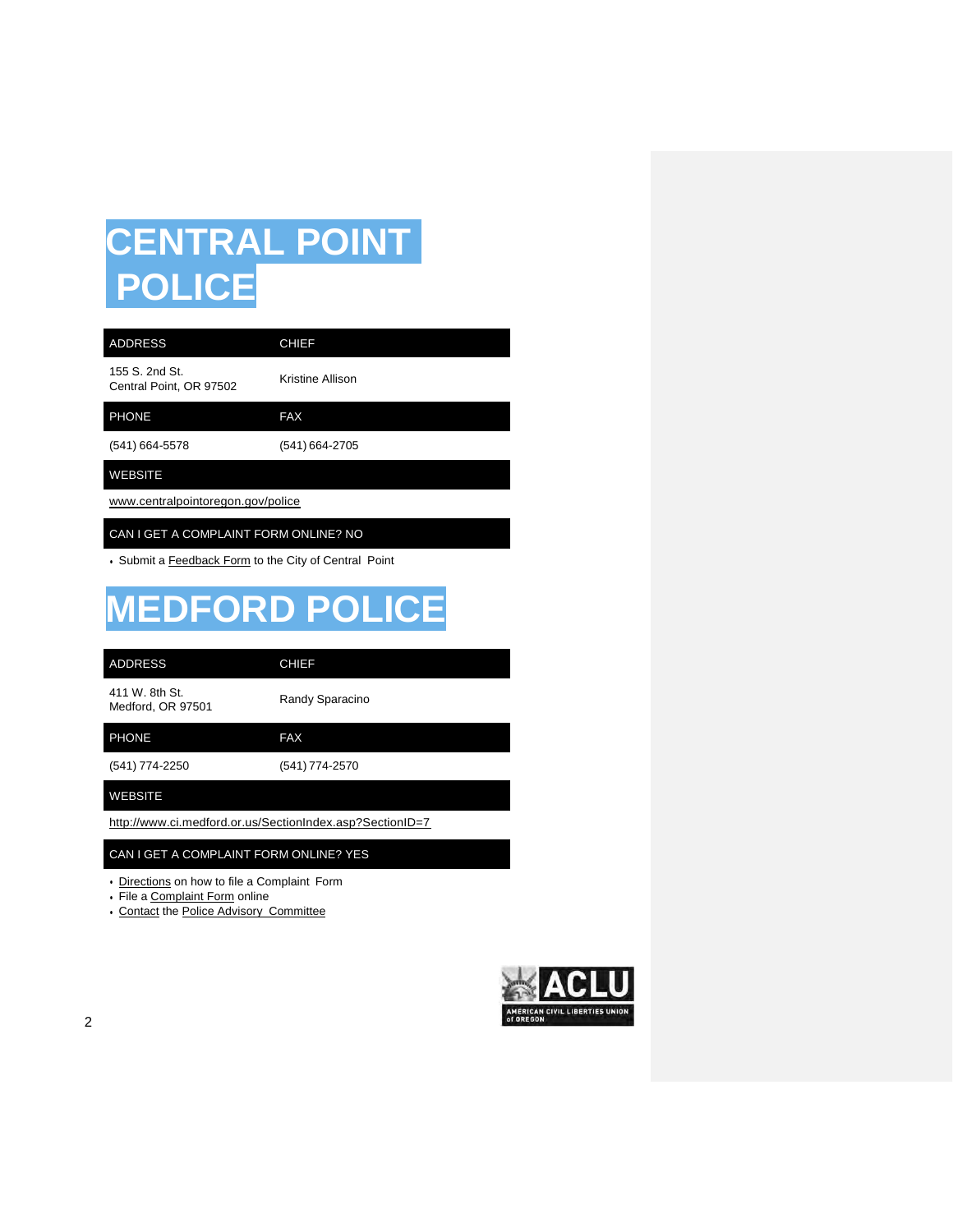# **JEFFERSON**

### **JEFFERSON SHERIFF**

| <b>ADDRESS</b>                         | <b>SHERIFF</b> |
|----------------------------------------|----------------|
| 675 NW Cherry Lane<br>Madras, OR 97741 | Jim Adkins     |
| <b>PHONE</b>                           | <b>FAX</b>     |
| (541) 475-6520                         | (541) 475-3847 |
| <b>WEBSITE</b>                         |                |
| www.co.jefferson.or.us/sheriff         |                |

### CAN I GET A COMPLAINT FORM ONLINE? NO

• Contact the Sheriff, Jim Adkins

## **MADRAS POLIC**

ADDRESS CHIEF

125 SW E St. Madras, OR <sup>97741</sup> Tanner Stanfill

(541) 475-2424 (541) 475-6371 PHONE FAX

WEBSITE

<http://ci.madras.or.us/index.php/city-business/police-department>

#### CAN I GET A COMPLAINT FORM ONLINE? NO

• Report a Concern to the City of Madras

• Contact the Chief of Police, Tanner Stanfill

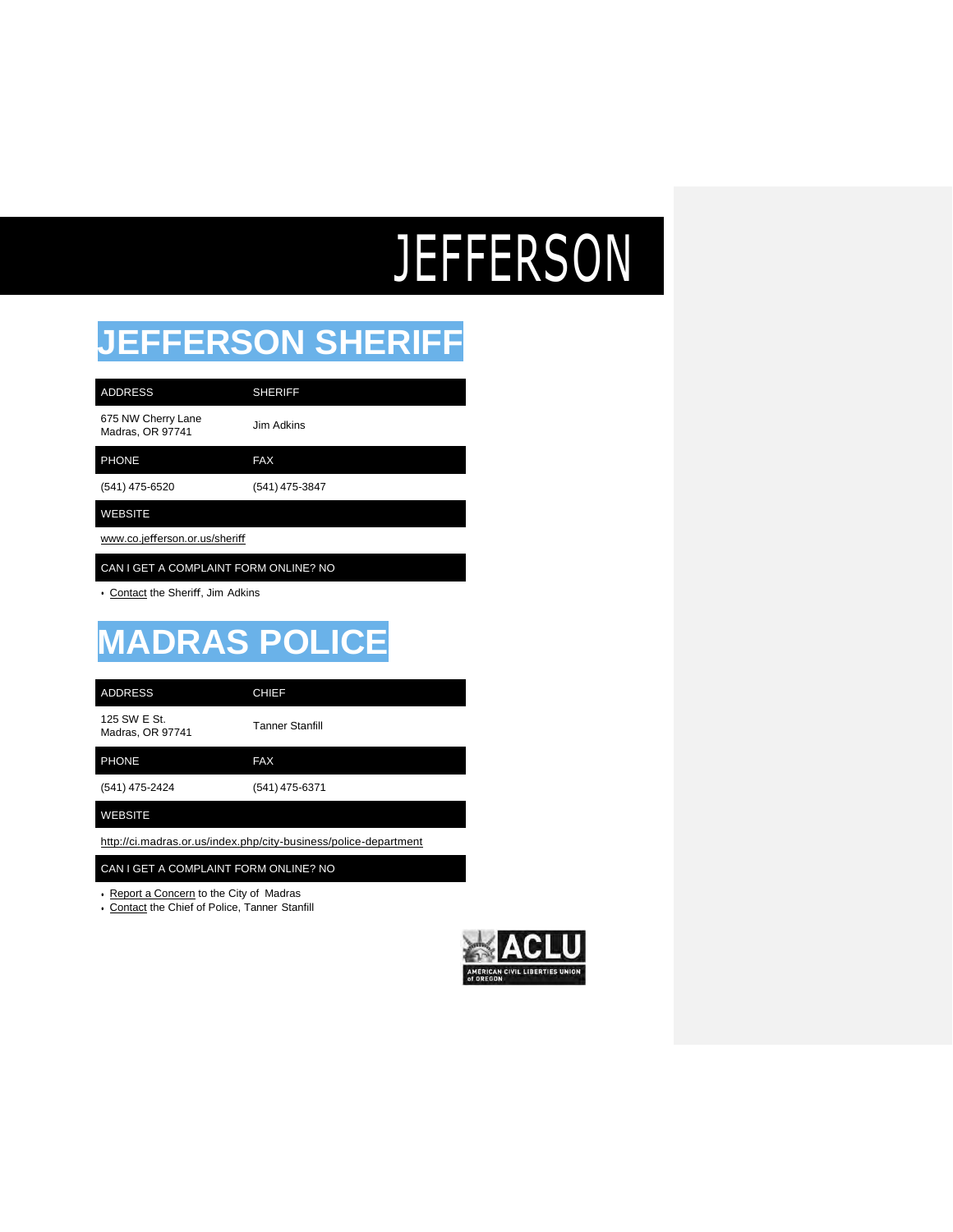# JOSEPHINE

### **JOSEPHINE SHERIFF**

| <b>ADDRESS</b>                         | <b>SHERIFF</b> |
|----------------------------------------|----------------|
| 1901 NE F St.<br>Grants Pass, OR 97526 | Dave Daniel    |
| <b>PHONE</b>                           | <b>FAX</b>     |
| (541) 474-5123                         | (541) 474-5114 |

#### WEBSITE

[www.co.josephine.or.us/SectionIndex.asp?SectionID=180](http://www.co.josephine.or.us/SectionIndex.asp?SectionID=180)

#### CAN I GET A COMPLAINT FORM ONLINE? YES

- File a [Complaint Form](http://report.citizenserviceportal.com/Report.aspx?agency=jcso1) online or download a hard copy and deliver it to the Sheriff's Office
- Directions on how to file a Complaint Form

### **GRANTS PASS POLICE**

101 NW A St. Bill Landis ADDRESS CHIEF

Grants Pass, OR 97526

PHONE FAX

(541) 450-6260 (541) 476-8527

WEBSITE

[www.grantspassoregon.gov/188/Public-Safety](http://www.grantspassoregon.gov/188/Public-Safety)

#### CAN I GET A COMPLAINT FORM ONLINE? YES

• File a Complaint Form online

• Submit a Citizen Satisfaction Survey online

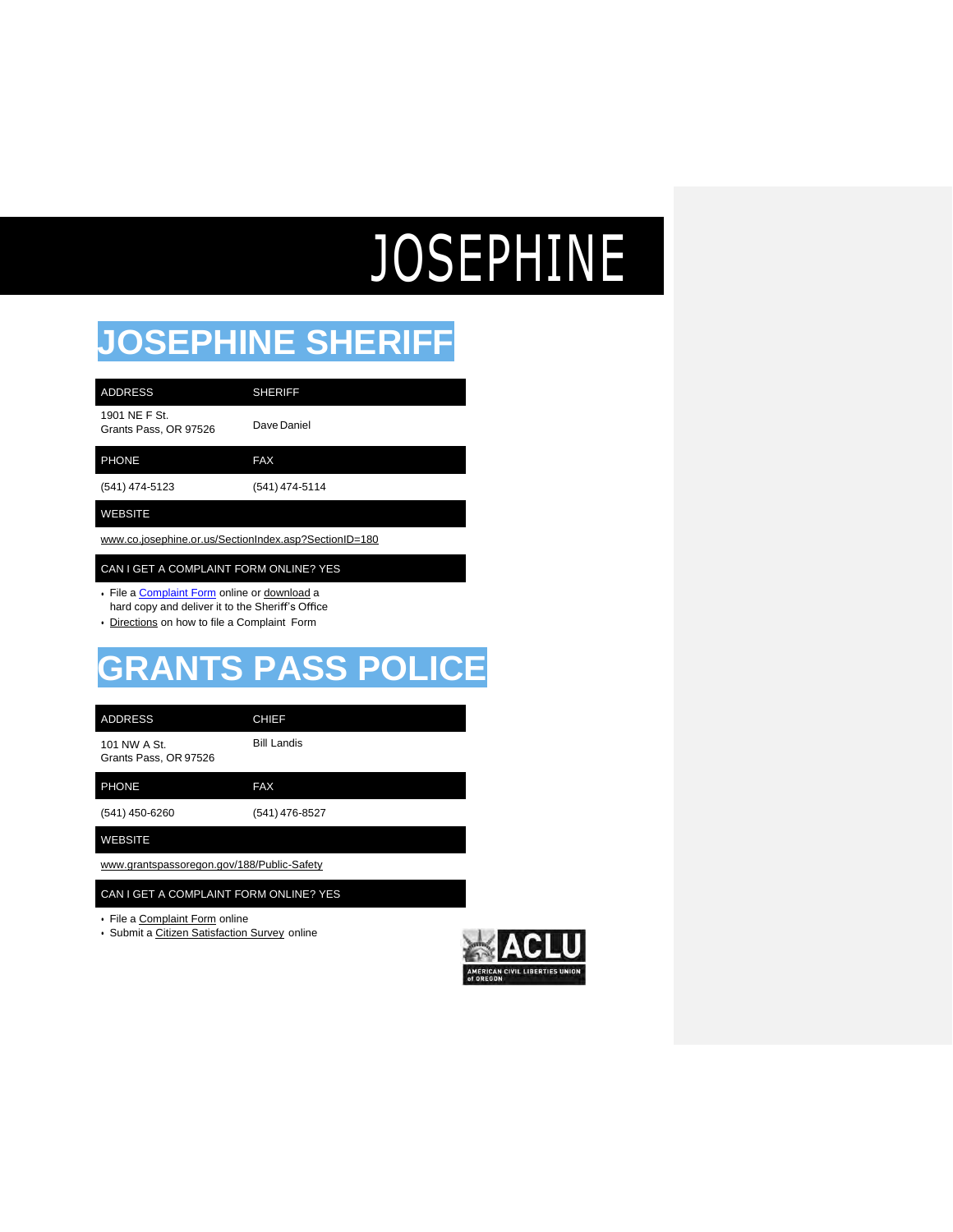# KLAMATH

## **KLAMATH SHERIFF**

3300 Vandenberg Rd. Klamath Falls, OR 97603 Chris Kaber ADDRESS SHERIFF

PHONE FAX

(541) 883-5130 (541) 883-4271

WEBSITE

sheriff.klamathcounty.org

CAN I GET A COMPLAINT FORM ONLINE? NO

## **KLAMATH FALLS POLICE**

ADDRESS CHIEF

2501 Shasta Way Klamath Falls, OR 97601 Dave Henslee

PHONE FAX

(541) 883-5336 (541) 883-5389

WEBSITE

[www.kfpd.us](http://www.kfpd.us/)

CAN I GET A COMPLAINT FORM ONLINE? NO

• Contact the Police Department

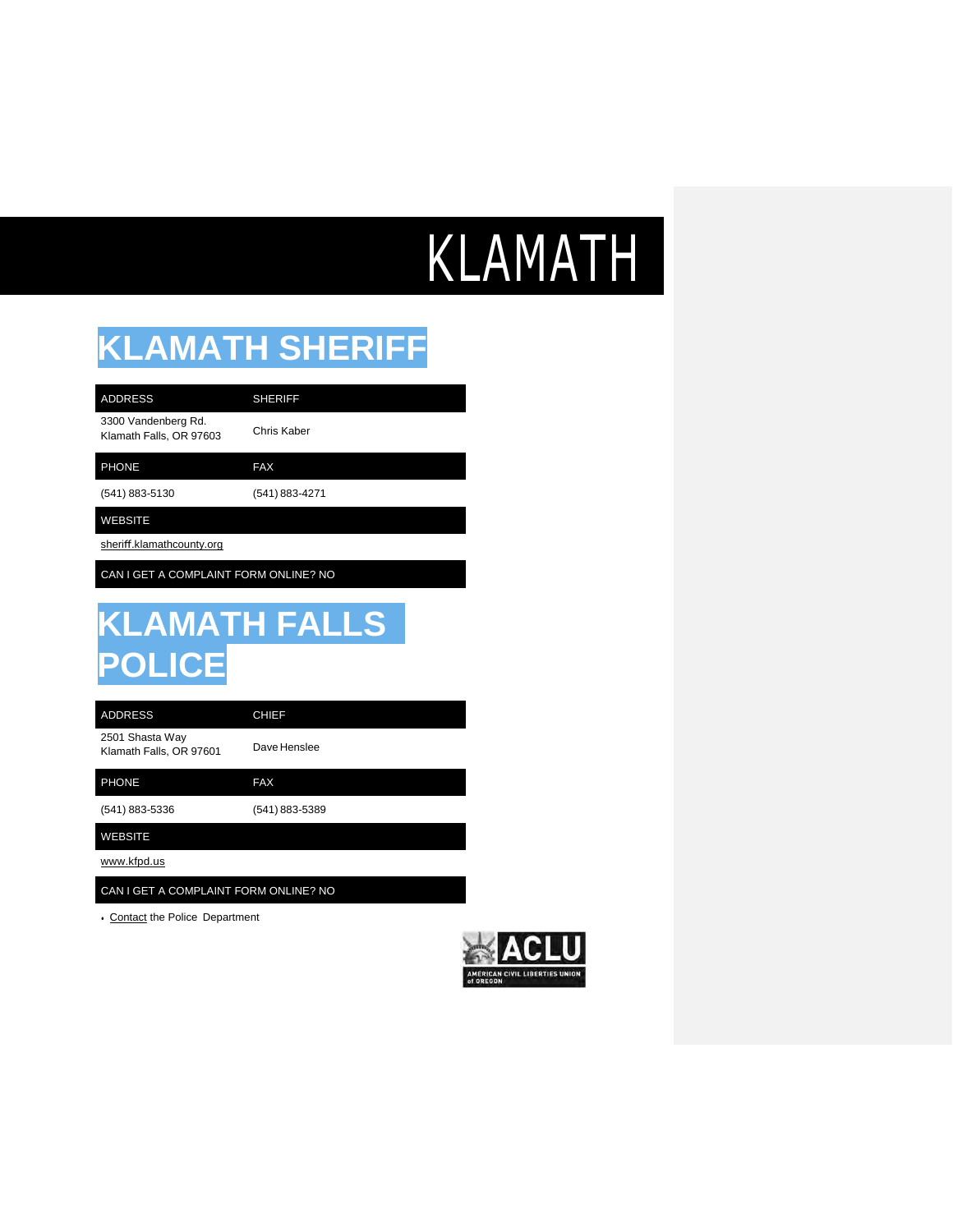# LAKE

## **LAKE SHERIFF**

| <b>ADDRESS</b>                           | <b>SHERIFF</b> |
|------------------------------------------|----------------|
| 513 Center St.<br>Lakeview, Oregon 97630 | Michael Taylor |
| <b>PHONE</b>                             | FAX            |
| (541) 947-6027                           | (541) 947-6029 |
| WEBSITE                                  |                |

www.lakecountysheriff[.us www.lakecountyor.org/government/sheri](http://www.lakecountysheriff.uswww.lakecountyor.org/government/sheri%EF%AC%80)ff

#### CAN I GET A COMPLAINT FORM ONLINE? YES

Fill out a citizen [complaint form](http://www.lakecountyor.org/lakecounty/government/uploads/Updated_LCSO_Citizens_Complaint_Form_Fillable.pdf)

## **LAKEVIEW POLICE**

| ADDRESS         |  |
|-----------------|--|
| 245 North F St. |  |

CHIEF

245 North F St. 245 North F St.<br>Lakeview, Oregon 97630 Travis Grindle

PHONE FAX

(541) 947-2504 (541) 947-5373

#### WEBSITE

[www.lakevieworegon.org/policedepartment](http://www.lakevieworegon.org/policedepartment)

CAN I GET A COMPLAINT FORM ONLINE? NO

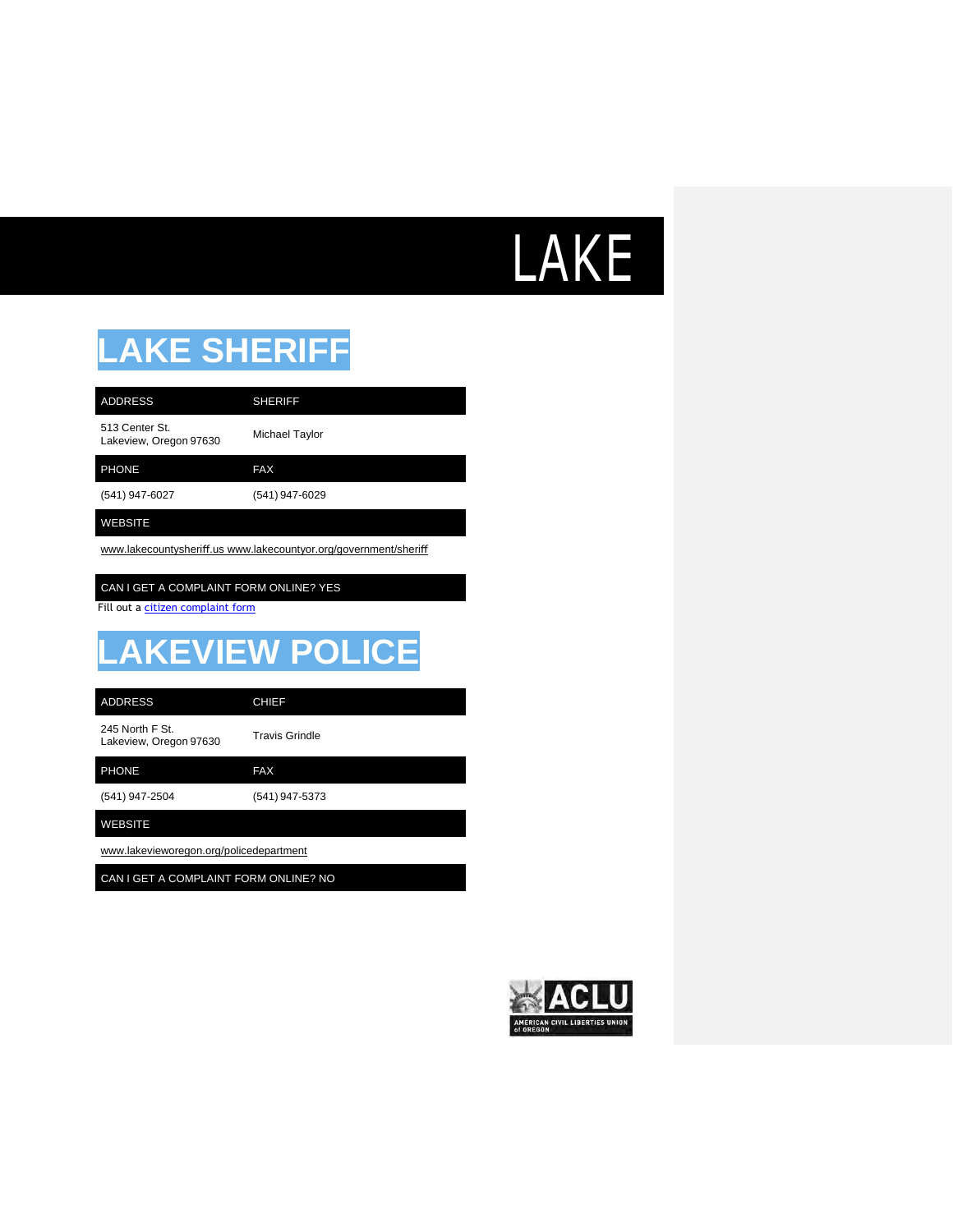# LANE

### **LANE SHERIFF**

| <b>ADDRESS</b>                         | <b>SHERIFF</b>     |  |
|----------------------------------------|--------------------|--|
| 125 E. 8th Ave.<br>Eugene, OR 97401    | <b>Byron Trapp</b> |  |
| <b>PHONE</b>                           | <b>FAX</b>         |  |
| (541) 682-4150                         | (541) 682-3309     |  |
| <b>WEBSITE</b>                         |                    |  |
| www.lanecounty.org/Departments/Sheriff |                    |  |

#### CAN I GET A COMPLAINT FORM ONLINE? YES

- Download a [Complaint Form](https://www.lanecounty.org/UserFiles/Servers/Server_3585797/File/Government/County%20Departments/Sheriff%20Office/Administrative/Appendix%201%20Complaint%20inquiry%20062017.doc) online
- [Directions](https://www.lanecounty.org/cms/One.aspx?portalId=3585881&pageId=4828610) on how to file a Complaint Form

### **COTTAGE GROVE POLIC**

ADDRESS CHIEF

400 E. Main St. 400 E. Main St.<br>Cottage Grove, OR 97424 Scott Shepard

(541) 942-9145 (541) 942-4310 PHONE FAX WEBSITE

[www.cgpolice.org](http://www.cgpolice.org/)

CAN I GET A COMPLAINT FORM ONLINE? NO

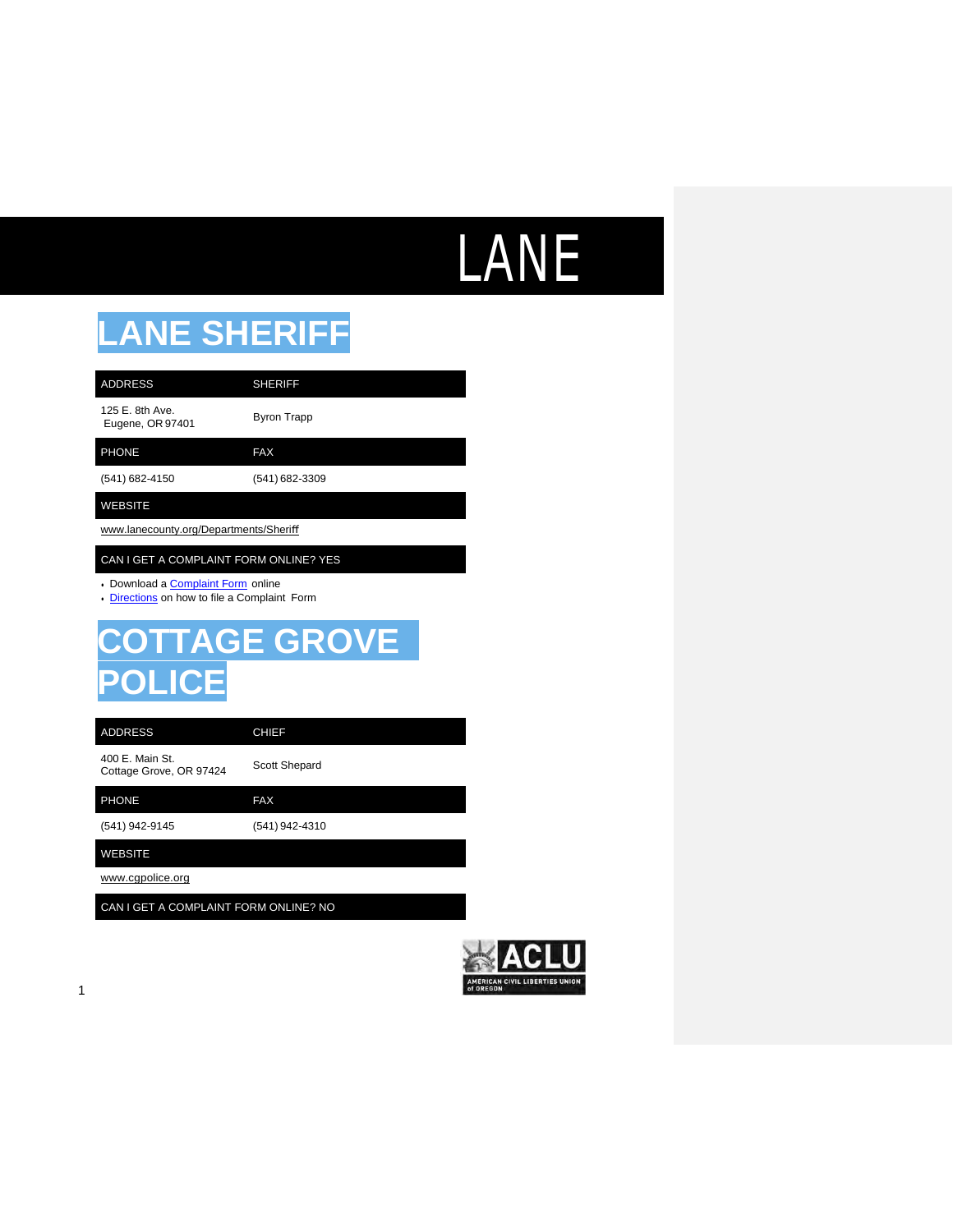## **EUGENE POLICE**

| <b>ADDRESS</b>                           | <b>CHIEF</b>   |  |
|------------------------------------------|----------------|--|
| 300 Country Club Rd.<br>Eugene, OR 97401 | Pete Kerns     |  |
| <b>PHONE</b>                             | <b>FAX</b>     |  |
| (541) 682-5111                           | (541) 682-6804 |  |
| <b>WEBSITE</b>                           |                |  |
| www.eugene-or.gov/index.aspx?nid=162     |                |  |
| CAN I GET A COMPLAINT FORM ONLINE? YES   |                |  |

• File a Complaint Form online

- Contact the Police Auditor, Mark Gissiner
- Learn about the Civilian Review Board

## **SPRINGFIELD POLICE**

| <b>ADDRESS</b>                          | <b>CHIEF</b>     |
|-----------------------------------------|------------------|
| 230 4th St.<br>Springfield, OR 97477    | <b>Tim Doney</b> |
| <b>PHONE</b>                            | <b>FAX</b>       |
| (541) 726-3714                          | (541) 726-3640   |
| <b>WEBSITE</b>                          |                  |
| www.ci.springfield.or.us/dept_pol.htmll |                  |
| CAN I GET A COMPLAINT FORM ONLINE? NO   |                  |

• Learn about Springfield Police Department's Mediation Program

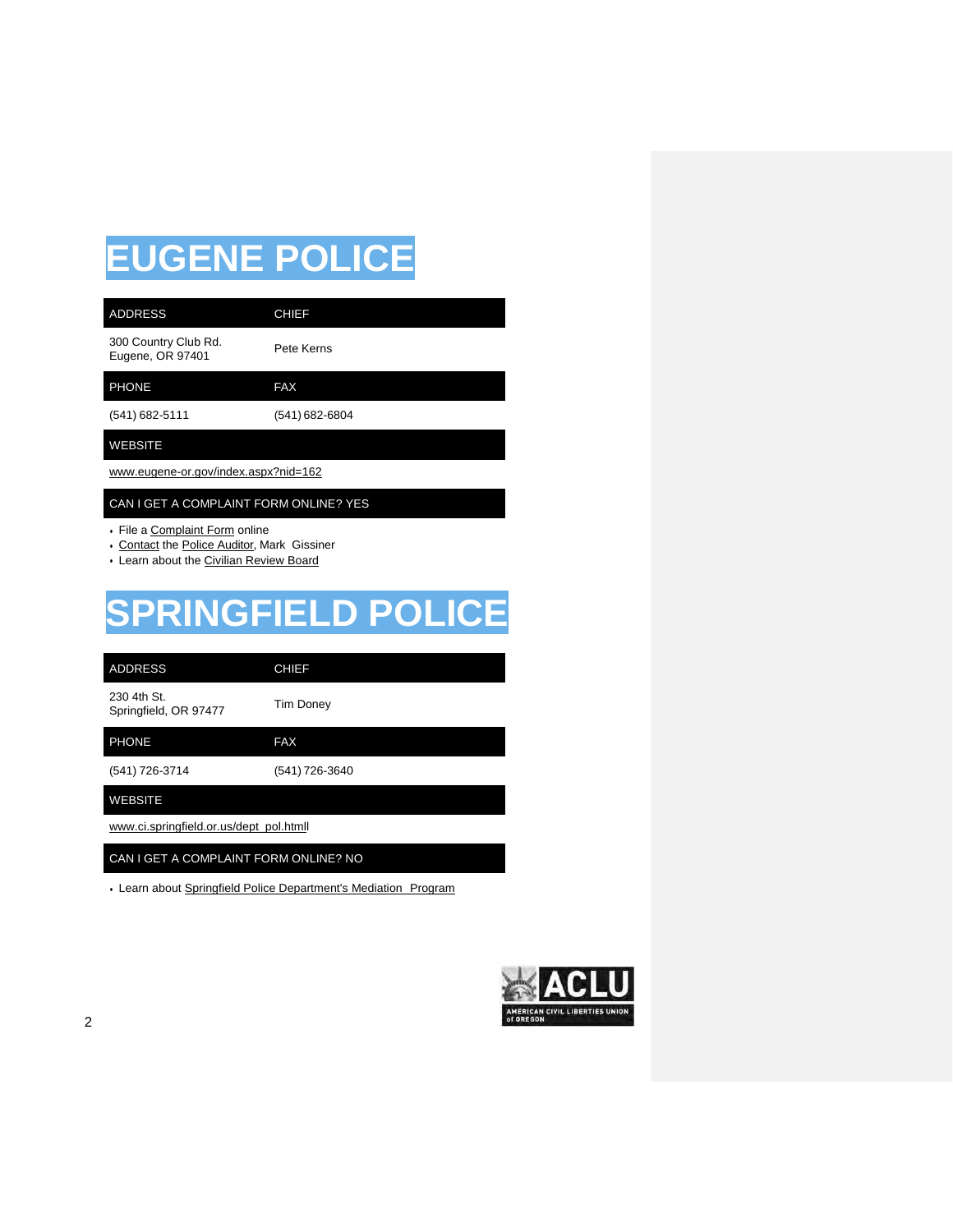# LINCOLN

## **LINCOLN SHERIFF**

| <b>ADDRESS</b>                                    | <b>SHERIFF</b>    |
|---------------------------------------------------|-------------------|
| 225 West Olive St., Room 203<br>Newport, OR 97365 | Curtis L. Landers |
| <b>PHONE</b>                                      | <b>FAX</b>        |
| (541) 265-4277                                    | (541) 265-5045    |
| <b>WEBSITE</b>                                    |                   |
| www.co.lincoln.or.us/sheriff                      |                   |

#### CAN I GET A COMPLAINT FORM ONLINE? YES

- Download a Complaint Form
- Directions on how to file a Complaint Form

### **LINCOLN CITY POLICE**

| <b>ADDRESS</b> |  |  |
|----------------|--|--|
|                |  |  |

#### CHIEF

1503 SE East Devils Lake Rd. 1503 SE East Devils Lake Rd.<br>Lincoln City, OR 97367

PHONE FAX

(541) 994-3636 (541) 996-1250

WEBSITE

[www.lincolncity.org](http://www.lincolncity.org/)

#### CAN I GET A COMPLAINT FORM ONLINE? NO

- Contact the Police Department
- Contact the Chief of Police, Keith Kilian

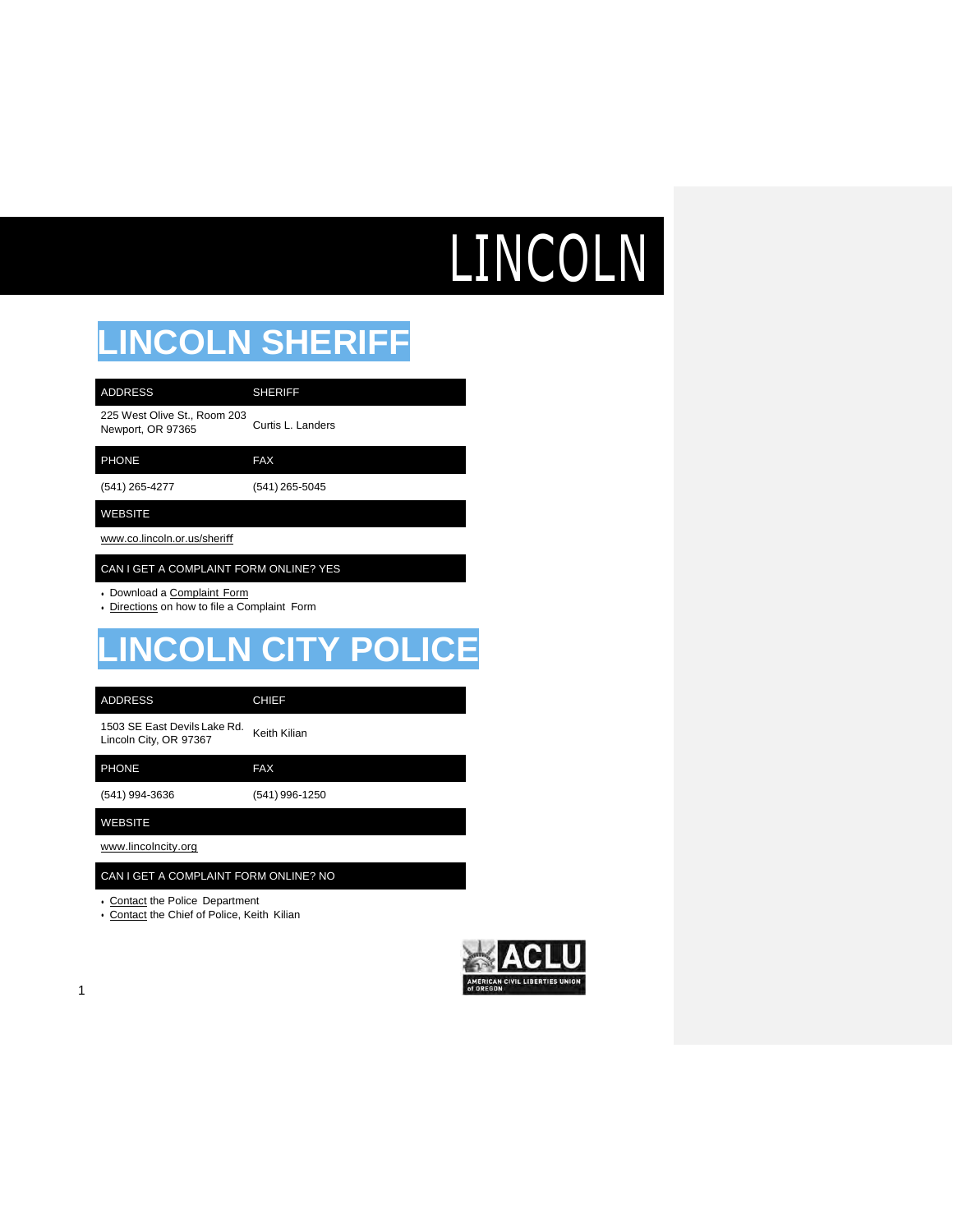## **NEWPORT POLICE**

| <b>ADDRESS</b>                                         |                                                   | <b>CHIEF</b>   |
|--------------------------------------------------------|---------------------------------------------------|----------------|
| Location<br>169 SW Coast Hwy.<br>Newport, Oregon 97365 | Mailing<br>P.O. Box 2260<br>Newport, Oregon 97365 | Jason Malloy   |
| <b>PHONE</b>                                           |                                                   | <b>FAX</b>     |
| (541) 574-3348                                         |                                                   | (541) 574-0643 |
| <b>WEBSITE</b>                                         |                                                   |                |
| newportoregon.gov/dept/npd                             |                                                   |                |
| CAN I GET A COMPLAINT FORM ONLINE? NO                  |                                                   |                |

• Contact the Police Department



ı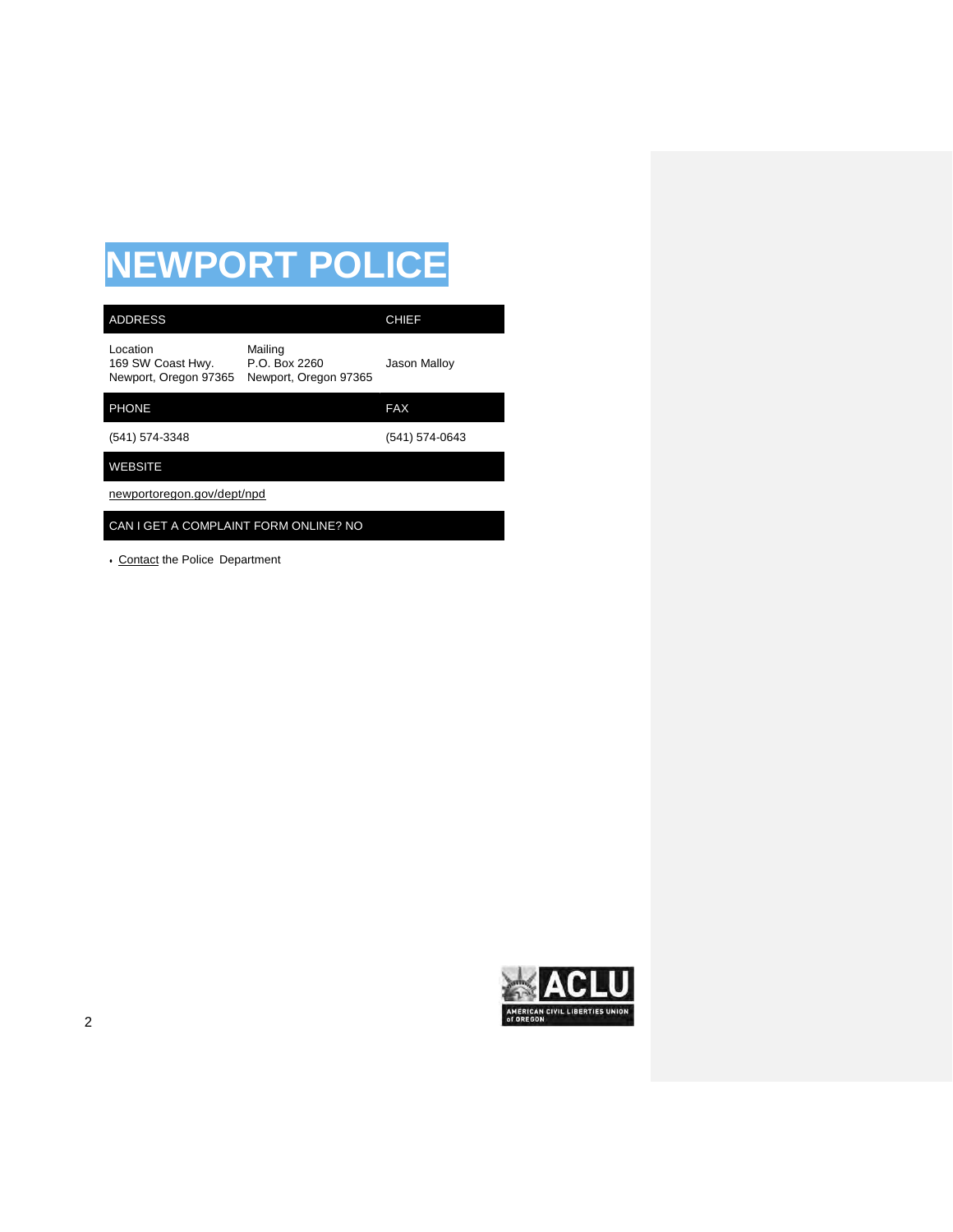## **LINN**

### **LINN SHERIFF**

| <b>ADDRESS</b>                          | <b>SHERIFF</b>    |
|-----------------------------------------|-------------------|
| 1115 SE Jackson St.<br>Albany, OR 97322 | Curtis L. Landers |
| <b>PHONE</b>                            | <b>FAX</b>        |
| (541) 967-3950<br>(800) 884-3911        | (541) 967-8169    |

#### WEBSITE

[www.linnsheri](http://www.linnsheriff.org/)ff.org

### CAN I GET A COMPLAINT FORM ONLINE? YES

File a [complaint form](https://www.linnsheriff.org/contact/) online.

### **ALBANY POLICE**

ADDRESS CHIEF

1117 Jackson Street SE 1117 Jackson Street SE<br>Albany, OR 97322 Mario Lattanzio

PHONE FAX

(541) 917-7680 (541) 928-6692

WEBSITE

1

[www.cityofalbany.net/departments/police](http://www.cityofalbany.net/departments/police)

CAN I GET A COMPLAINT FORM ONLINE? YES

• Directions on how to file a complaint form

• File a Complaint Form online or download a

hard copy and deliver it to the Albany Police Department

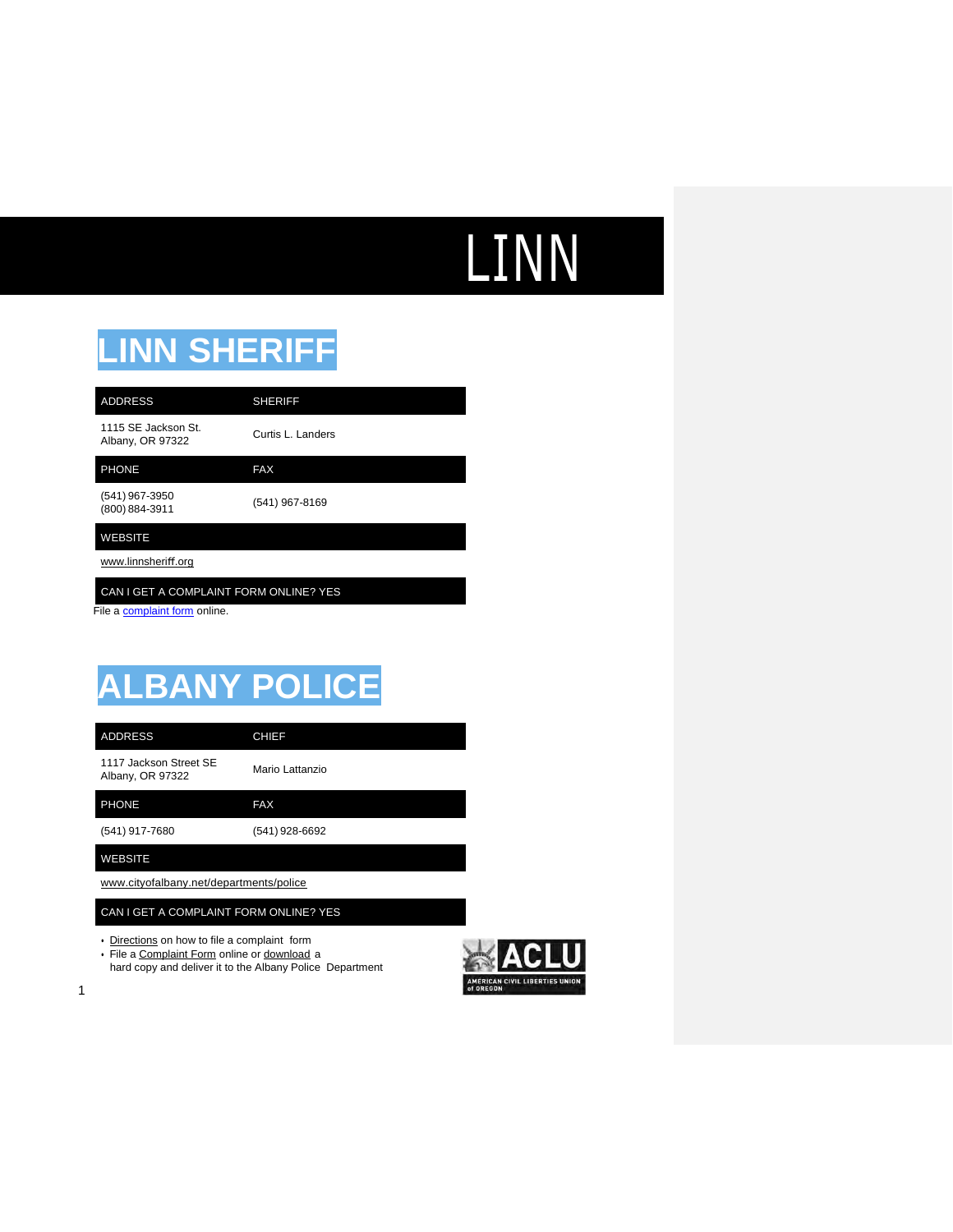## **LEBANON POLICE**

| <b>ADDRESS</b>                                | <b>CHIEF</b>           |
|-----------------------------------------------|------------------------|
| 40 N. 2nd, Suite 100<br>Lebanon, Oregon 97355 | <b>Frank Stevenson</b> |
| <b>PHONE</b>                                  | <b>FAX</b>             |
| (541) 451-1751                                |                        |
| <b>WEBSITE</b>                                |                        |
| www.ci.lebanon.or.us/police                   |                        |
| CAN I GET A COMPLAINT FORM ONLINE? NO         |                        |

• Submit a Customer Service Survey to the Lebanon Police Department

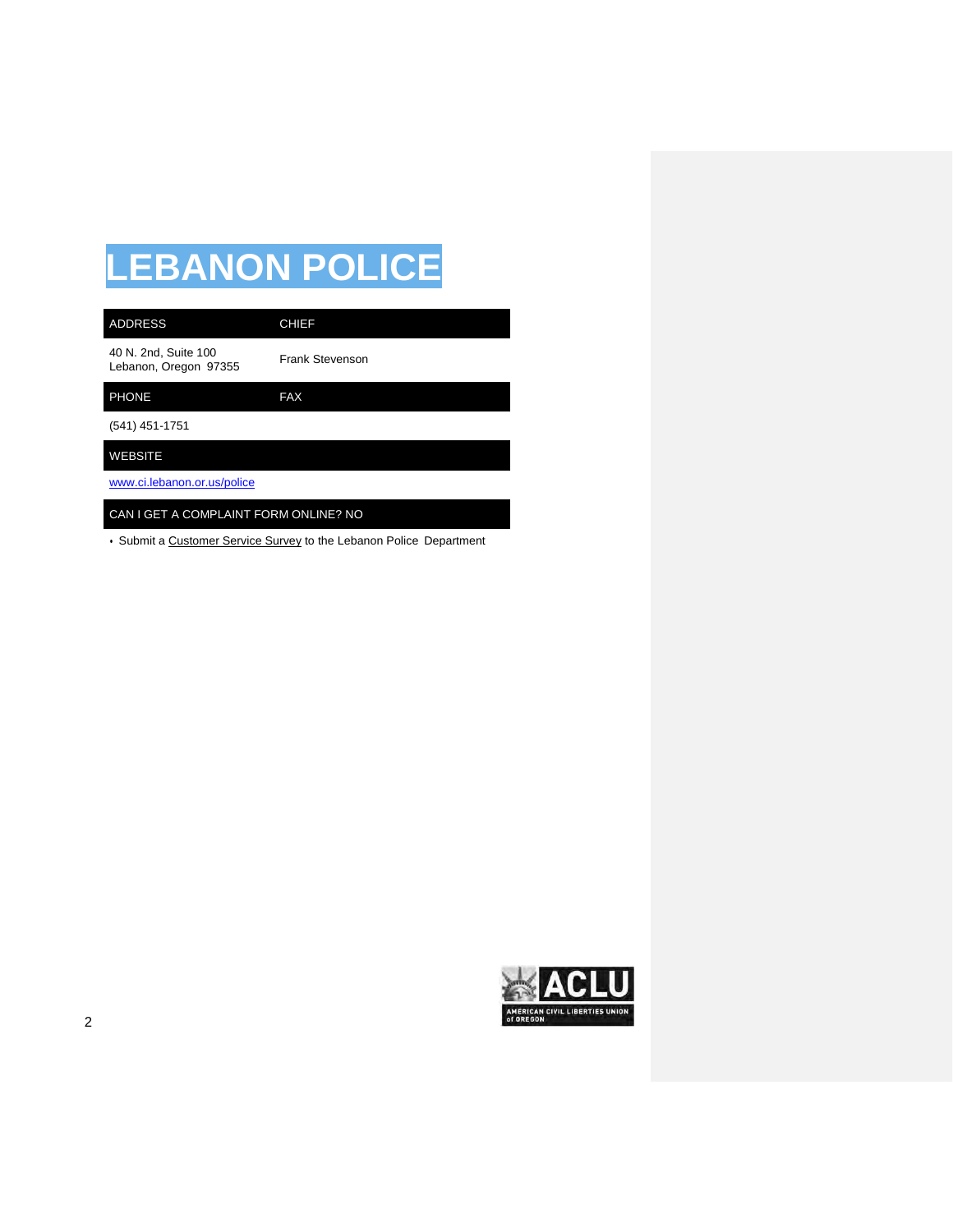## **MALHEUR**

### **MALHEUR SHERIFF**

151 B St. W.

151 B St. W.<br>Vale, OR 97918 Brian Wolfe

PHONE FAX

(541) 473-5126 (541) 473-5504

### WEBSITE

www.malheursheriff.com/

CAN I GET A COMPLAINT FORM ONLINE? NO

ADDRESS SHERIFF

## **ONTARIO POLICE**

ADDRESS CHIEF

444 SW 4th St. Ontario, OR 97914 Cal Kunz

#### PHONE

(541) 473-5125 (general) (541) 889-7684 ext 3225 (for Chief Kunz)

WEBSITE

[www.ontariooregon.org/Police\\_Main.cfm](http://www.ontariooregon.org/Police_Main.cfm)

#### CAN I GET A COMPLAINT FORM ONLINE? NO

• For information on the Ontario Public Safety Citizens Board, contact Chief Mark Alexander

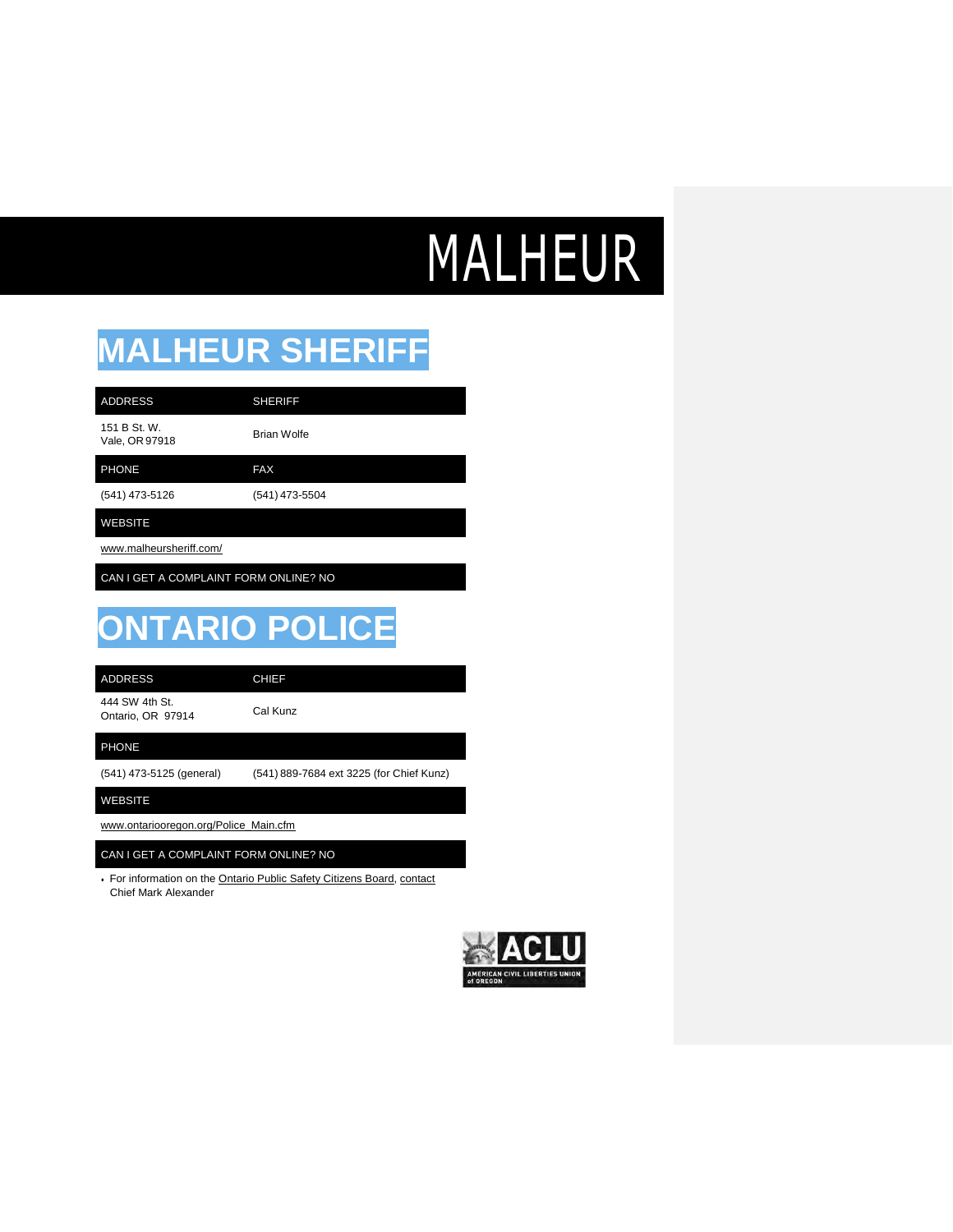# MARION

## **MARION SHERIFF**

| <b>ADDRESS</b>                                         |                                                   | <b>SHERIFF</b>     |  |
|--------------------------------------------------------|---------------------------------------------------|--------------------|--|
| Location<br>100 High St. NE<br>Salem, OR 97301         | Mailing<br>PO Box 14500<br>Salem, OR 97309        | <b>Jason Myers</b> |  |
| <b>PHONE</b>                                           |                                                   | <b>FAX</b>         |  |
| $(503) 588 - 5094$                                     |                                                   | $(503) 588 - 7931$ |  |
| <b>WEBSITE</b>                                         |                                                   |                    |  |
| www.co.marion.or.us/so                                 |                                                   |                    |  |
|                                                        | CAN I GET A COMPLAINT FORM ONLINE? YES            |                    |  |
| • File a Complaint Form online                         |                                                   |                    |  |
| <b>KEIZER POLICE</b>                                   |                                                   |                    |  |
| <b>ADDRESS</b>                                         |                                                   | <b>CHIEF</b>       |  |
| Location<br>930 Chemawa Rd. NE<br>Keizer, Oregon 97307 | Mailing<br>P.O. Box 21000<br>Keizer, Oregon 97307 | John Teague        |  |
| <b>PHONE</b>                                           |                                                   | <b>FAX</b>         |  |
| (503) 390-3713                                         |                                                   | (503) 390-8295     |  |
| <b>WEBSITE</b>                                         |                                                   |                    |  |
| www.keizerpd.com/Police                                |                                                   |                    |  |
| CAN I GET A COMPLAINT FORM ONLINE? NO                  |                                                   |                    |  |

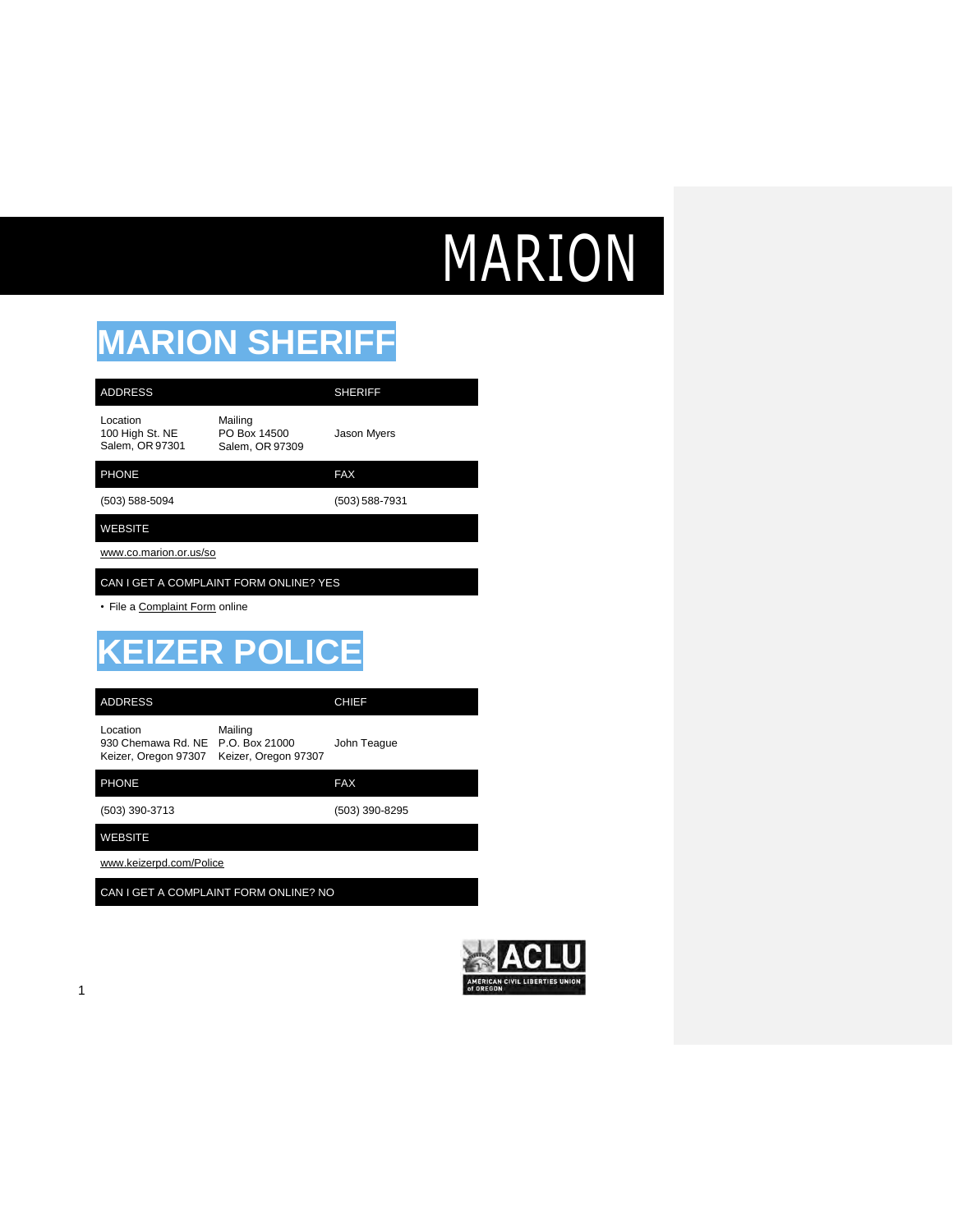## **SALEM POLICE**

### 555 Liberty St. SE, Room 130 Salem, OR 97301<br>Salem, OR 97301

ADDRESS CHIEF

PHONE FAX

(503) 588-6080 (503) 588-6329

#### WEBSITE

www.cityofsalem.net/Police

#### CAN I GET A COMPLAINT FORM ONLINE? YES

- File a **Complaint** [Form](http://www.cityofsalem.net/Pages/file-a-police-complaint.aspx) online (bottom of page) or download a hard copy and deliver it to the Salem Police Department
- Directions on how to file a Complaint Form
- Contact the Community Police Review Board Liaison, Gretchen Bennett

## **STAYTON POLICE**

| <b>ADDRESS</b>                            | <b>CHIEF</b>       |  |
|-------------------------------------------|--------------------|--|
| 386 North Third Ave.<br>Stayton, OR 97383 | <b>Rich Sebens</b> |  |
| <b>PHONE</b>                              | <b>FAX</b>         |  |
| (503) 769-3421                            | (503) 769-4797     |  |
| <b>WEBSITE</b>                            |                    |  |
| www.staytonoregon.gov/page/police home    |                    |  |

CAN I GET A COMPLAINT FORM ONLINE? NO

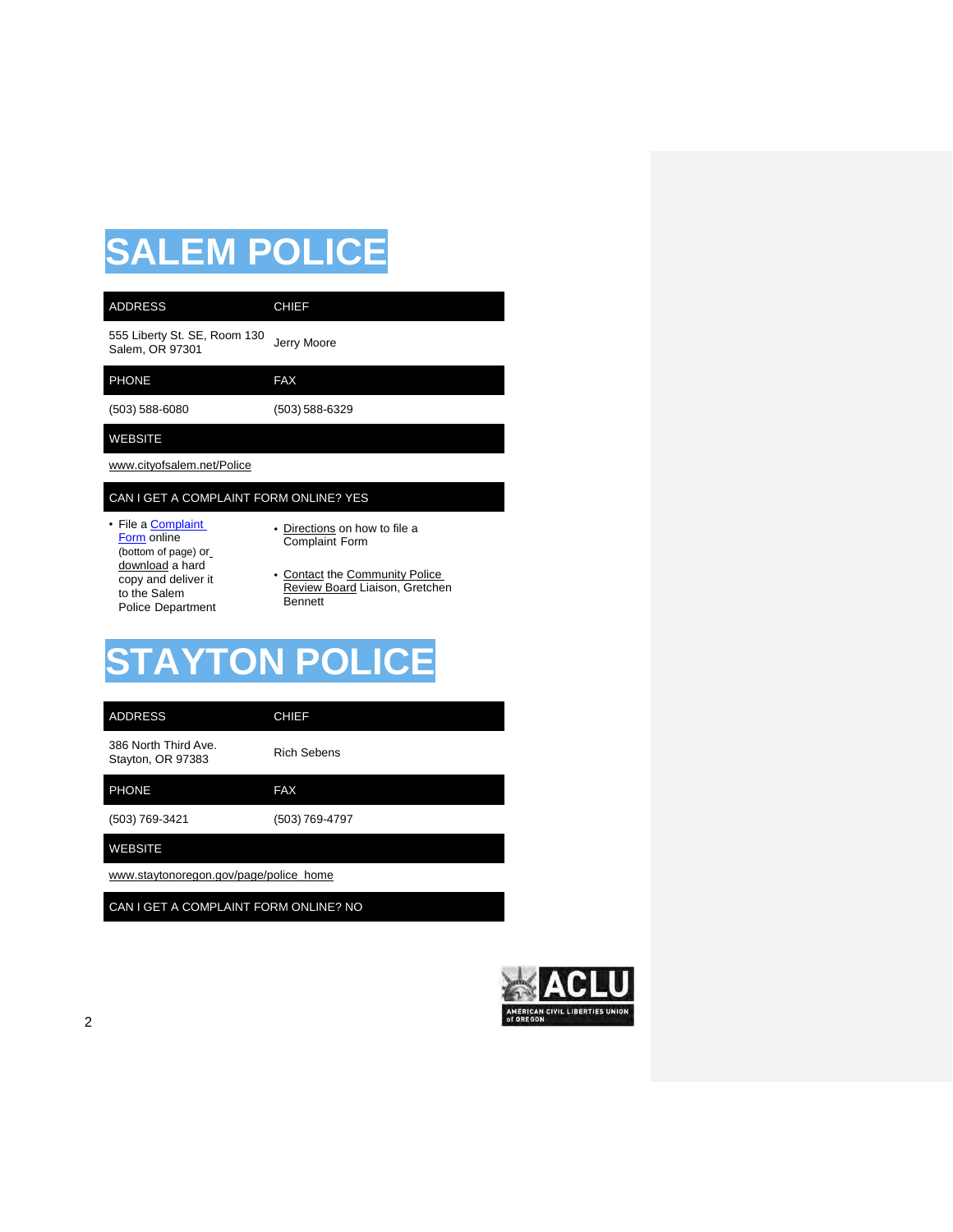## **WOODBURN POLICE**

| <b>ADDRESS</b>                          | <b>CHIEF</b>      |  |
|-----------------------------------------|-------------------|--|
| 1060 Mt. Hood Ave<br>Woodburn, OR 97071 | James C. Ferraris |  |
| <b>PHONE</b>                            | <b>FAX</b>        |  |
| (503) 982-2345                          | (503) 982-2371    |  |
| <b>WEBSITE</b>                          |                   |  |
| www.ci.woodburn.or.us/?q=police         |                   |  |

CAN I GET A COMPLAINT FORM ONLINE? NO

CI AMERICAN CIVIL LIBERTIES UNION<br>of OREGON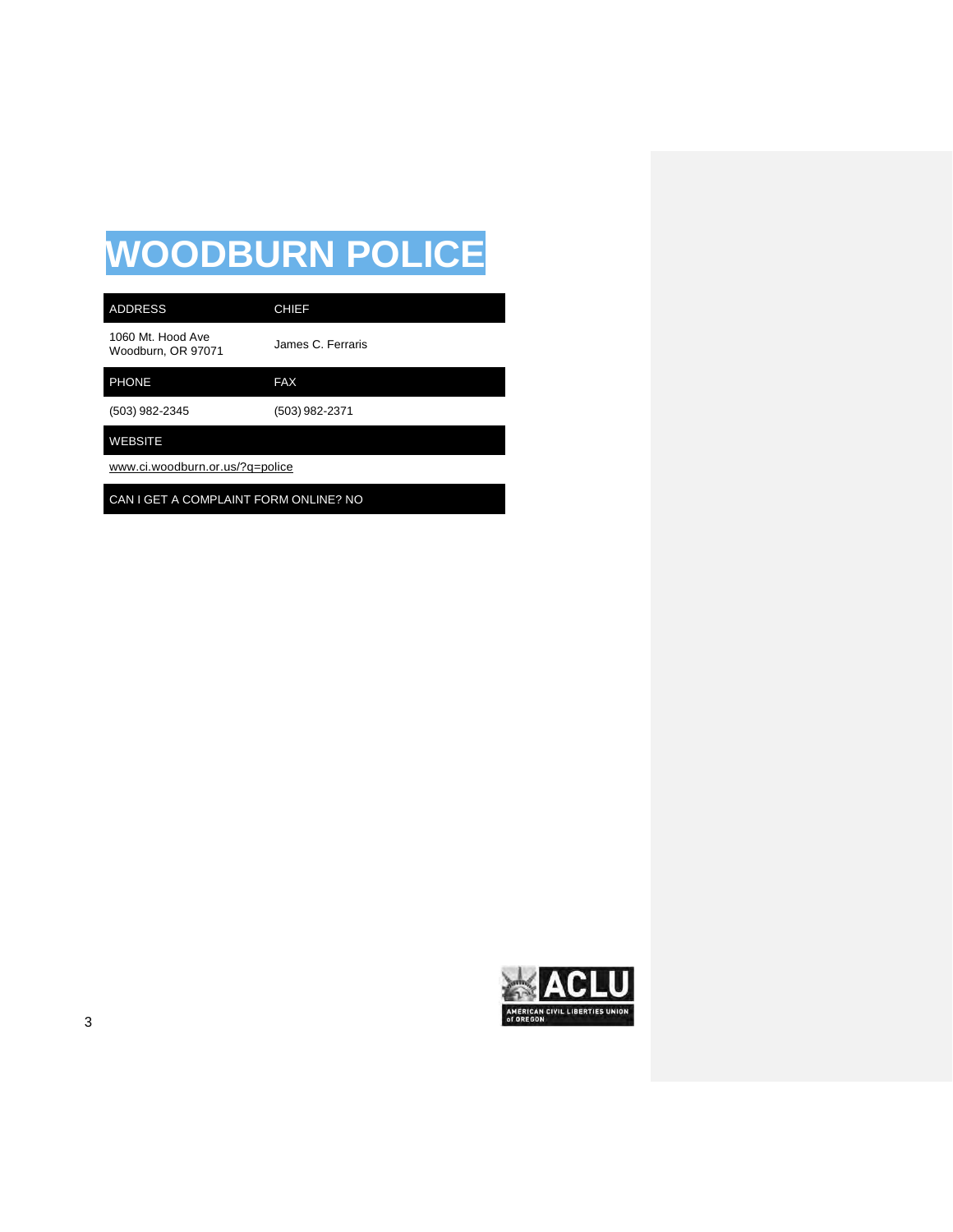# MORROW

## **MORROW SHERIFF**

| <b>ADDRESS</b>                                               |                                                   | <b>SHERIFF</b>     |
|--------------------------------------------------------------|---------------------------------------------------|--------------------|
| Location<br>325 Willow View Drive<br>Heppner, OR 97836       | Mailing<br>P.O. Box 159<br>Heppner, OR 97836      | Kenneth Matlack    |
| <b>PHONE</b>                                                 |                                                   | <b>FAX</b>         |
| (541) 676-5317                                               |                                                   | (541) 676-5577     |
| <b>WEBSITE</b>                                               |                                                   |                    |
| www.co.morrow.or.us/sheriff                                  |                                                   |                    |
| CAN YOU FILE A POLICE COMPLAINT ONLINE? NO                   |                                                   |                    |
|                                                              |                                                   |                    |
| <b>BOARDMAN POLICE</b>                                       |                                                   |                    |
| <b>ADDRESS</b>                                               |                                                   | <b>CHIEF</b>       |
| Location<br>200 City Center Circle<br>Boardman, Oregon 97818 | Mailing<br>P.O. Box 229<br>Boardman, Oregon 97818 | <b>Rick Stokoe</b> |
| <b>PHONE</b>                                                 |                                                   | <b>FAX</b>         |
| (541) 481-6071                                               |                                                   | (541) 481-6171     |
| <b>WEBSITE</b>                                               |                                                   |                    |
| www.cityofboardman.com/police                                |                                                   |                    |

#### CAN YOU FILE A POLICE COMPLAINT ONLINE? YES

• File Complaint Form online or download a hard copy and deliver it to the Boardman Police Department

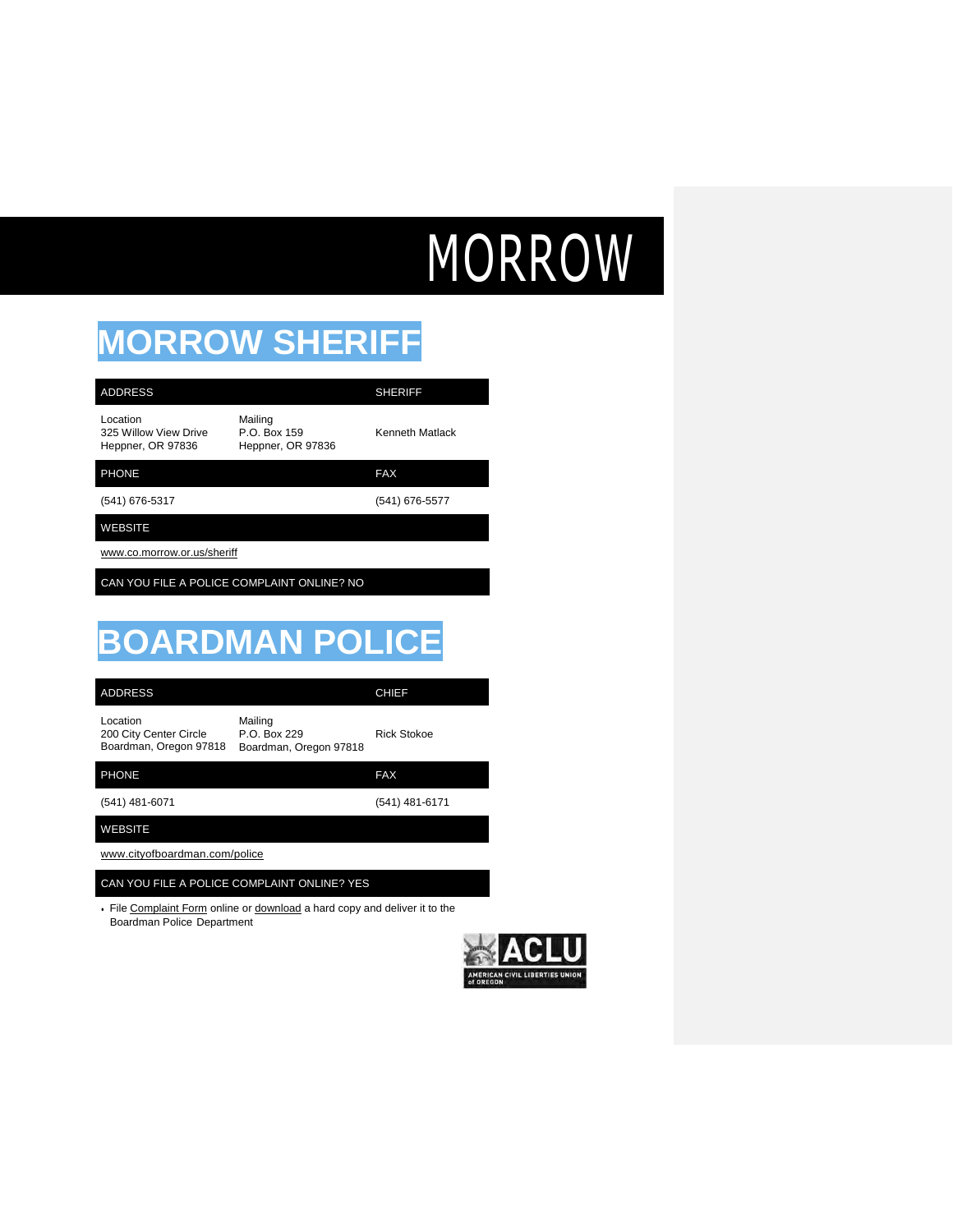# MULTNOMAH

## **MULTNOMAH SHERIFF**

| <b>ADDRESS</b>                                                                | <b>SHERIFF</b>                                                                                                                                       |
|-------------------------------------------------------------------------------|------------------------------------------------------------------------------------------------------------------------------------------------------|
| 501 SE Hawthorne, Suite 350<br>Portland, OR 97214                             | Michael Reese                                                                                                                                        |
| <b>PHONE</b>                                                                  | <b>FAX</b>                                                                                                                                           |
| (503) 988-4300                                                                | (503) 988-4316                                                                                                                                       |
| <b>WEBSITE</b>                                                                |                                                                                                                                                      |
| www.mcso.us/profiles                                                          |                                                                                                                                                      |
| CAN I GET A COMPLAINT FORM ONLINE? YES                                        |                                                                                                                                                      |
| • File a Complaint<br>Form by mail,<br>email, phone, fax,<br>or in person to: | Attn: Internal Affairs I Init<br>501 SE Hawthorne Blvd<br>Portland, Oregon, 97214<br>(503) 988-4557 Phone<br>(503) 988-4324 Fax<br>iau@mcso.us Email |
|                                                                               | <b>GRESHAM POLICE</b>                                                                                                                                |

1333 NW Eastman Parkway 1333 NW Eastman Parkway<br>Gresham, OR 97030 (503) 618-2318 (503) 665-1639 [www.greshamoregon.gov/police-department](http://www.greshamoregon.gov/police-department) PHONE FAX ADDRESS CHIEF WEBSITE CAN I GET A COMPLAINT FORM ONLINE? YES

• Download a **Complaint Form** online

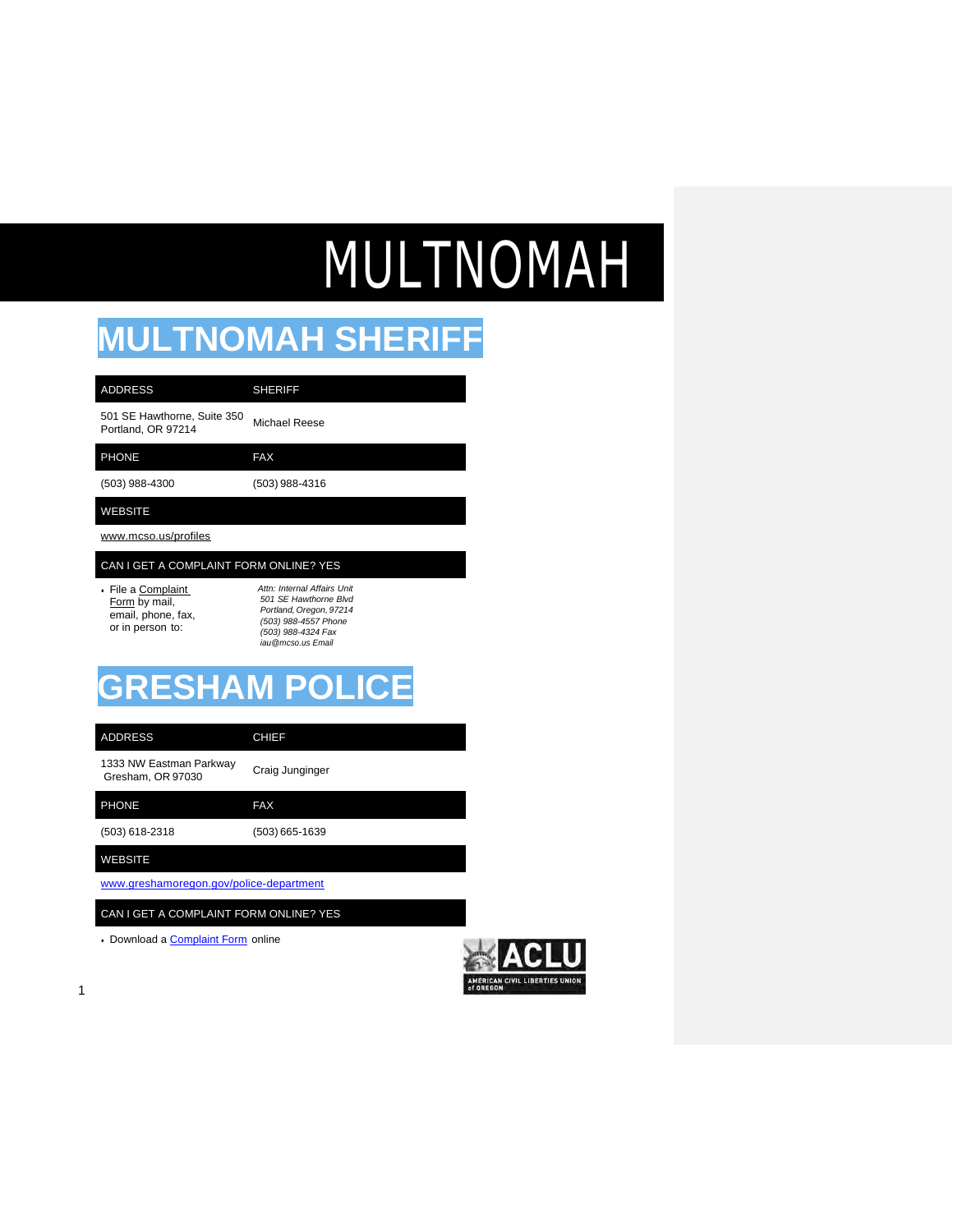## **PORTLAND POLICE**

| <b>ADDRESS</b>                           | <b>CHIEF</b>    |
|------------------------------------------|-----------------|
| 1111 S.W. 2nd Ave.<br>Portland, OR 97204 | Danielle Outlaw |
| <b>PHONE</b>                             | <b>FAX</b>      |
| (503) 823-0000                           | (503) 823-0342  |
| <b>WEBSITE</b>                           |                 |

[www.portlandoregon.gov/police](http://www.portlandoregon.gov/police)

### CAN I GET A COMPLAINT FORM ONLINE? YES

- There are **5** ways to file a complaint with the Independent Police Review Division:
- 2. **Online:** File a Complaint Form on their website 3. **By Mail:** Download a complaint form
- and send it to: **Independent Police Review Division 1221 SW 4th Avenue, Rm 140 Portland, OR 97204** 4. **By Fax:** Download a complaint form
- 1. **In Person:** Go to the Independent Police Review Division Office and file a complaint form
- and fax it to (503) 823-4571 5. **By Phone:** Call (503) 823-0146 tofile a complaint by phone or to talk to someone about your situation

### **TRALE P**

ADDRESS CHIEF

234 SW Kendall Ct 234 SVV Kendall Ct<br>Troutdale, OR 97060 David Nelson

| <b>PHONE</b>     | <b>FAX</b>       |  |
|------------------|------------------|--|
| $(503)$ 665-6129 | $(503)$ 669-0875 |  |
| <b>WEBSITE</b>   |                  |  |

[www.usacops.com/or/p97060/index.html](http://www.usacops.com/or/p97060/index.html)

CAN I GET A COMPLAINT FORM ONLINE? YES

• Download a Complaint Form online

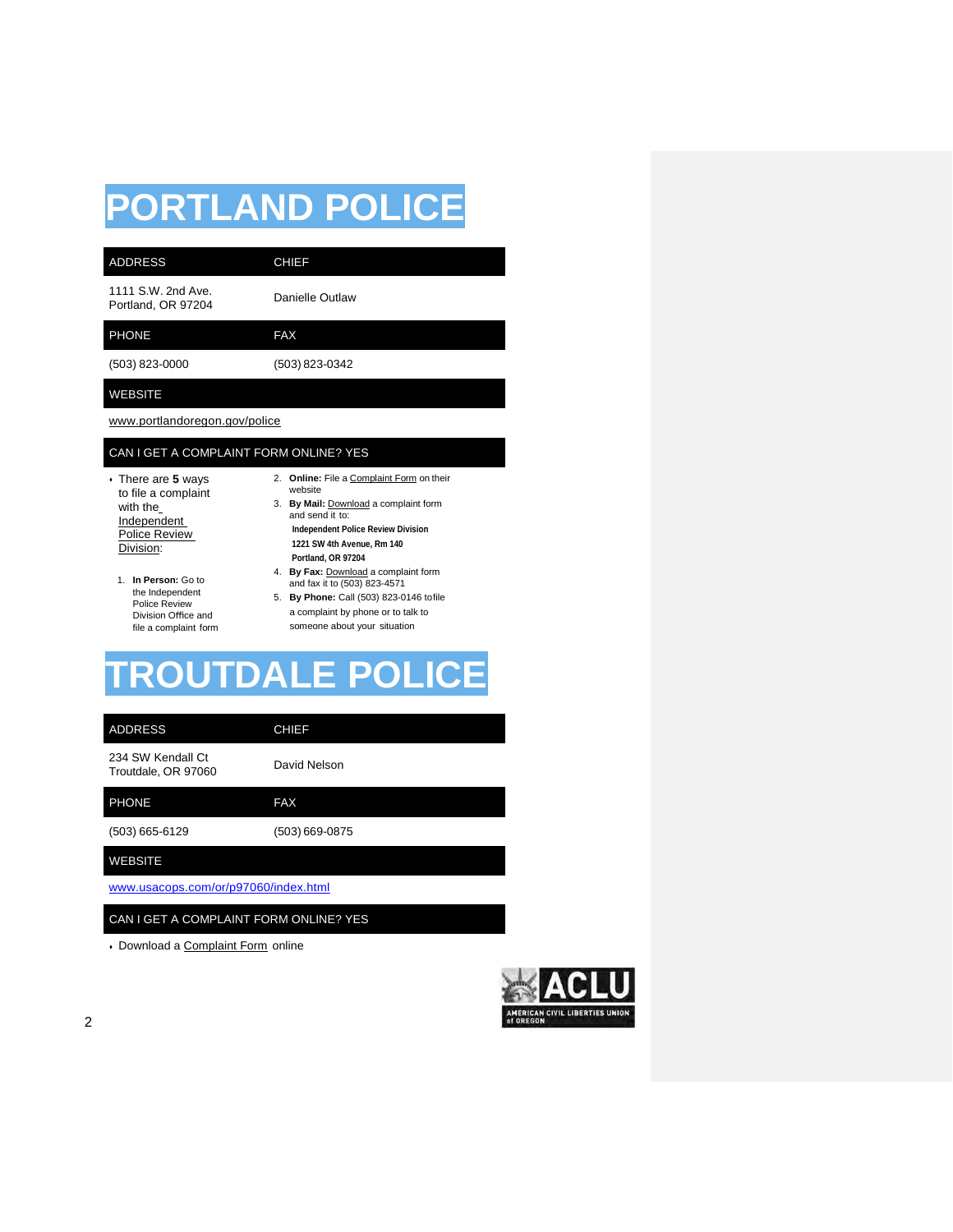# **POLK**

### **POLK SHERIFF**

| <b>ADDRESS</b>                   | <b>SHERIFF</b> |
|----------------------------------|----------------|
| 850 Main St.<br>Dallas, OR 97338 | Mark Garton    |
| <b>PHONE</b>                     | <b>FAX</b>     |
| (503) 623-9251                   | (503) 623-2060 |

### WEBSITE

[www.co.polk.or.us/sheri](http://www.co.polk.or.us/sheri%EF%AC%80)ff

### CAN I GET A COMPLAINT FORM ONLINE? NO

- Submit a Tip
- Report a Crime
- Contact Polk County

## **DALLAS POLICE**

ADDRESS CHIEF

187 SE Court St. 187 SE COUIT St.<br>Dallas, OR 97338 Tom Simpson

PHONE FAX

(503) 831-3539 (503) 623-7352

WEBSITE

[www.ci.dallas.or.us/index.aspx?NID=123](http://www.ci.dallas.or.us/index.aspx?NID=123)

#### CAN I GET A COMPLAINT FORM ONLINE? NO

- Contact Dallas PD's Community Liaison at (503) 831-3582
- Contact the Chief of Police, Tom Simpson
- Submit a Question to the City of Dallas
- Submit a Concern to the City of Dallas

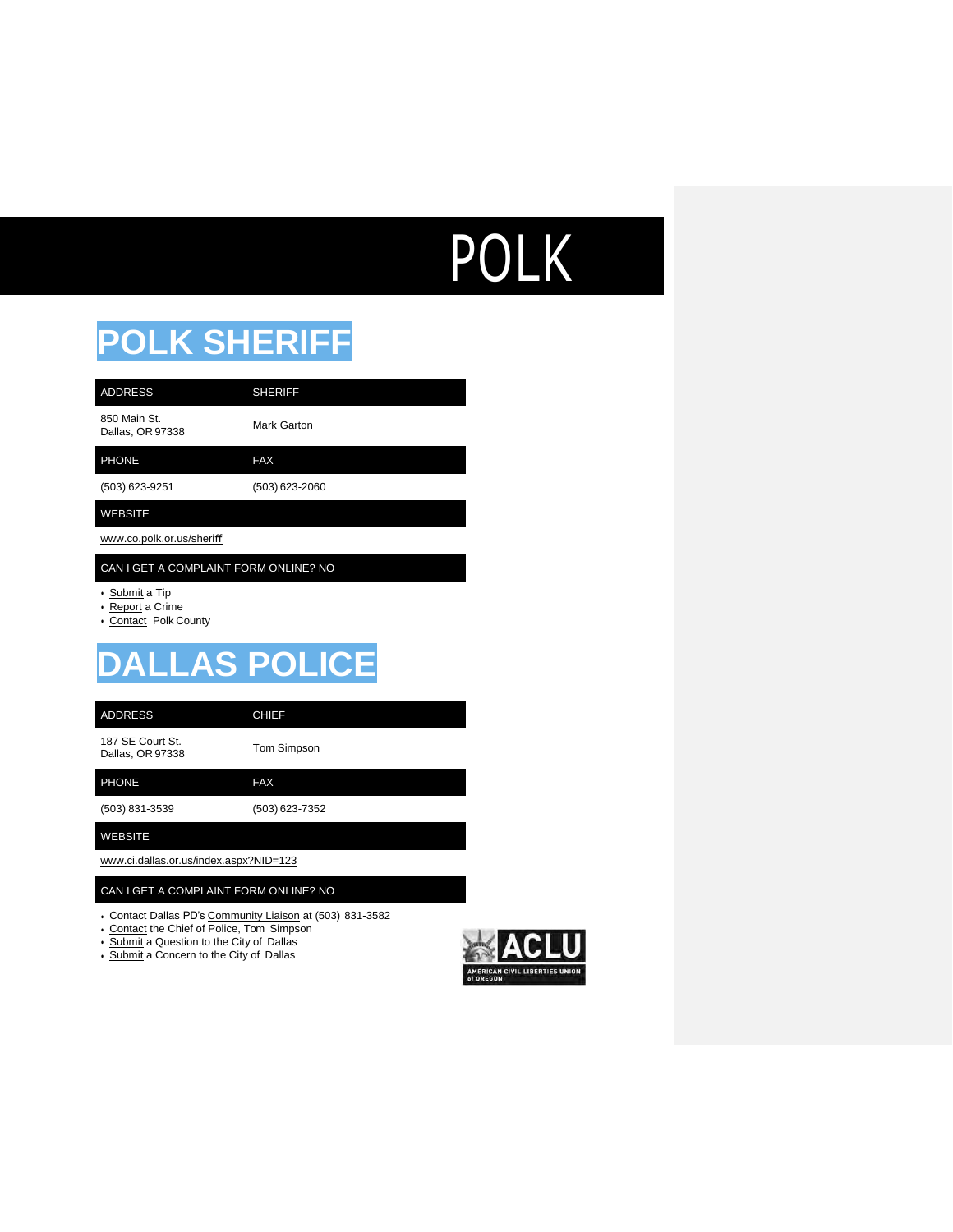## SHERMAN

## **SHERMAN SHERIFF**

| <b>ADDRESS</b>                                 |                                           | <b>SHERIFF</b>     |
|------------------------------------------------|-------------------------------------------|--------------------|
| Location<br>500 Court Street<br>Moro, OR 97039 | Mailing<br>P.O. Box 424<br>Moro, OR 97039 | <b>Brad Lohrey</b> |
| <b>PHONE</b>                                   |                                           | <b>FAX</b>         |
| (541) 565-3622                                 |                                           | (541) 565-3312     |
| <b>WEBSITE</b>                                 |                                           |                    |
| www.co.sherman.or.us/govt_sheriff.asp          |                                           |                    |
| CAN I GET A COMPLAINT FORM ONLINE? NO          |                                           |                    |

• Download a *Citizen's Report Form* online

• Contact the Sheriff, Brad Lohrey

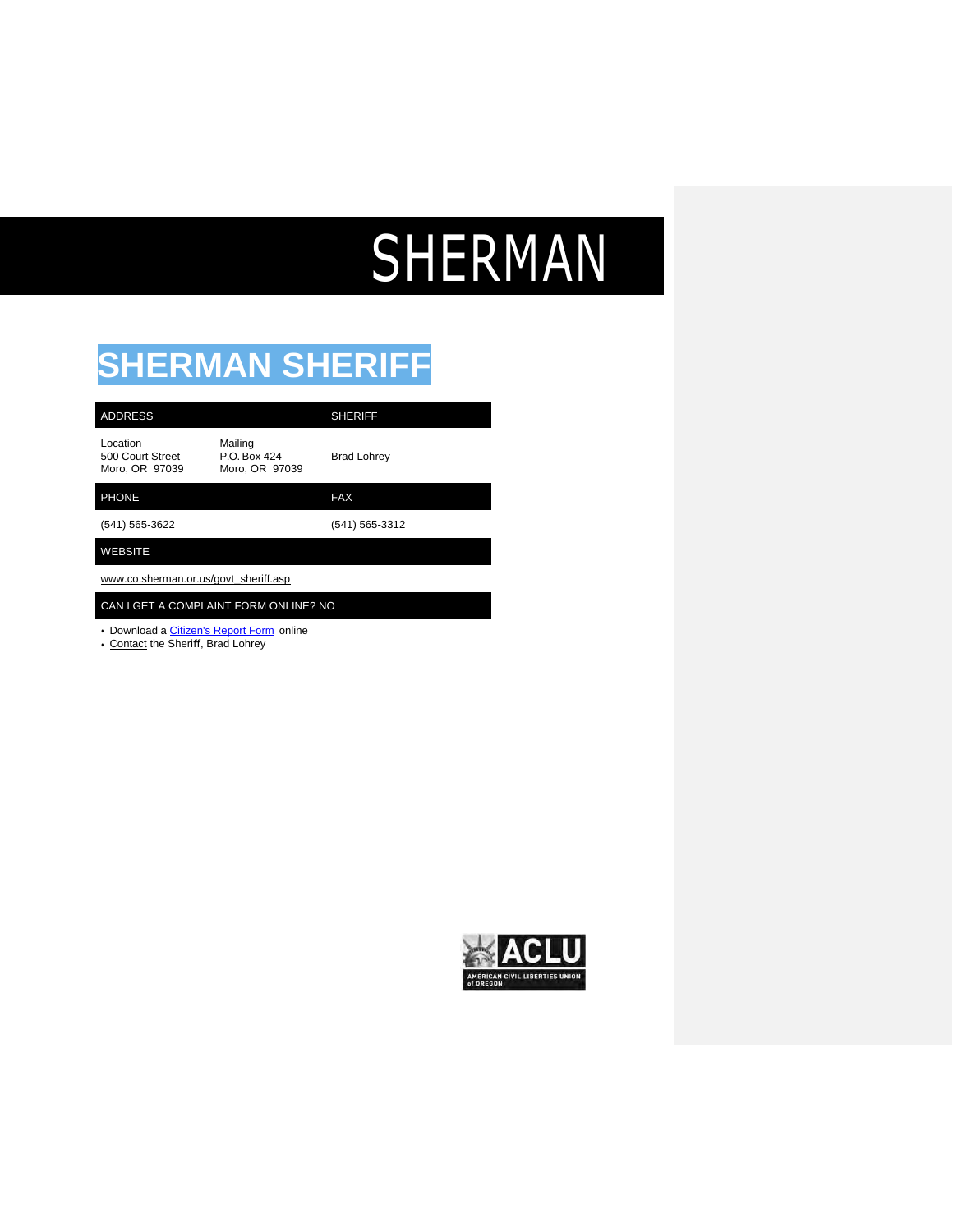# TILLAMOOK

### **TILLAMOOK SHERIFF**

| <b>ADDRESS</b>                               | <b>SHERIFF</b> |
|----------------------------------------------|----------------|
| 5995 Long Prairie Rd.<br>Tillamook, OR 97141 | Andy Long      |
| <b>PHONE</b>                                 | <b>FAX</b>     |
| (503) 842-2561                               |                |
| <b>WEBSITE</b>                               |                |

[www.co.tillamook.or.us/gov/Jail](http://www.co.tillamook.or.us/gov/Jail)

CAN I GET A COMPLAINT FORM ONLINE? NO

### **TILLAMOOK POLICE**

ADDRESS CHIEF

207 Madrona Ave. zur maarona Ave.<br>Tillamook, OR 97141 Terry Wright

PHONE FAX

(503) 842-2522 (503) 815-1900

WEBSITE

tillamookor.gov/police-department

#### CAN I GET A COMPLAINT FORM ONLINE? YES

• Download a Complaint Form and deliver it to:

Tillamook City Hall 210 Laurel Ave. Tillamook, OR 97141 (503) 842-2472 Phone (503) 842-3445 Fax

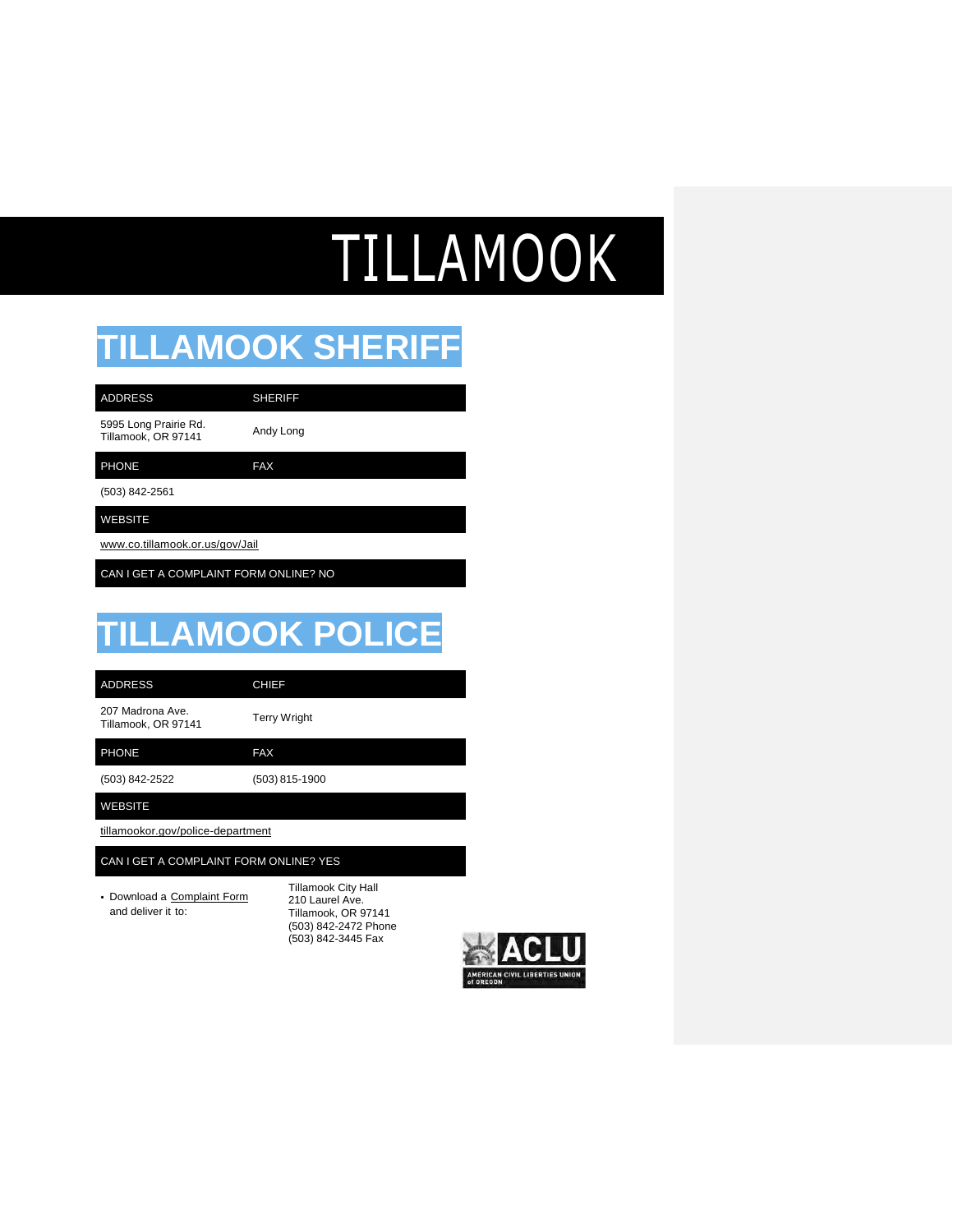# UMATILLA

## **UMATILLA SHERIFF**

4700 NW Pioneer Place ADDRESS SHERIFF

Pendleton, OR <sup>97801</sup> Terry Rowan

PHONE FAX

(541) 966-3600 (541) 278-5496

WEBSITE

[www.co.umatilla.or.us/Sheri](http://www.co.umatilla.or.us/Sheri%EF%AC%80/index.html)ff/index.html

CAN I GET A COMPLAINT FORM ONLINE? NO

## **HERMISTON POLICE**

ADDRESS CHIEF

330 S. First St. 330 S. First St.<br>Hermiston, OR 97838 Jason Edmiston

PHONE FAX

(541) 567-5519 (541) 567-8469

WEBSITE

[www.hermiston.or.us/police/home](http://www.hermiston.or.us/police/home)

CAN I GET A COMPLAINT FORM ONLINE? NO

• Submit a City of Hermiston Citizen Service Request

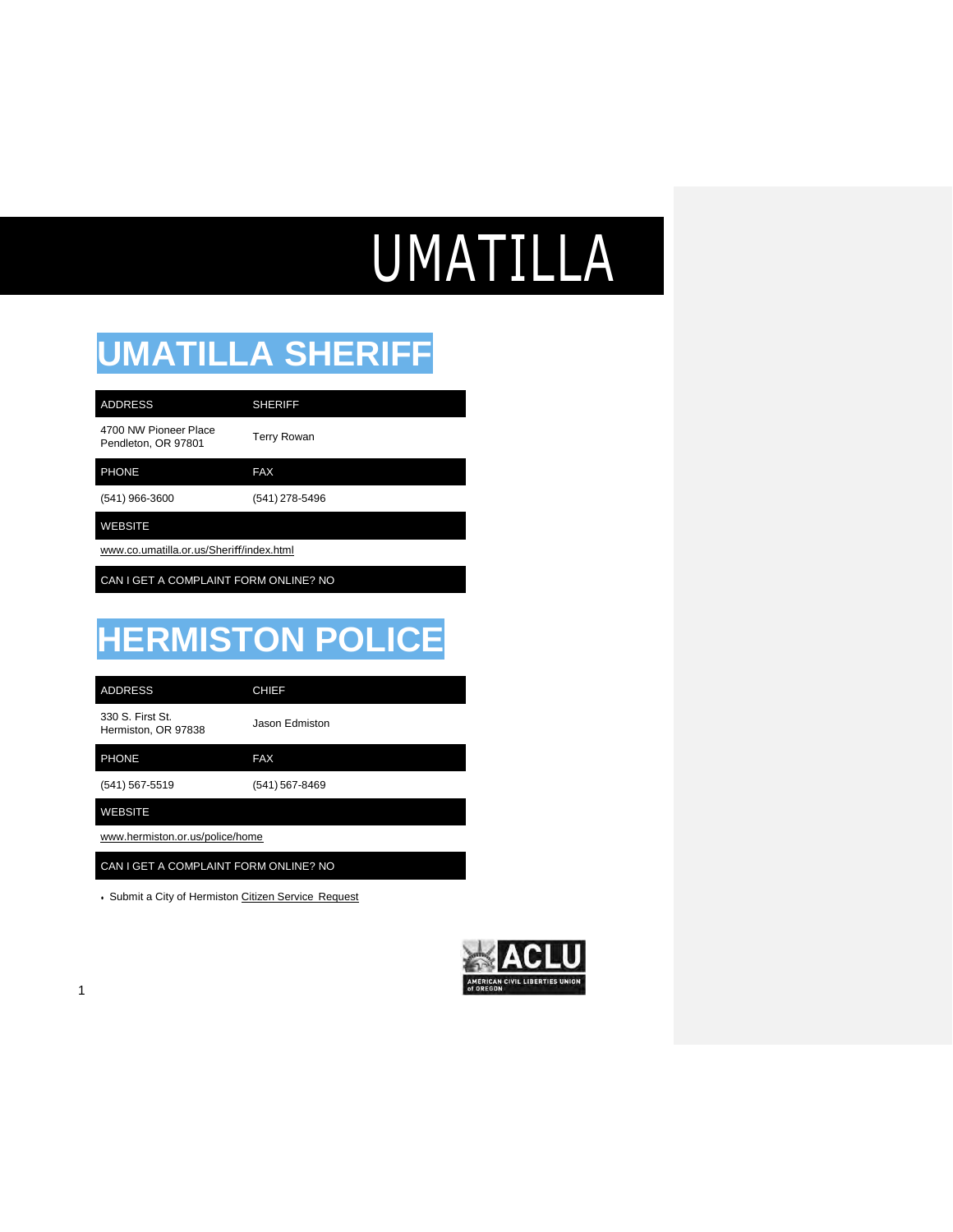## **PENDLETON POLICE**

| <b>ADDRESS</b>                         | <b>CHIEF</b>          |  |
|----------------------------------------|-----------------------|--|
| 622 Airport Rd.<br>Pendleton, OR 97801 | <b>Stuart Roberts</b> |  |
| <b>PHONE</b>                           | <b>FAX</b>            |  |
| (541) 276-4411                         | (541) 276-9108        |  |
| <b>WEBSITE</b>                         |                       |  |
| ppd.pendleton.or.us                    |                       |  |
| CAN I GET A COMPLAINT FORM ONLINE? NO  |                       |  |

- Contact the Community Liaison, Lance Zaugg
- Contact the Chief of Police, Stuart Roberts
- Download a Police Report Request Form online

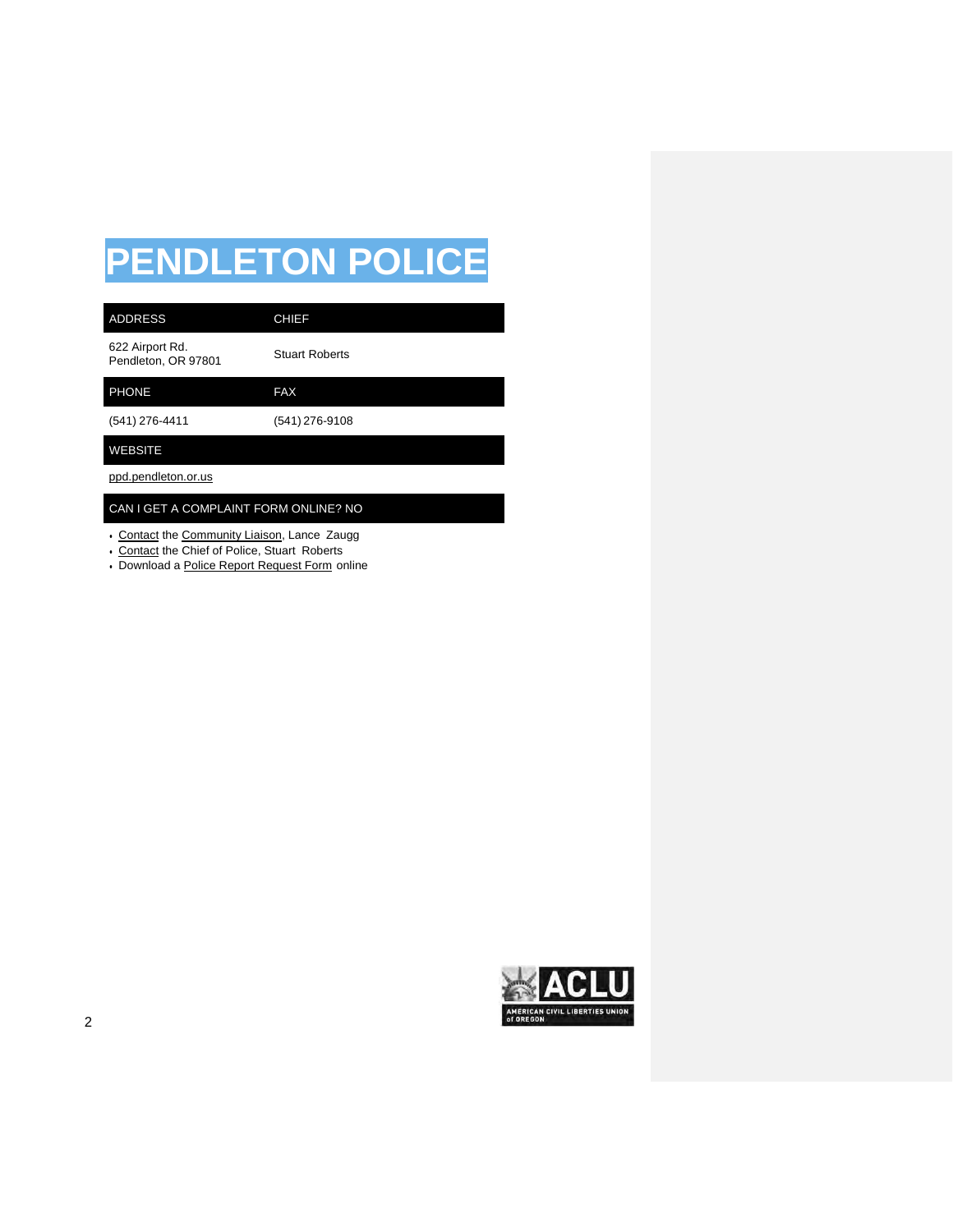# UNION

## **UNION SHERIFF**

| <b>ADDRESS</b>                     | <b>SHERIFF</b> |
|------------------------------------|----------------|
| 1109 K Ave.<br>La Grande, OR 97850 | Boyd Rasmussen |
| <b>PHONE</b>                       | <b>FAX</b>     |
| (541) 963-1017                     | (541) 963-1023 |
| <b>WEBSITE</b>                     |                |

unioncountysheriff.us

CAN I GET A COMPLAINT FORM ONLINE? NO

• Contact the Sheriff'sOffice

## **LA GRANDE POLICE**

ADDRESS CHIEF

1109 K Ave. TTU9 K Ave.<br>La Grande, OR 97850 Brian Harvey

PHONE FAX

(541) 963-1017 (541) 963-3558

#### WEBSITE

[www.cityoflagrande.org/muraProjects/muraLAG/lagcity/index.cfm/city-o](http://www.cityoflagrande.org/muraProjects/muraLAG/lagcity/index.cfm/city-o%EF%AC%83ces/police)ffices/police

CAN I GET A COMPLAINT FORM ONLINE? YES

• Download a Complaint Form online

• Submit a Tip

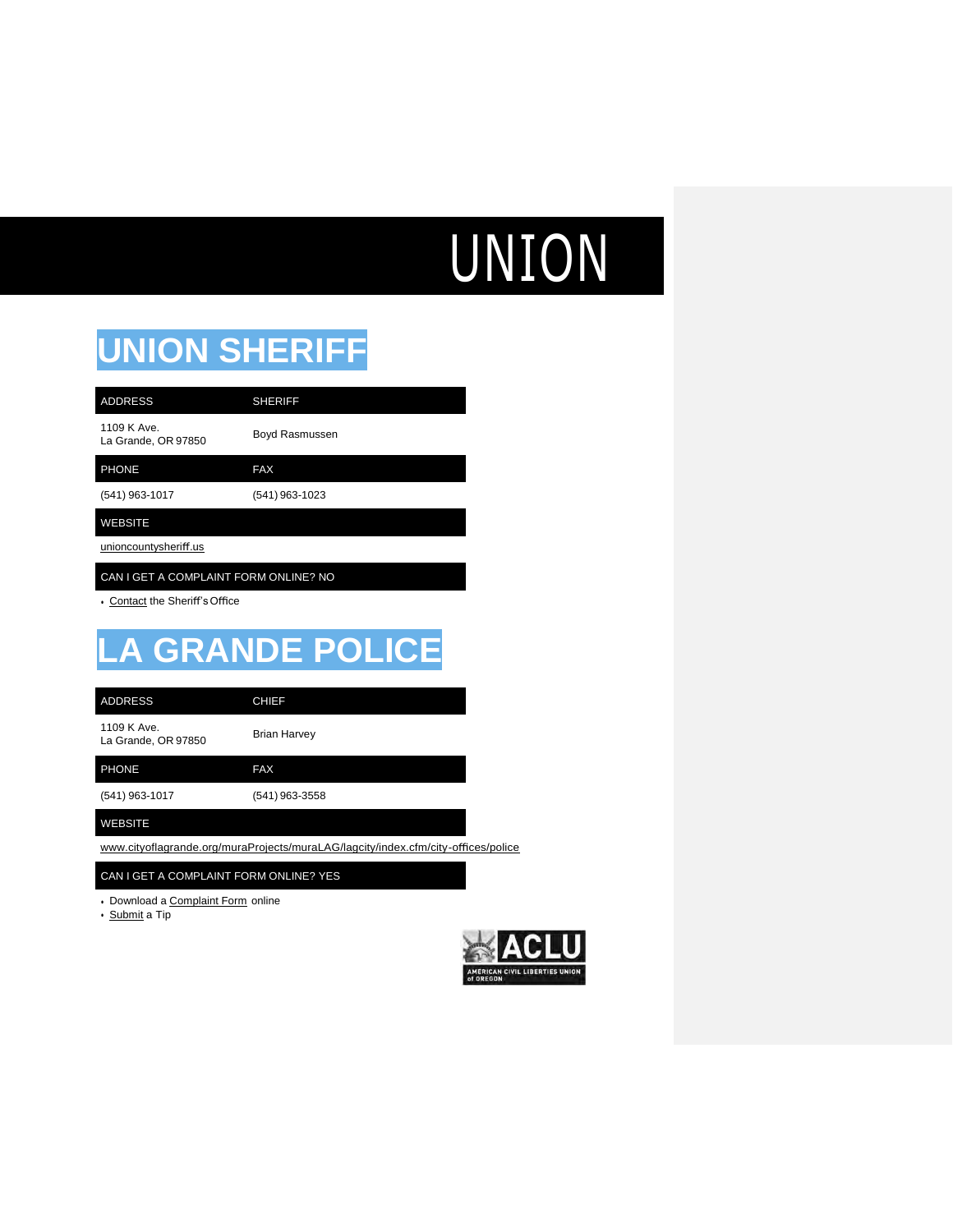# WALLOWA

### **WALLOWA SHERIFF**

| <b>ADDRESS</b>                                   | <b>SHERIFF</b> |
|--------------------------------------------------|----------------|
| 104 W. Greenwood St.<br>Enterprise, Oregon 97828 | Steve Rog      |

Steve Rogers

PHONE FAX

(541) 426-3131 (541) 426-4685

#### WEBSITE

co.wallowa.or.us/public\_safety/sheriff/index.html

CAN I GET A COMPLAINT FORM ONLINE? NO

• Contact the Sheriff'sOffice

## **ENTERPRISE POLICE**

ADDRESS CHIEF

104 W. Greenwood St., Ste. B 104 W. Greenwood St., Ste. B Joel Fish Jr.<br>Enterprise, OR 97828

PHONE FAX

(541) 426-3136 (541) 426-3395

WEBSITE

[www.enterpriseoregon.org/index.php/services/police-department](http://www.enterpriseoregon.org/index.php/services/police-department)

CAN I GET A COMPLAINT FORM ONLINE? NO

• Contact the Chief of Police, Wes Kilgore

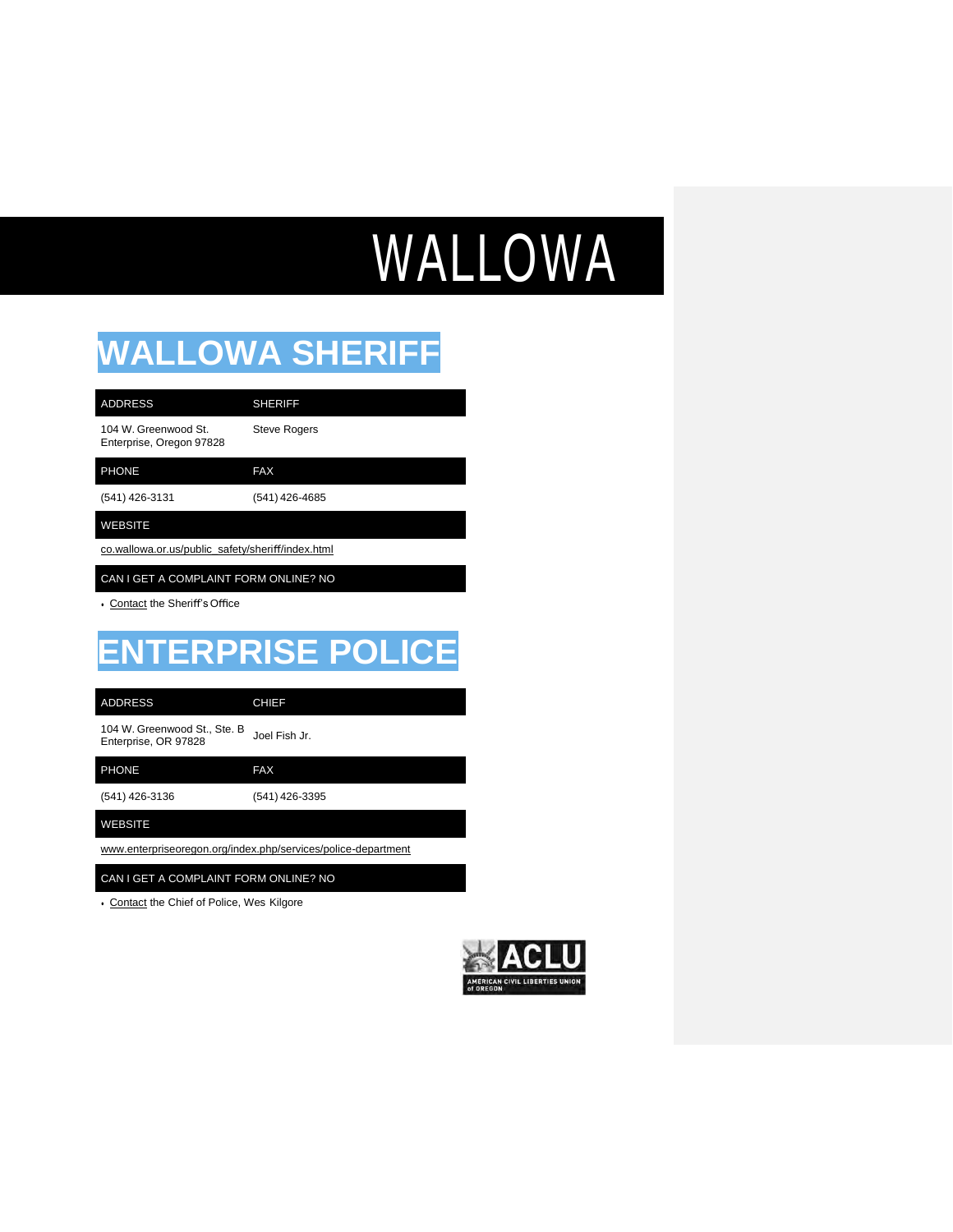## WASCO

### **WASCO SHERIFF**

| <b>ADDRESS</b>                                       | <b>SHERIFF</b> |
|------------------------------------------------------|----------------|
| 511 Washington St., Ste. 102<br>The Dalles, OR 97058 | Lane Magill    |
| <b>PHONE</b>                                         | <b>FAX</b>     |
| (541) 506-2580                                       | (541) 506-2581 |

WEBSITE

co.wasco.or.us/county/departments/sheriff/index.php

CAN I GET A COMPLAINT FORM ONLINE? NO

## **THE DALLES POLICE**

ADDRESS CHIEF

401 Court St. 401 Court St.<br>The Dalles, OR 97058 Dave Tarbet

PHONE FAX

(541) 296-2613 (541) 298-2747

WEBSITE

[www.ci.the-dalles.or.us/police](http://www.ci.the-dalles.or.us/police)

CAN I GET A COMPLAINT FORM ONLINE? NO

• Contact the Police Department

• Contact The City of The Dalles

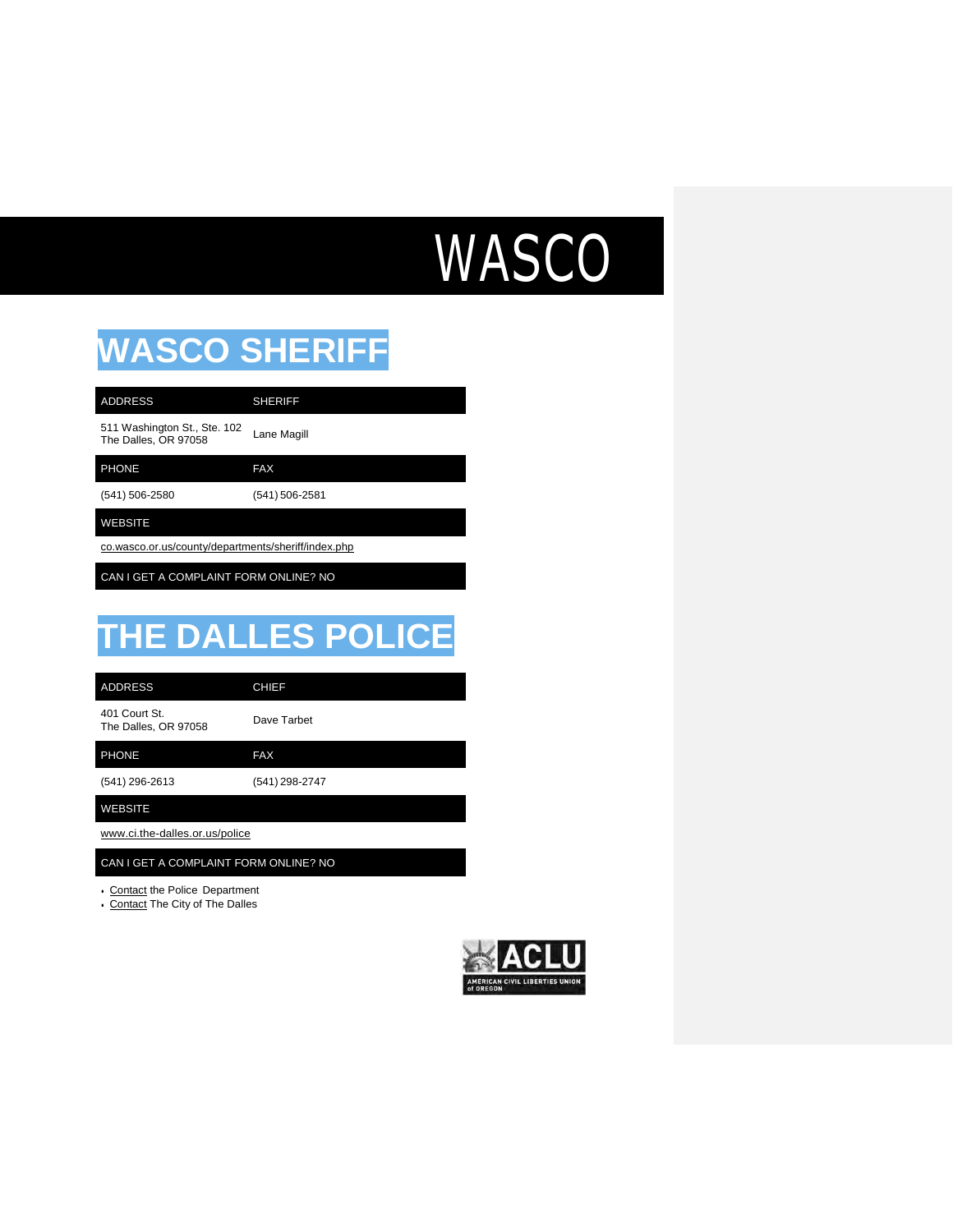# WASHINGTON

## **WASHINGTON SHERIFF**

| <b>ADDRESS</b>                                                                            | <b>SHERIFF</b>         |  |
|-------------------------------------------------------------------------------------------|------------------------|--|
| 215 SW Adams St.<br>Hillsboro, OR 97123                                                   | <b>Patrick Garrett</b> |  |
| <b>PHONE</b>                                                                              | <b>FAX</b>             |  |
| (503) 846-2700                                                                            | (503) 846-2604         |  |
| <b>WEBSITE</b>                                                                            |                        |  |
| www.co.washington.or.us/sheriff/ContactUS/file-complant.cfm                               |                        |  |
| CAN I GET A COMPLAINT FORM ONLINE? NO                                                     |                        |  |
| Directions on how to file a Complaint Form<br>$\bullet$<br>• Contact the Sheriff's Office |                        |  |

## **BEAVERTON POLICE**

| <b>ADDRESS</b>                                          |                                               | <b>CHIEF</b> |
|---------------------------------------------------------|-----------------------------------------------|--------------|
| Location<br>4755 SW Griffith Dr.<br>Beaverton, OR 97005 | Mailing<br>PO Box 4755<br>Beaverton, OR 97076 | Jim Monger   |
| <b>PHONE</b>                                            |                                               | FAX          |

| (503) 526-2260 | (503) 526-2541 |
|----------------|----------------|

WEBSITE

[www.beavertonoregon.gov/index.aspx?nid=173](http://www.beavertonoregon.gov/index.aspx?nid=173)

CAN I GET A COMPLAINT FORM ONLINE? NO

• [Directions](https://apps.beavertonoregon.gov/secure/ReportProblem/reportOther.aspx?id=34) on how to file a Complaint Form

• [Contact](https://apps.beavertonoregon.gov/secure/bpd/contact.aspx) the Police Department

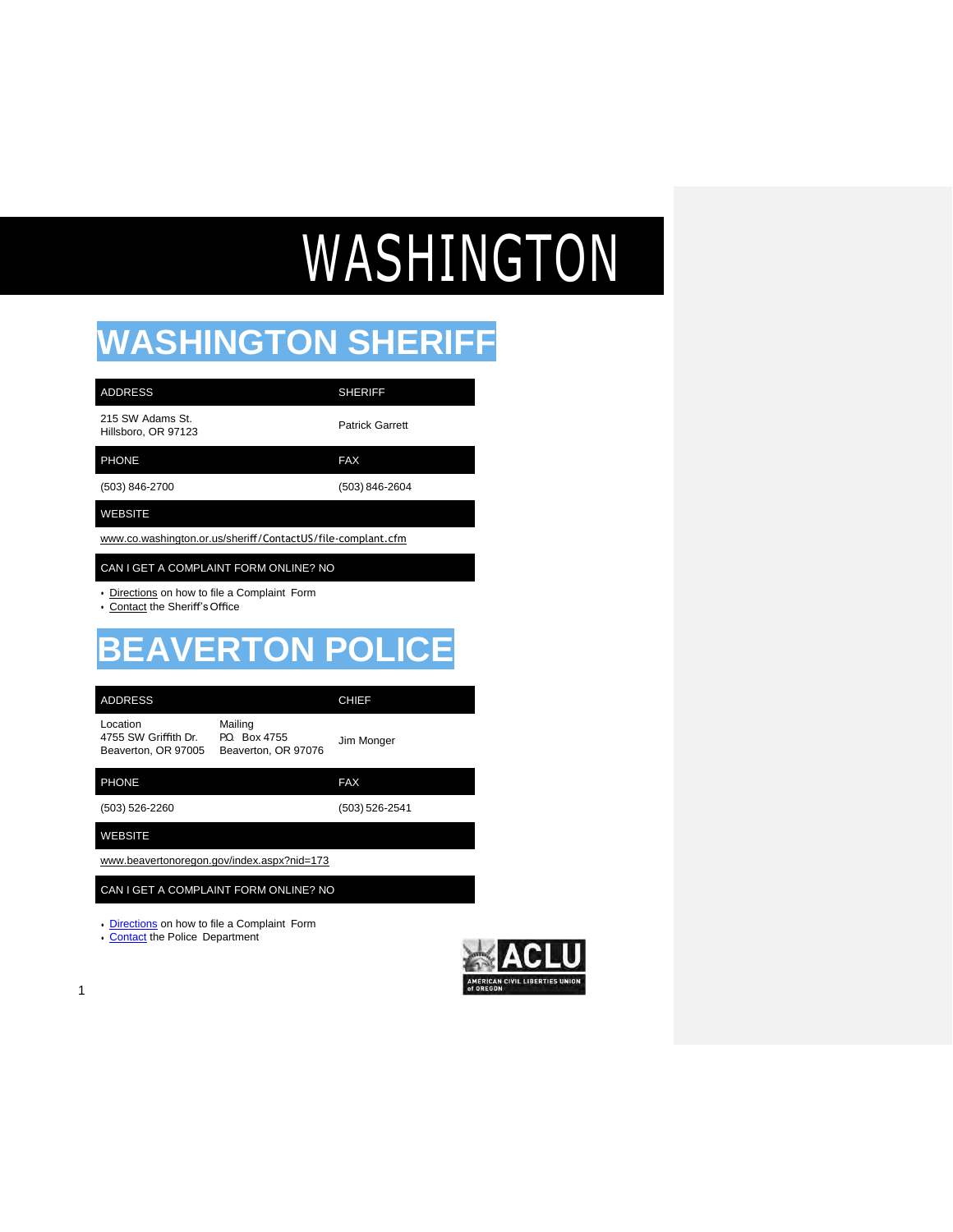## **CORNELIUS POLICE**

| <b>ADDRESS</b>                                                                                                     |                                                                                                                                                                                                       | <b>CHIEF</b>                                                              |  |
|--------------------------------------------------------------------------------------------------------------------|-------------------------------------------------------------------------------------------------------------------------------------------------------------------------------------------------------|---------------------------------------------------------------------------|--|
| Location<br>1311 N. Barlow St.<br>Cornelius, OR 97113                                                              | Mailing<br>1355 N. Barlow St.<br>Cornelius, OR 97113                                                                                                                                                  | Al Roque                                                                  |  |
| <b>PHONE</b>                                                                                                       |                                                                                                                                                                                                       | <b>FAX</b>                                                                |  |
| (503) 359-1881                                                                                                     |                                                                                                                                                                                                       | (503) 359-1999                                                            |  |
| WEBSITE                                                                                                            |                                                                                                                                                                                                       |                                                                           |  |
| www.ci.cornelius.or.us/                                                                                            |                                                                                                                                                                                                       |                                                                           |  |
| CAN I GET A COMPLAINT FORM ONLINE? YES                                                                             |                                                                                                                                                                                                       |                                                                           |  |
| $\bullet$<br><b>Contact the Police Department</b><br>Contact the City of Cornelius<br>٠<br>Submit a complaint<br>٠ | For information on the Community Oriented Policing Citizen<br>Advisory Board (COPCAB), contact the Board Chair, Bille Crowder at<br>(503) 357-3433 or the City Recorder, Debby Roth at (503) 357-9112 |                                                                           |  |
|                                                                                                                    |                                                                                                                                                                                                       | <b>FOREST GROVE POLICE</b>                                                |  |
| <b>ADDRESS</b>                                                                                                     |                                                                                                                                                                                                       | <b>CHIEF</b>                                                              |  |
| Location:<br>2102 Pacific Ave.                                                                                     | Mailing:<br>PO Box 326<br>Forest Grove, OR 97116 Forest Grove, OR 97116                                                                                                                               | Janie Schutz                                                              |  |
| <b>PHONE</b>                                                                                                       |                                                                                                                                                                                                       | <b>FAX</b>                                                                |  |
| (503) 992-3260                                                                                                     |                                                                                                                                                                                                       | (503) 359-3519                                                            |  |
| <b>WEBSITE</b>                                                                                                     |                                                                                                                                                                                                       |                                                                           |  |
|                                                                                                                    |                                                                                                                                                                                                       | www.forestgrove-or.gov/city-hall/police-department/police-department.html |  |

### CAN I GET A COMPLAINT FORM ONLINE? YES

- [Directions](http://www.forestgrove-or.gov/police/page/citizen-complaint-procedure) on how to file a Complaint Form
- Download a [Complaint Form](http://www.forestgrove-or.gov/sites/default/files/fileattachments/police/page/3181/citizen_complaint_report_1.pdf) online

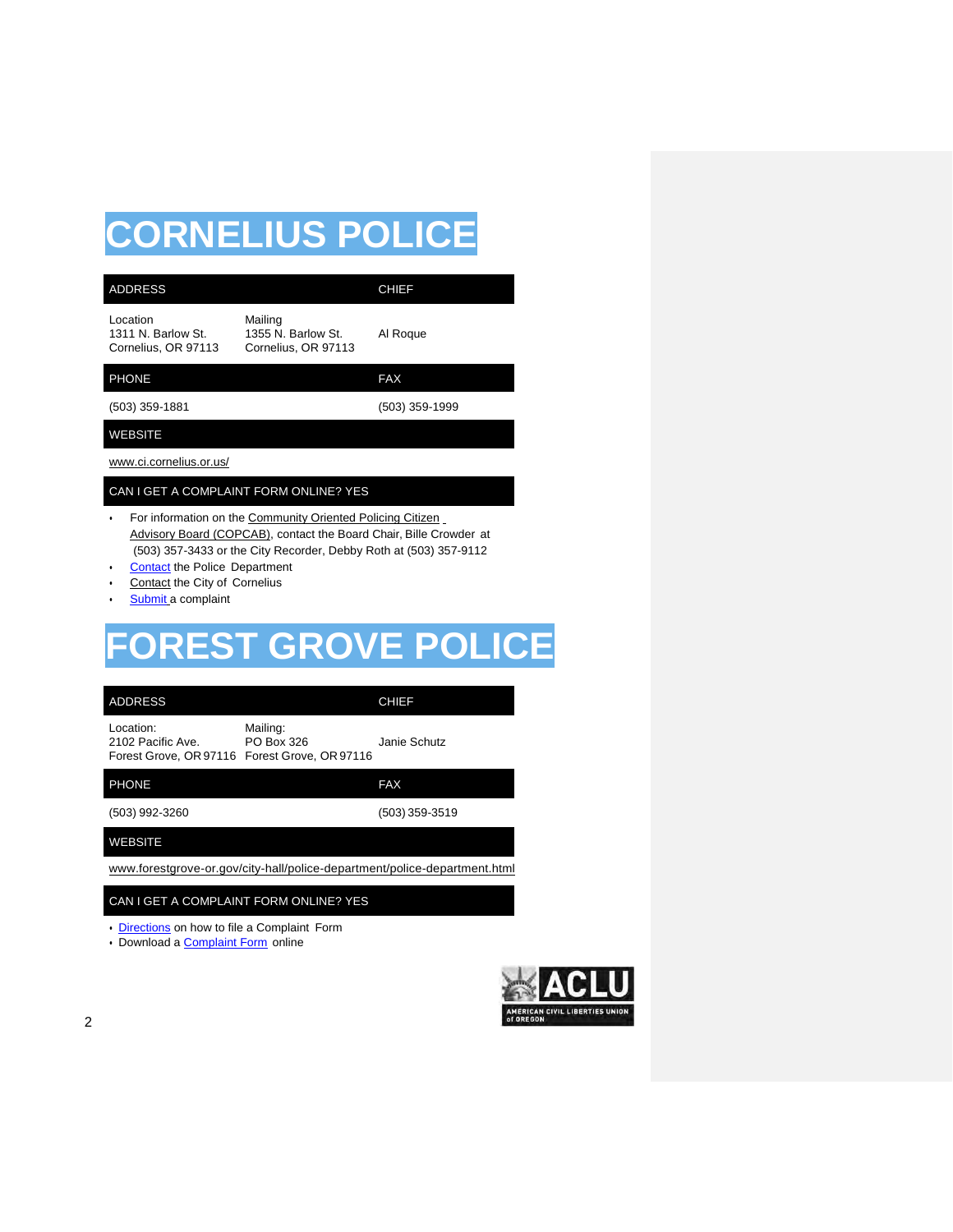## **HILLSBORO POLICE**

| <b>ADDRESS</b>                              | <b>CHIEF</b>    |  |
|---------------------------------------------|-----------------|--|
| 250 SE 10th Ave.<br>Hillsboro, Oregon 97123 | Lee Dobrowolski |  |
| <b>PHONE</b>                                | <b>FAX</b>      |  |
| (503) 681-6190                              | (503) 681-6260  |  |
| <b>WEBSITE</b>                              |                 |  |
| www.hillsboro-oregon.gov/departments/police |                 |  |

CAN I GET A COMPLAINT FORM ONLINE? YES

• File [a Complaint Form](https://www.hillsboro-oregon.gov/city-services-overview/contact-us/suggestion-box/police-suggestion-box) online (Select the *complaint* option)

## **SHERWOOD POLICE**

| <b>ADDRESS</b>                              | <b>CHIEF</b>   |
|---------------------------------------------|----------------|
| 20495 SW Borchers Dr.<br>Sherwood, OR 97140 | Jeff Groth     |
| <b>PHONE</b>                                | <b>FAX</b>     |
| (503) 625-5523                              | (503) 925-7159 |
| WEBSITE                                     |                |

[www.sherwoodoregon.gov/police](http://www.sherwoodoregon.gov/police)

#### CAN I GET A COMPLAINT FORM ONLINE? YES

- File a Complaint Form online
- For information on the Police Advisory Board, contact the City Recorder, Sylvia Murphy
- Submit a question or concern to the City of Sherwood
- Contact the Police Department

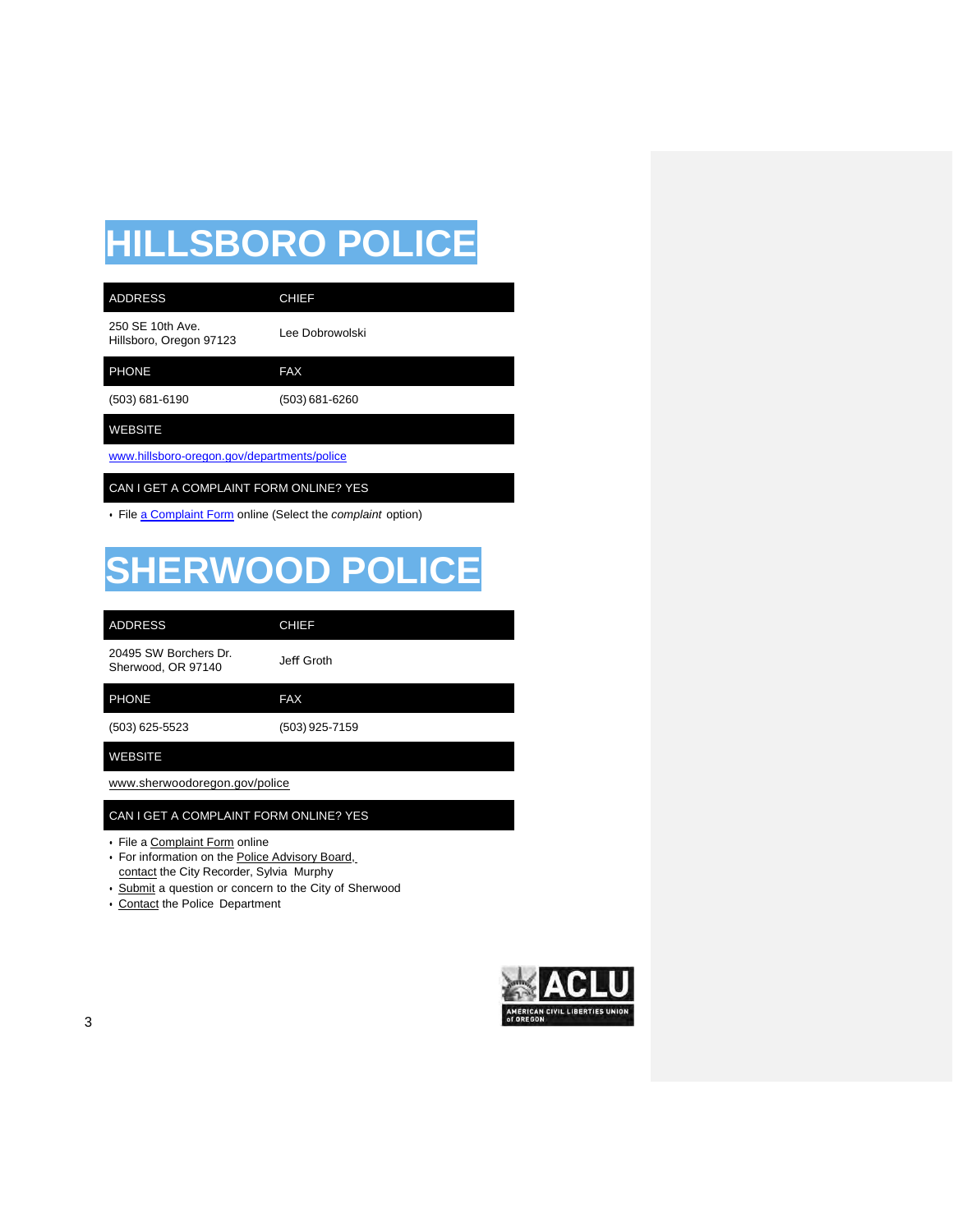## **TIGARD POLICE**

| <b>ADDRESS</b>                                 | <b>CHIEF</b>   |  |
|------------------------------------------------|----------------|--|
| 13125 SW Hall Blvd.<br><b>Tigard, OR 97223</b> | Kathy McAlpine |  |
| <b>PHONE</b>                                   | <b>FAX</b>     |  |
| $(503)$ 629-0111<br>(503) 639-6168 Records     | (503) 684-5654 |  |
| <b>WEBSITE</b>                                 |                |  |
| www.tigard-or.gov/police                       |                |  |
| CAN I GET A COMPLAINT FORM ONLINE? NO          |                |  |

- Submit Feedback to the City of Tigard
- Submit a Tip to the Police Department
- [Contact](http://www.tigard-or.gov/police/chief.ph) the Chief of Police, Kathy McAlpine
- Tigard Police Policy Manual

## **TUALATIN POLICE**

| <b>ADDRESS</b>                             | <b>CHIEF</b>       |
|--------------------------------------------|--------------------|
| 8650 SW Tualatin Rd.<br>Tualatin, OR 97062 | <b>Bill Steele</b> |
| <b>PHONE</b>                               | <b>FAX</b>         |
| (503) 629-0111<br>(503) 691-4800 Records   | (503) 692-9898     |

WEBSITE

[www.tualatinoregon.gov/police](http://www.tualatinoregon.gov/police)

#### CAN I GET A COMPLAINT FORM ONLINE? NO

- [Contact](https://www.tualatinoregon.gov/police/chiefs-message) the Chief of Police, Kent Barker
- **[Submit](https://www.tualatinoregon.gov/contact)** a Citizen Request to the City of Tualatin

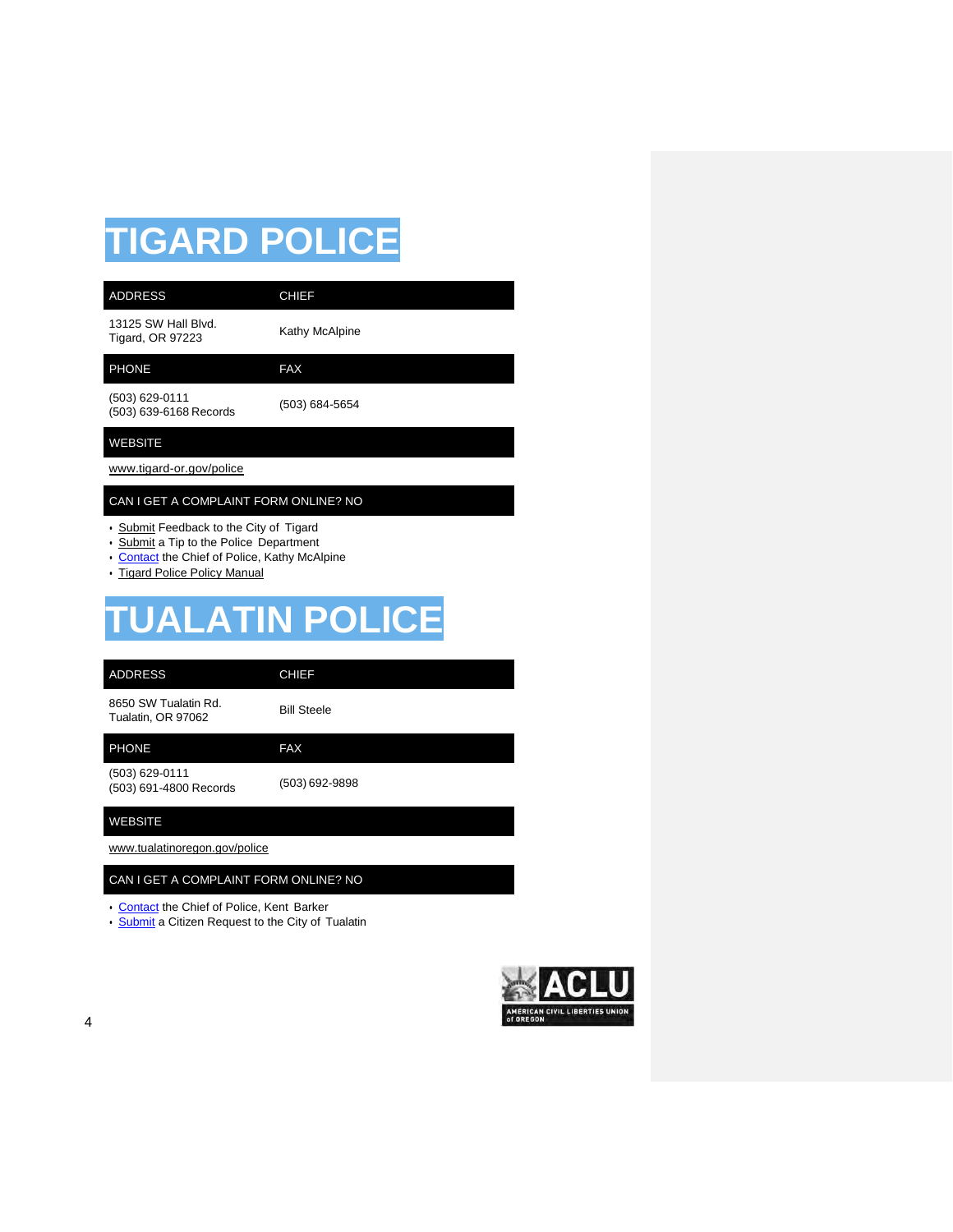# WHEELER

## **WHEELER SHERIFF**

| <b>ADDRESS</b>                                            |                                                    | <b>SHERIFF</b>         |
|-----------------------------------------------------------|----------------------------------------------------|------------------------|
| Location<br>701 Adams Street<br><b>Fossil, OR 97830</b>   | Mailing<br>P.O. Box 447<br><b>Fossil, OR 97830</b> | <b>Chris Humphreys</b> |
| <b>PHONE</b>                                              |                                                    | <b>FAX</b>             |
| (541) 763-4101                                            |                                                    | (541) 763-2026         |
| <b>WEBSITE</b>                                            |                                                    |                        |
| http://www.wheelercountyoregon.com/#!sheriffs-office/cufx |                                                    |                        |

CAN I GET A COMPLAINT FORM ONLINE? YES

File a complaint form with the city.

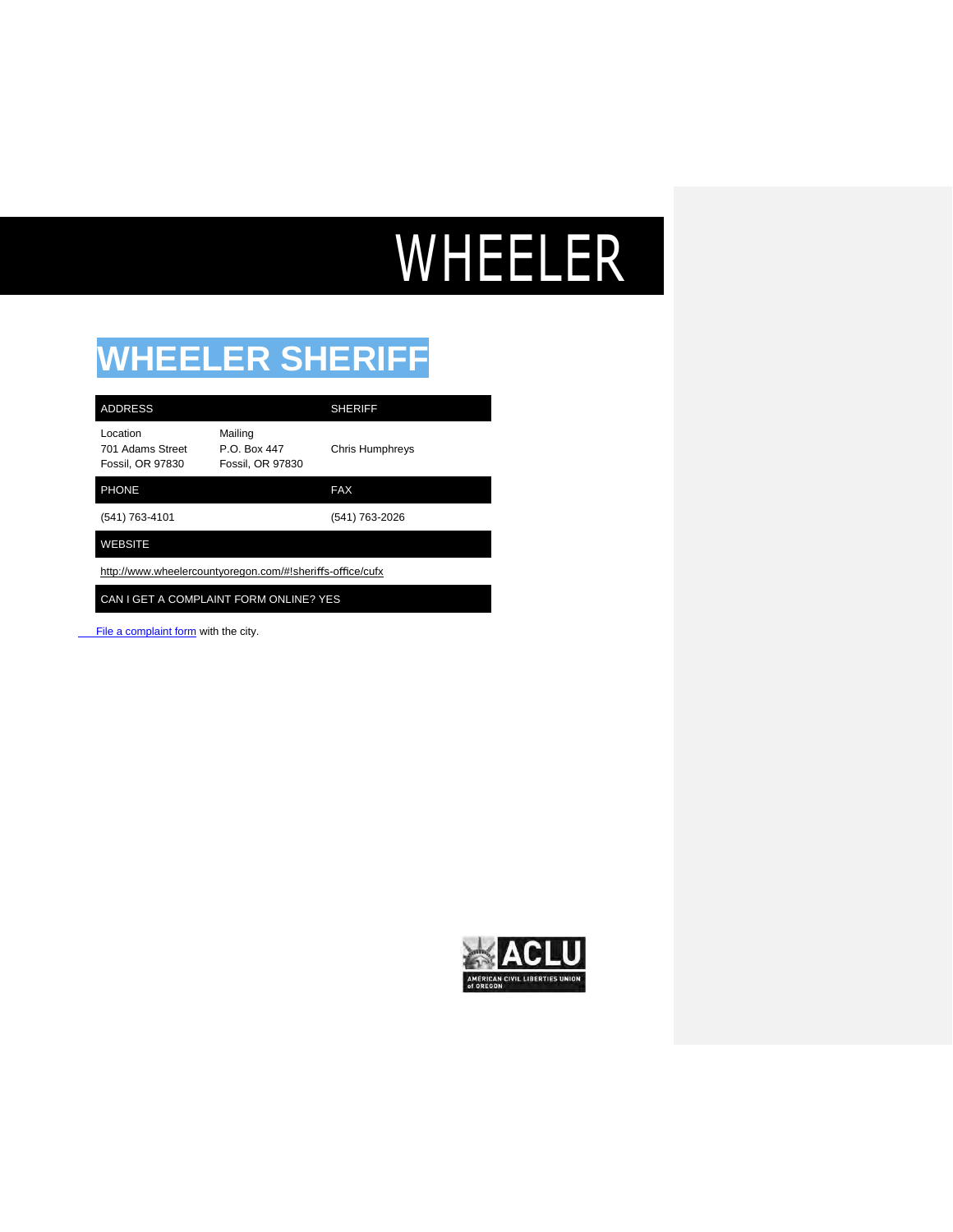# YAMHILL

### **YAMHILL SHERIFF**

| <b>ADDRESS</b>                                     | <b>SHERIFF</b>    |
|----------------------------------------------------|-------------------|
| 535 NE 5th Street, Rm 143<br>McMinnville, OR 97128 | <b>Pat Garret</b> |

PHONE FAX

(503) 434-7506 (503) 472-5330

### WEBSITE

[www.co.yamhill.or.us/sheri](http://www.co.yamhill.or.us/sheri%EF%AC%80)ff

CAN I GET A COMPLAINT FORM ONLINE? NO

• Contact the Sheriff'sOffice

## **MCMINNVILLE POLICE**

ADDRESS CHIEF

121 SW Adams Street McMinnville, OR 97128 Matt Scales

PHONE FAX

(503) 434-7307 (503) 434-2335

WEBSITE

[www.mcminnvilleoregon.gov/police](http://www.mcminnvilleoregon.gov/police)

CAN I GET A COMPLAINT FORM ONLINE? NO